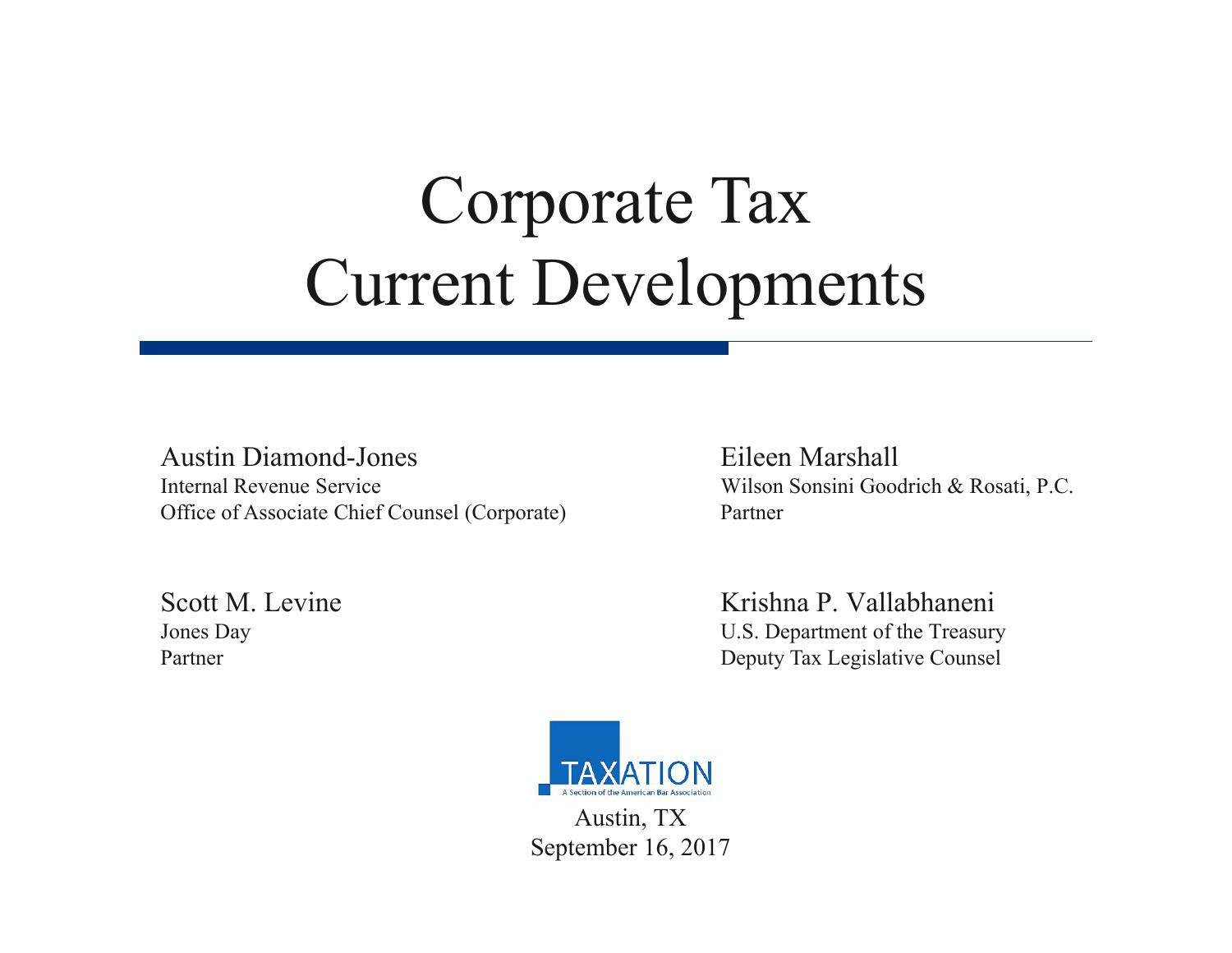#### Agenda

- $\bullet$ Withdrawal of Proposed No Net Value Regulations
- $\bullet$ • Rev. Proc. 2017-45
- $\bullet$ Developments Regarding Final Section 385 Regulations
- •Recent Private Letter Rulings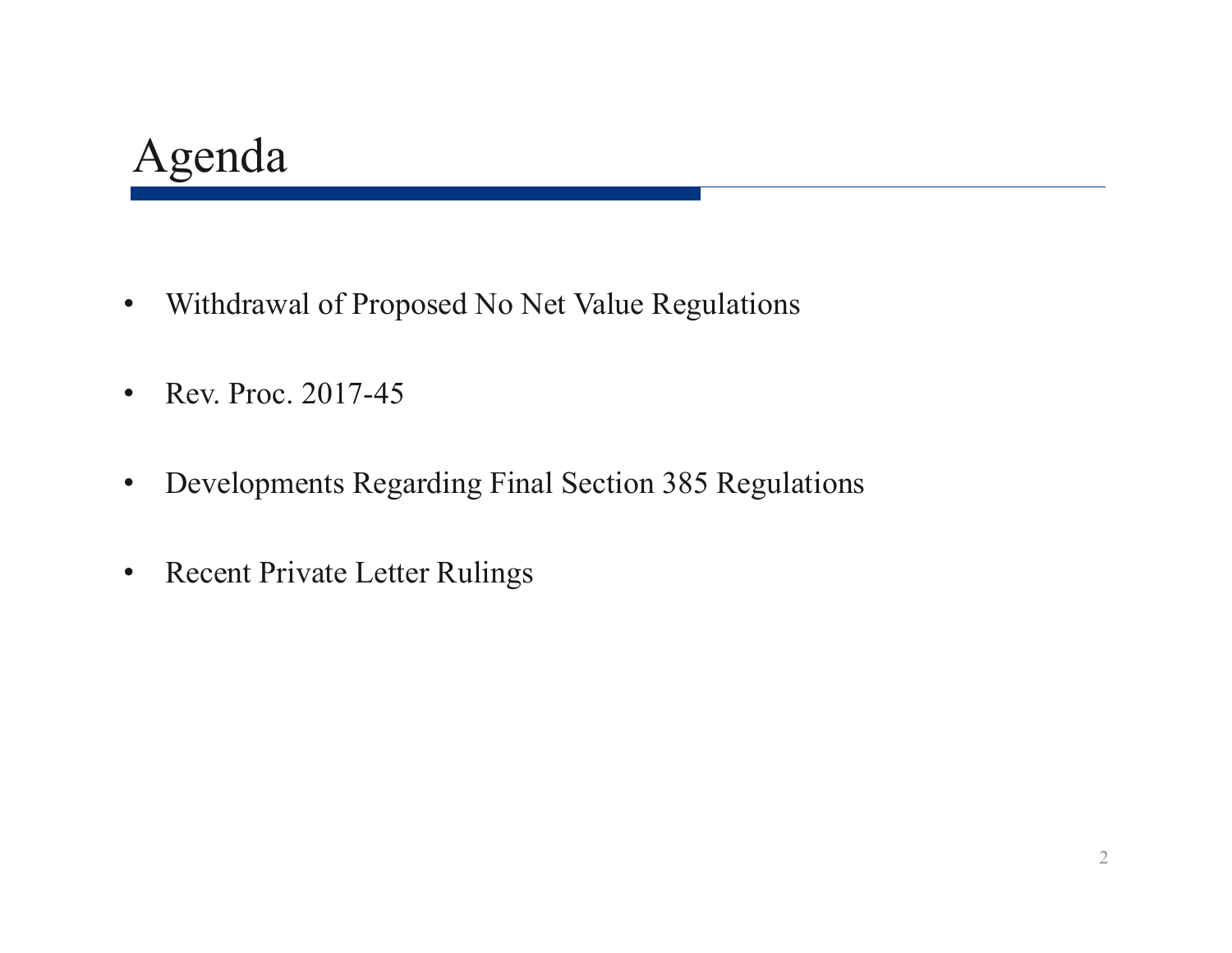## Withdrawal of Proposed No Net Value Regulations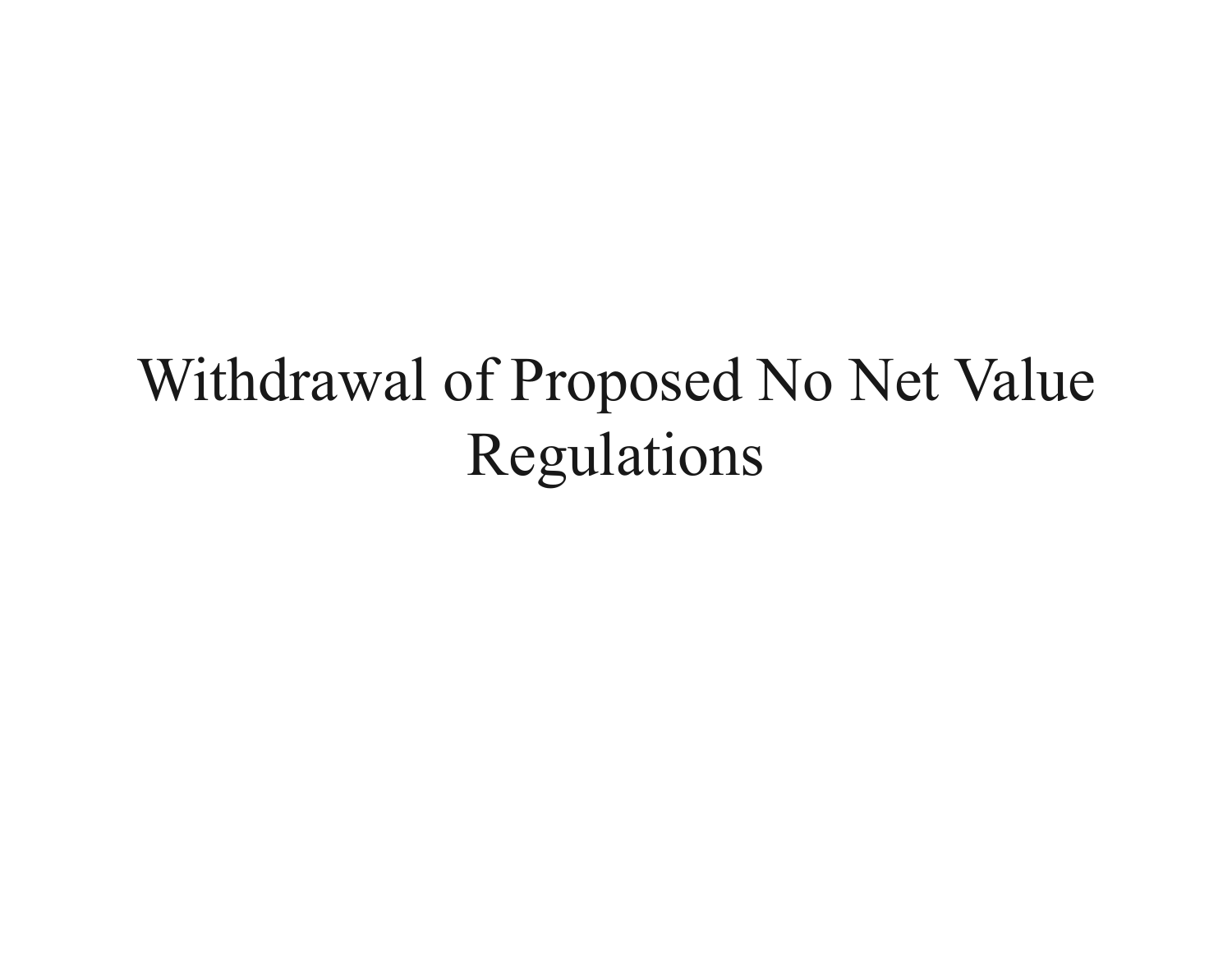#### Background

- $\bullet$  On March 10, 2005, the IRS issued proposed regulations imposing a requirement that there be an exchange of net value in order to qualify as a reorganization (other than a reorganization described in sections 368(a)(1)(E) or (F)). REG-163314-03
- $\bullet$  In general, these regulations would have required that:
	- In an asset reorganization, (i) the target corporation surrender assets with a positive net value and (ii) the acquiring corporation receive assets with a positive net value; and
	- – In a stock reorganization, (i) the target corporation have assets with a fair market value in excess of the sum of (a) its liabilities and (b) the consideration received by target shareholders in the exchange and (ii) the acquiring corporation have assets in excess of liabilities immediately after the exchange.
- $\bullet$  On July 13, 2017, the proposed regulations were withdrawn. REG-139633- 08.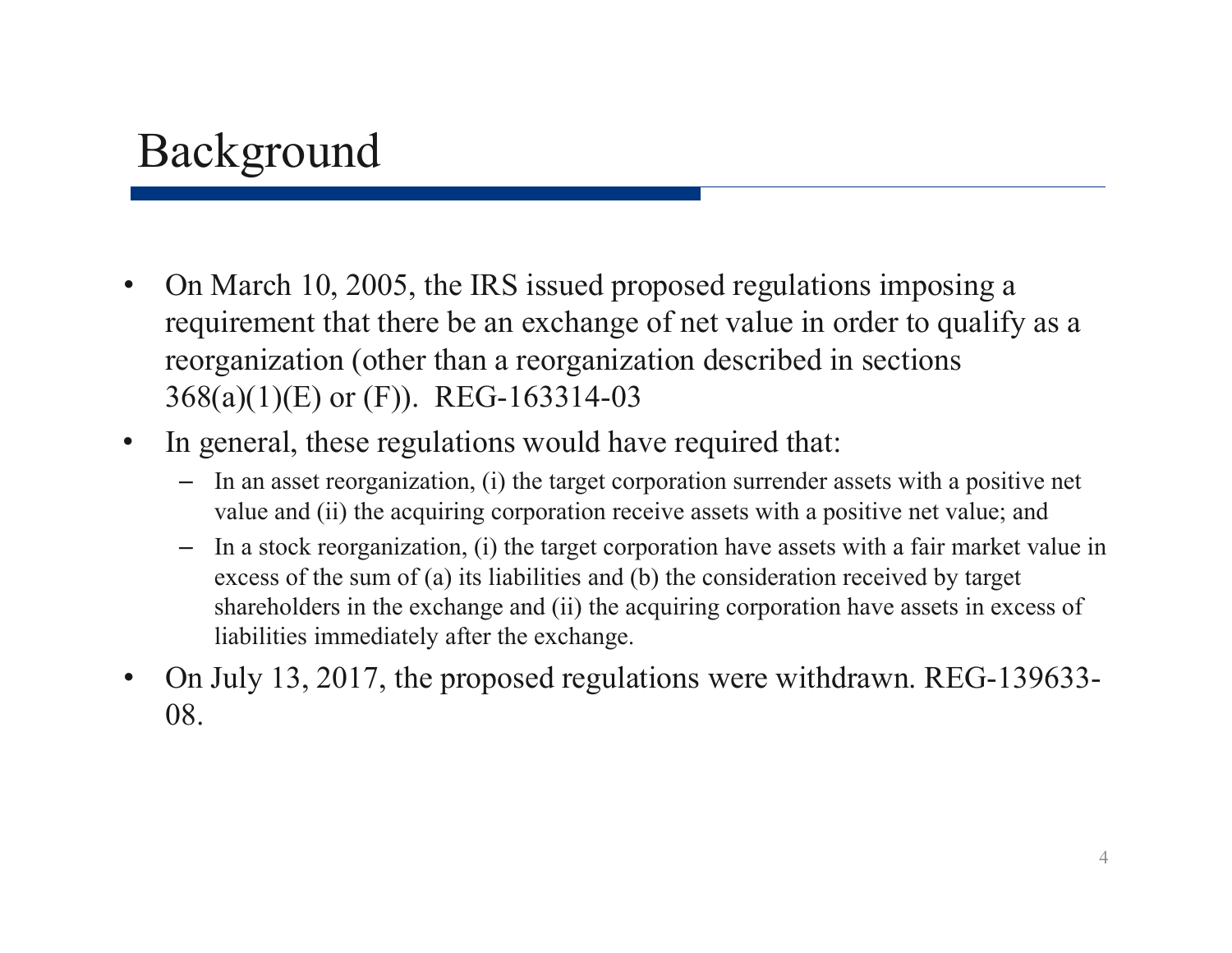## Rev. Proc. 2017-45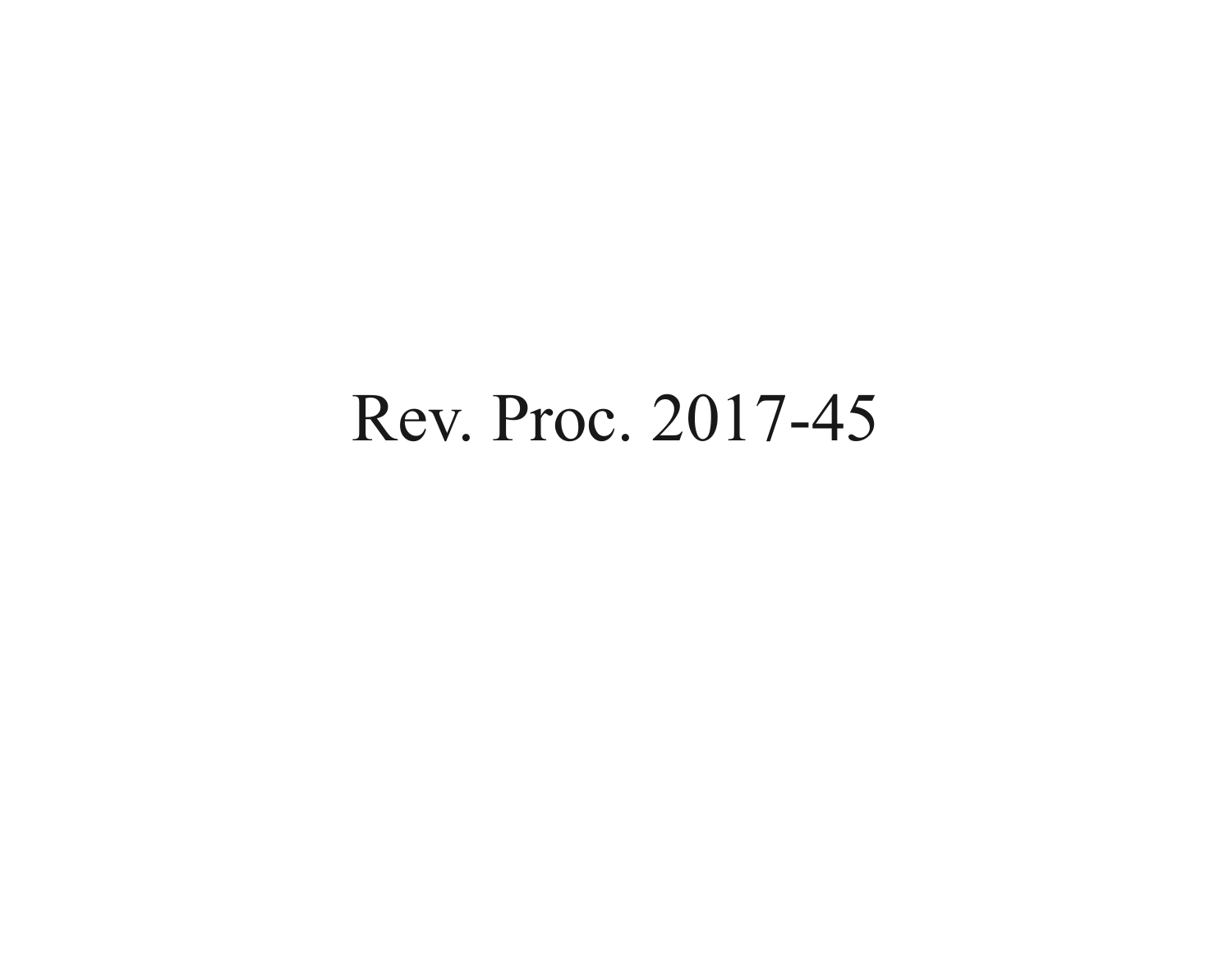#### Background

 $\bullet$  Rev. Proc. 2017-45, issued August 11, 2017, provides a safe harbor whereby certain RICs and REITs can ensure that a distribution of both cash and stock will be treated as a dividend under section 305(b) for purposes of the minimum distribution rules applicable to RICs and REITs where the shareholders can elect to choose stock or cash.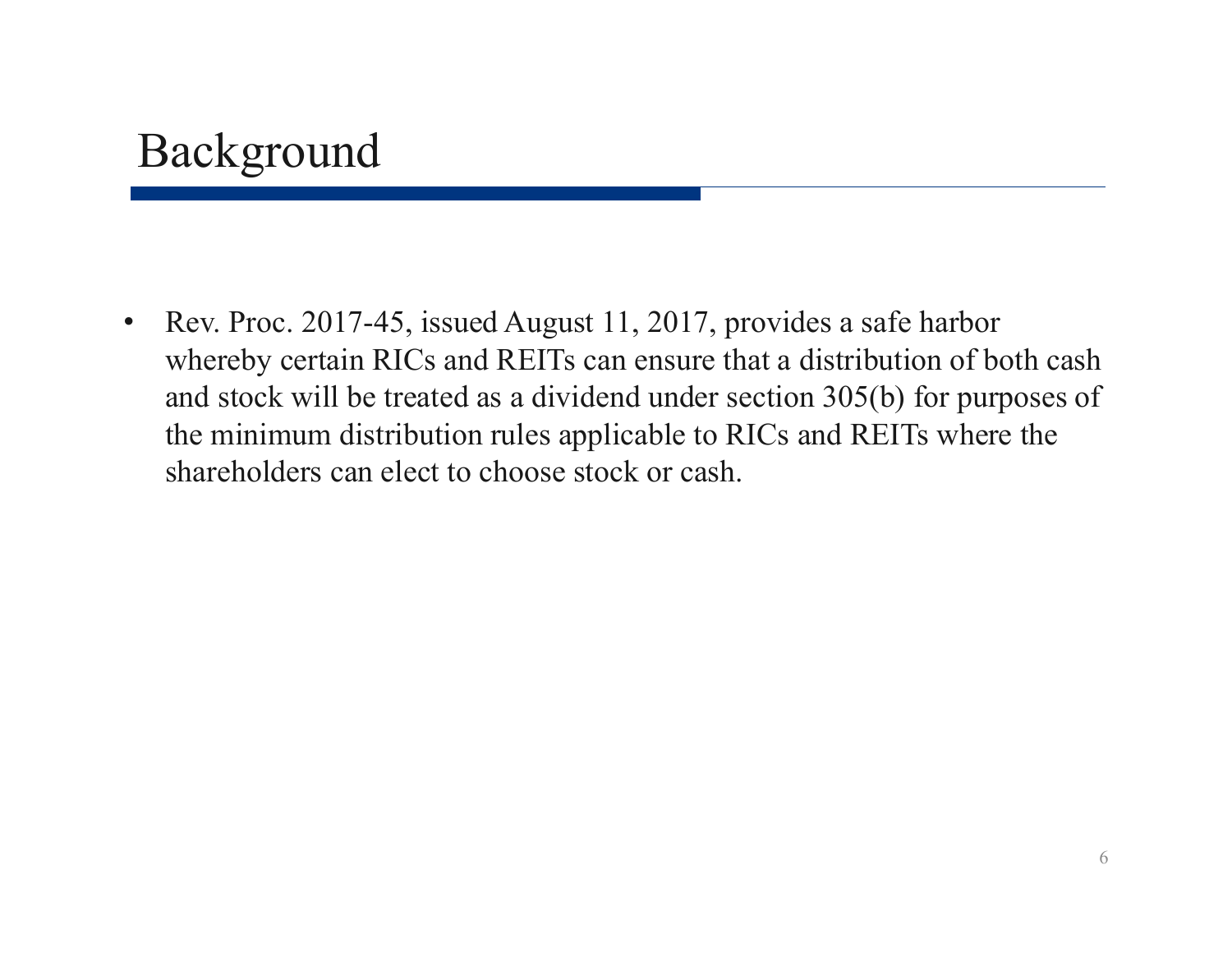#### Background: Section 305

- • Section 305(b)(1) provides that a distribution by a corporation is subject to section 301 if the distribution is, at the election of any of the shareholders, payable either in stock or property.
- $\bullet$  Section 305(b)(2) provides that a distribution by a corporation is subject to section 301 if the distribution has the result of the receipt of property by some shareholders and an increase in the proportionate interests of other shareholders.
- $\bullet$  Treas. Reg. section 1.305-2(a) provides that, if any shareholder can elect to receive stock or property in a distribution, then, with respect to all shareholders, the distribution of stock is subject to section 301 regardless of:
	- Whether the distribution is actually made in whole or in part in stock;
	- Whether the election is exercised or exercisable before or after the declaration of the distribution;
	- Whether the distribution is made in one medium unless the shareholder specifically requests payment in the other;
	- The manner in which the election is provided (e.g., corporate charter or declaration); or
	- Whether all or part of the shareholders have the election.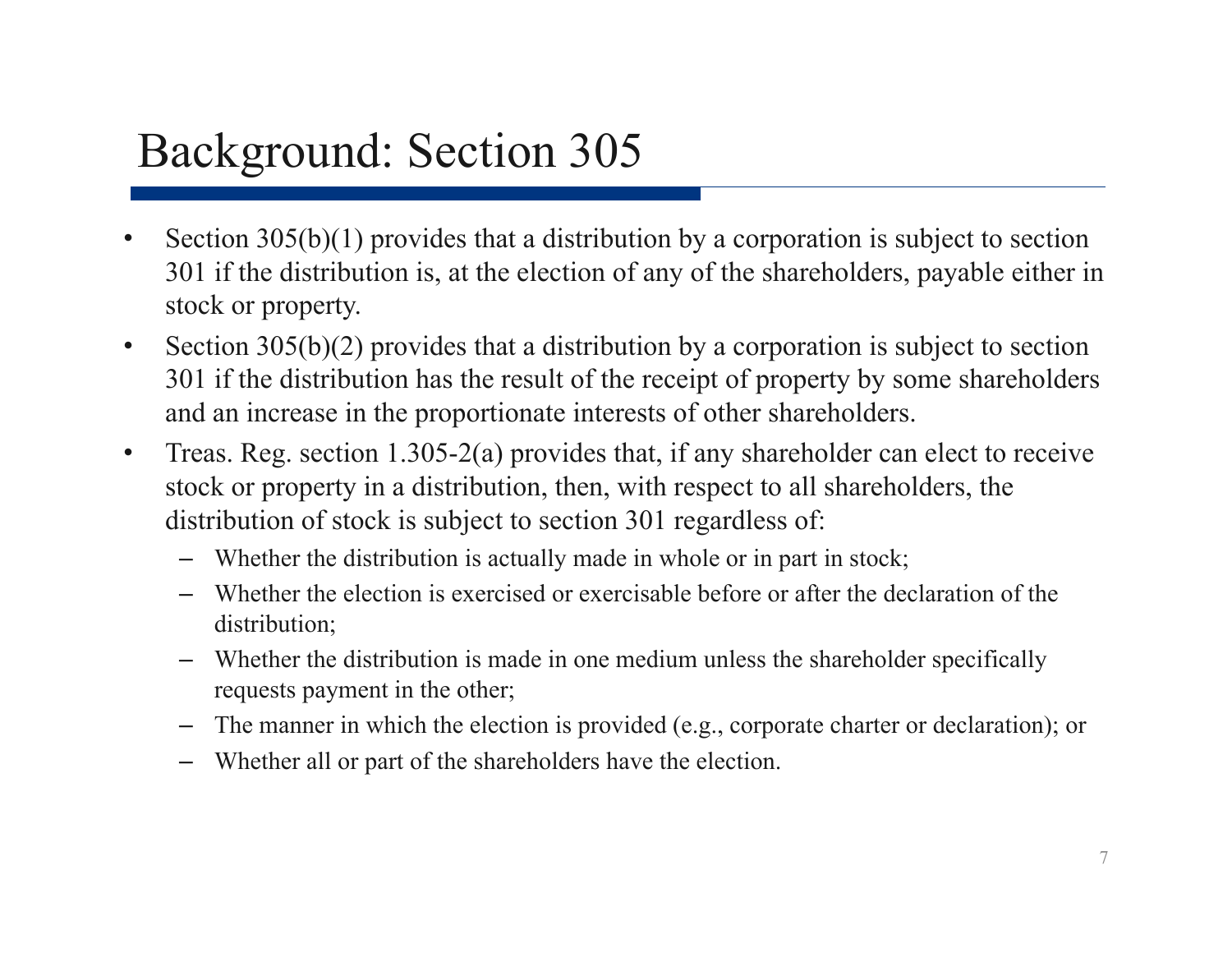#### Background: Minimum Distribution Requirements

- $\bullet$  Section 852(a) generally provides that in order to qualify as a RIC, the organization must pay dividends every year that equal or exceed a calculated minimum amount.
- $\bullet$ Section 857(a) generally provides a similar rule for REITs.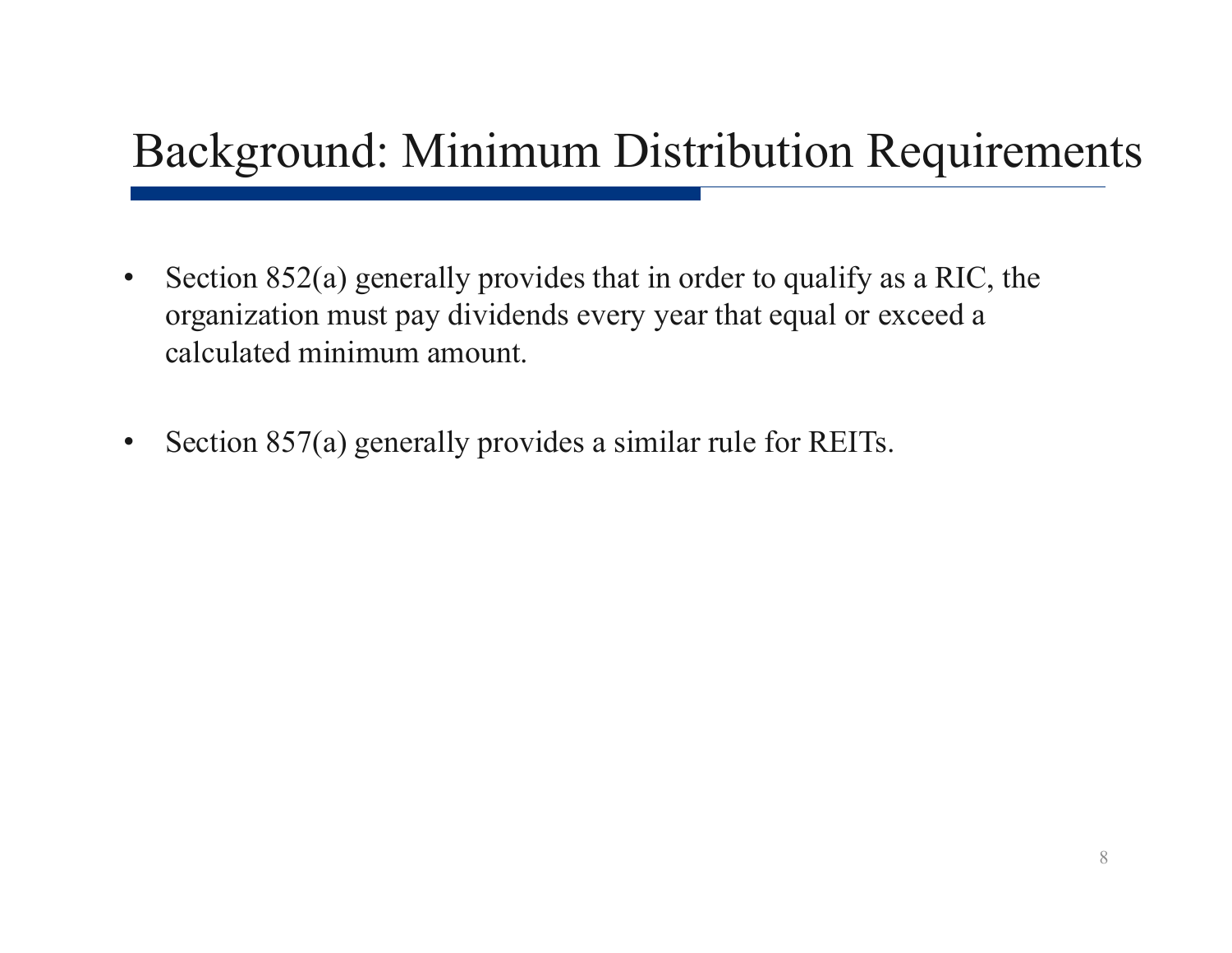#### Limitation to Public RICs and REITs

- $\bullet$  The safe harbor provided in Rev. Proc. 2017-45 is only available to publicly offered RICs and REITs.
- $\bullet$  What is the rationale for limiting this safe harbor to those categories of RICs and REITs?
- $\bullet$  Are the policy considerations under section 305 different in the context of closely held RICs and REITs?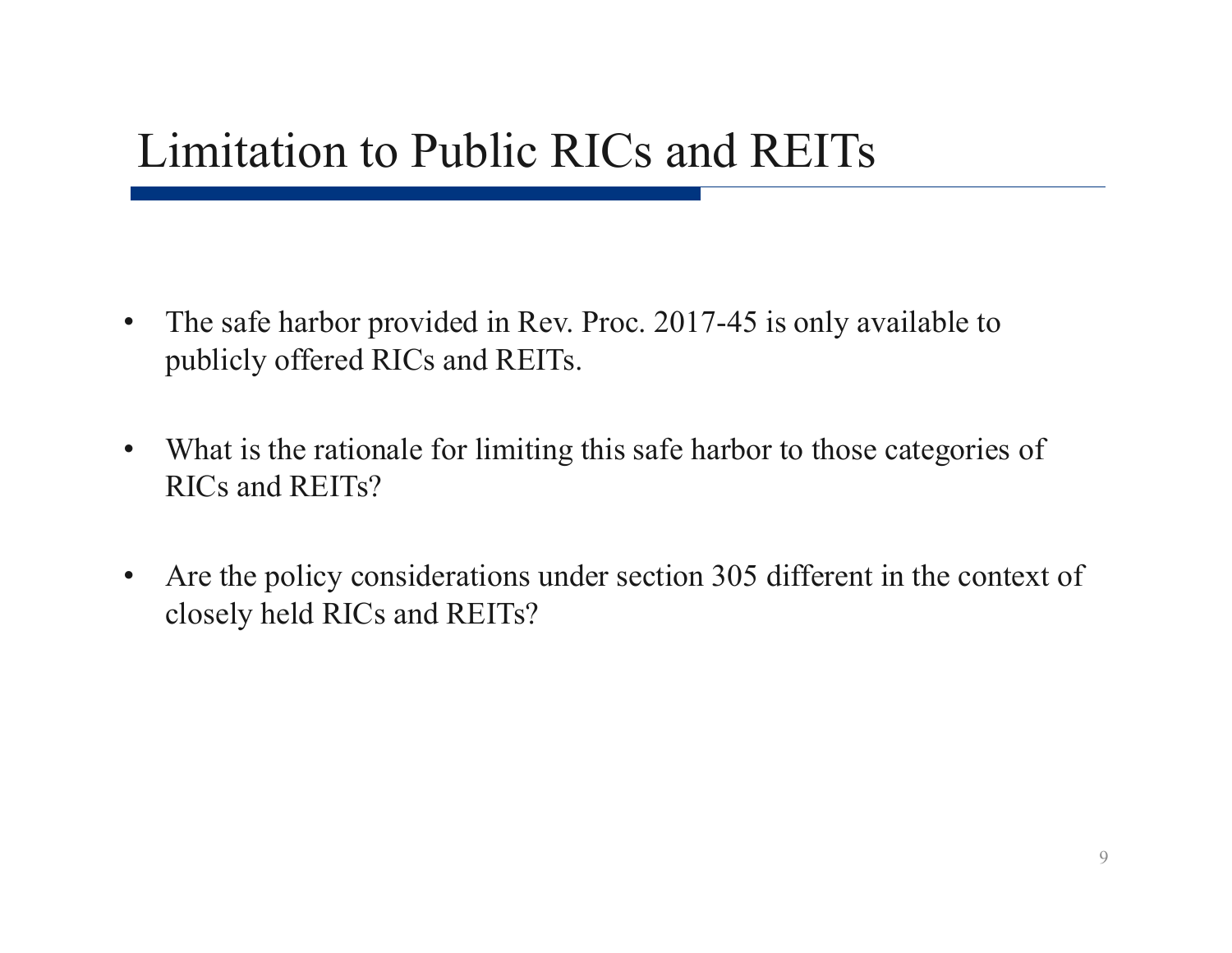#### Scope of Ruling

- $\bullet$  The safe harbor applies to a distribution if:
	- Pursuant to the declaration of the distribution, each shareholder has an election to receive cash or stock with respect to all or a portion of the distribution;
	- The maximum aggregate cash to be distributed to all shareholders is at least 20% of the total distribution;
	- Shareholders that elect to receive an amount of cash less than their proportionate share of all of the cash offered receive the amount of cash they elect to receive;
	- If the cash is not oversubscribed, each shareholder receives the amount of cash they elect to receive;
	- If the cash is oversubscribed, shareholders that elect to receive an amount of cash greater than their proportionate share of all of the cash offered receive a proportionate amount of the cash offered; and
	- The number of shares received is based on a formula that meets certain criteria (described below).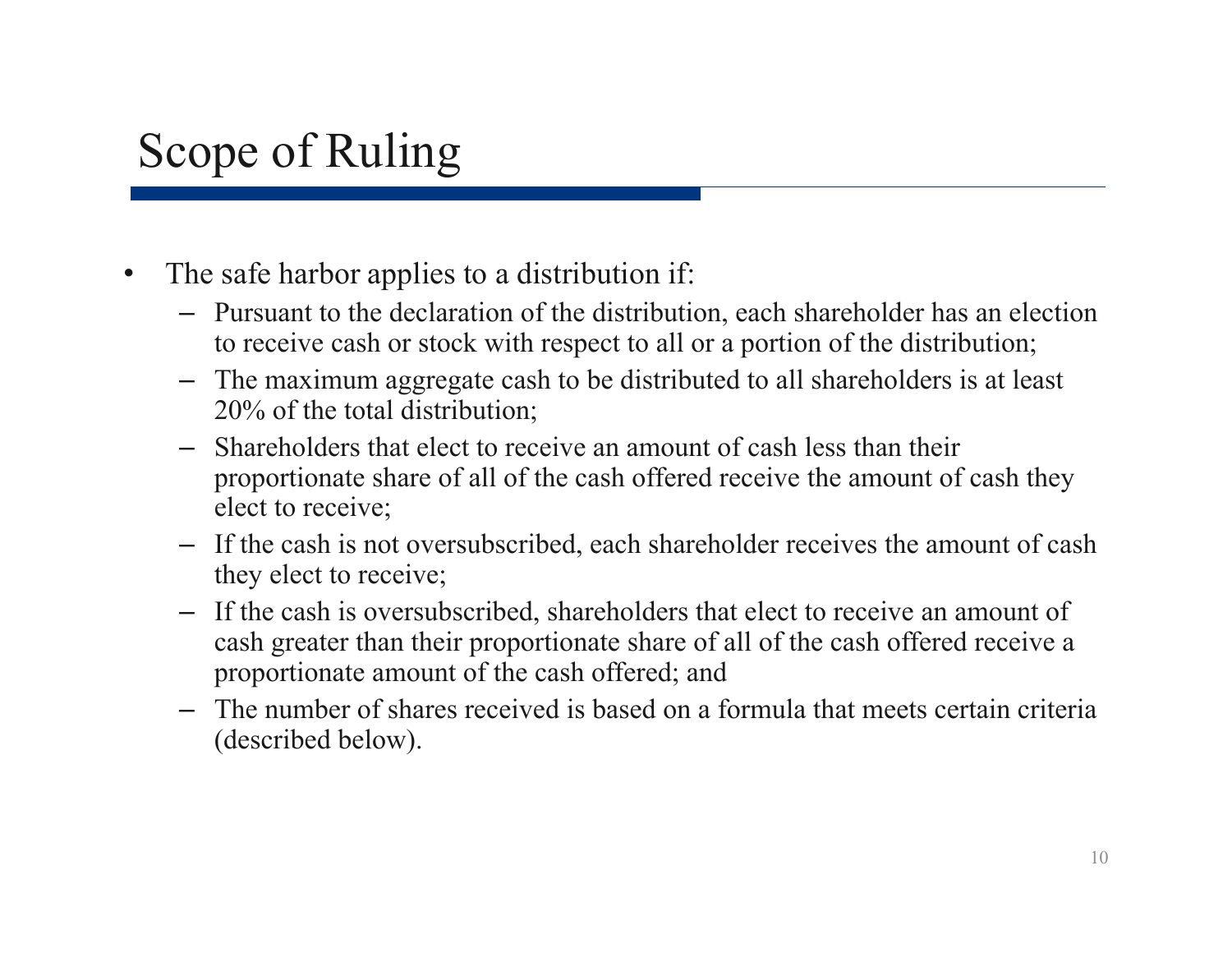#### Valuation Formula

- $\bullet$  The number of shares received must be calculated based on a formula that:
	- Is based on market prices;
	- Is designed so that the value of the shares offered corresponds to the amount of cash offered; and
	- Uses data from a period of no more than two weeks ending as close as practicable to the payment date.
- $\bullet$  What is the policy behind use of the two-week period for the valuation formula? Is this policy consistent with the signing date rule under Treas. Reg. section 1.368-1(e)(2)?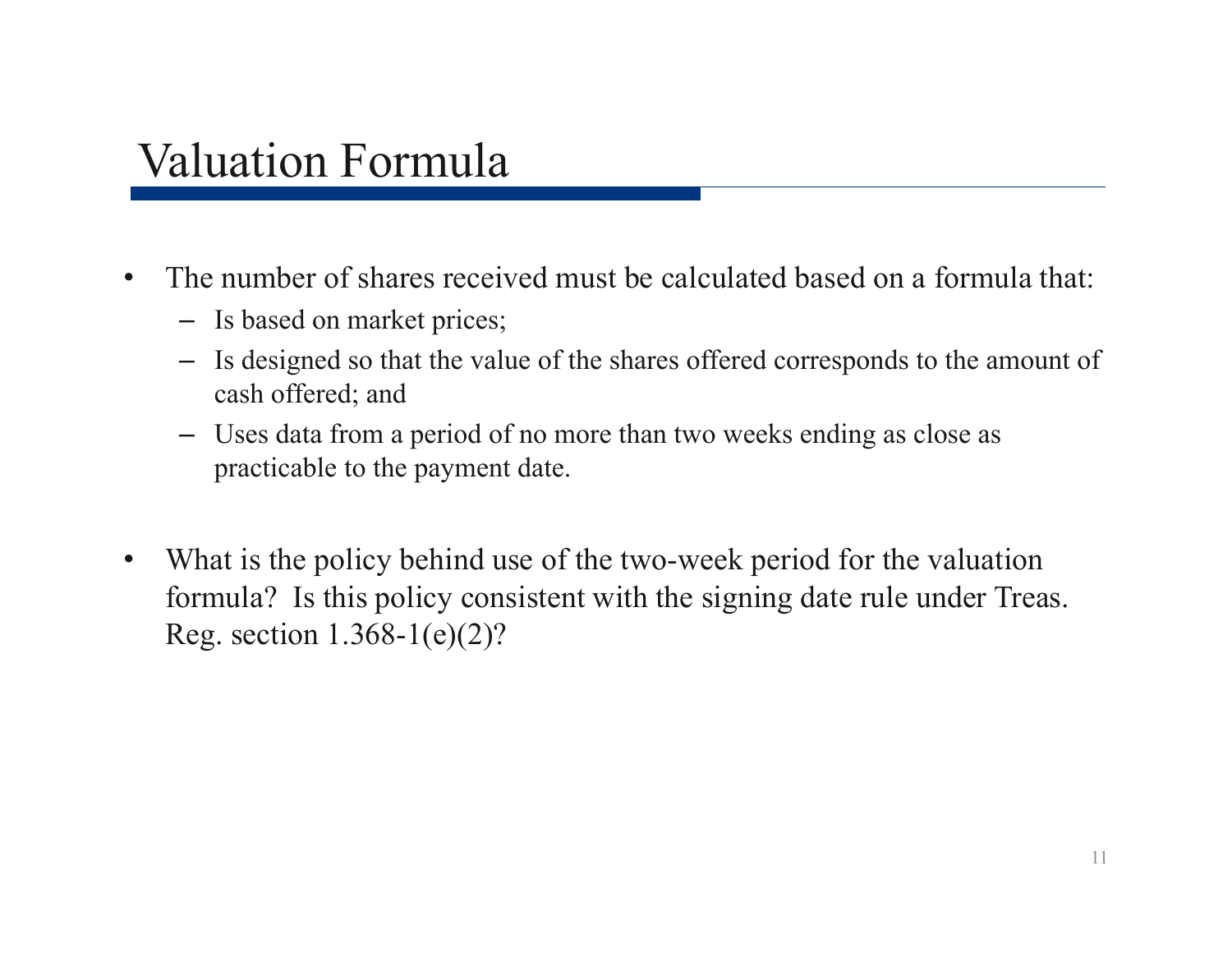## Signing Date Rule Revisited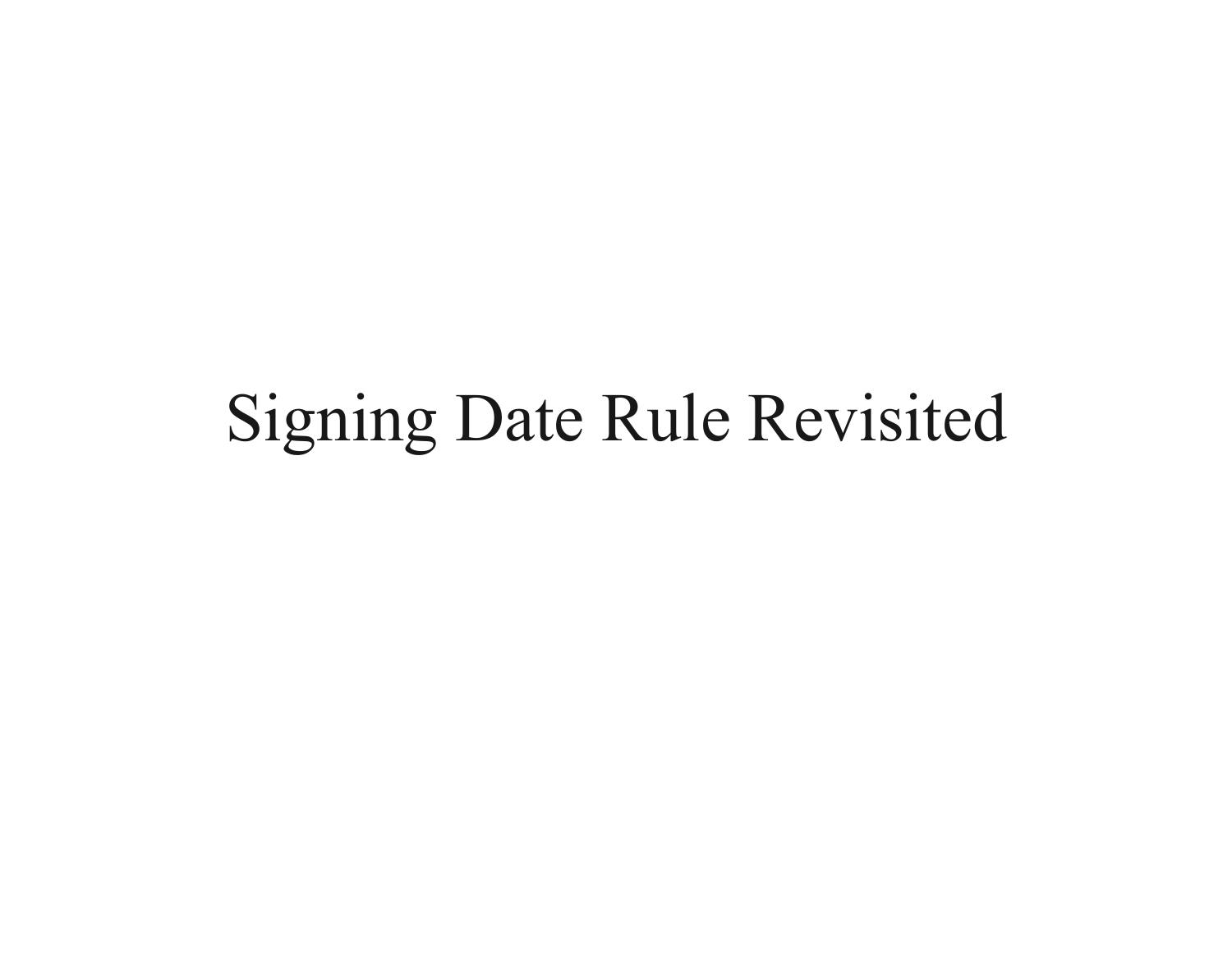- • Prior to the Signing Date Rule, T stock surrendered for P stock and P stock received by T shareholders was valued on the closing date for continuity of interest ("COI") purposes.
- $\bullet$  If P stock was publicly traded and declined in value between the signing date and the closing date, there was no guarantee that COI was satisfied (absent protective closing date adjustments).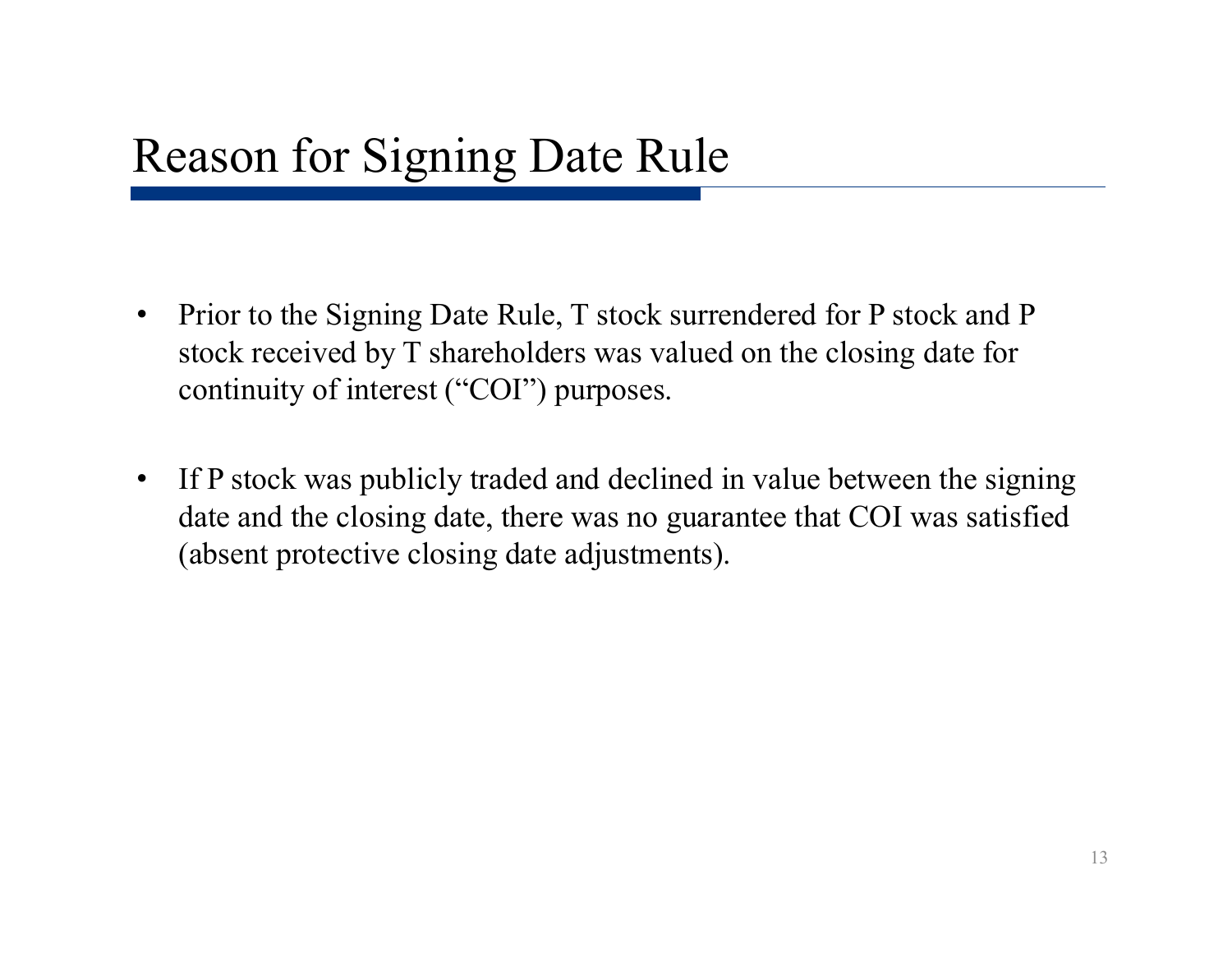- $\bullet$  Final regulations relating to the Signing Date Rule were initially published on September 16, 2005 (the "Old Regulations").
- • Temporary and proposed regulations modifying the Signing Date Rule were published on March 20, 2007 (the "Temporary Regulations").
- $\bullet$  Notice 2010-25 allowing taxpayers to rely on the Temporary Regulations if certain requirements are satisfied.
- $\bullet$  Final regulations relating to the Signing Date Rule were published on December 19, 2011 (the "Final Regulations").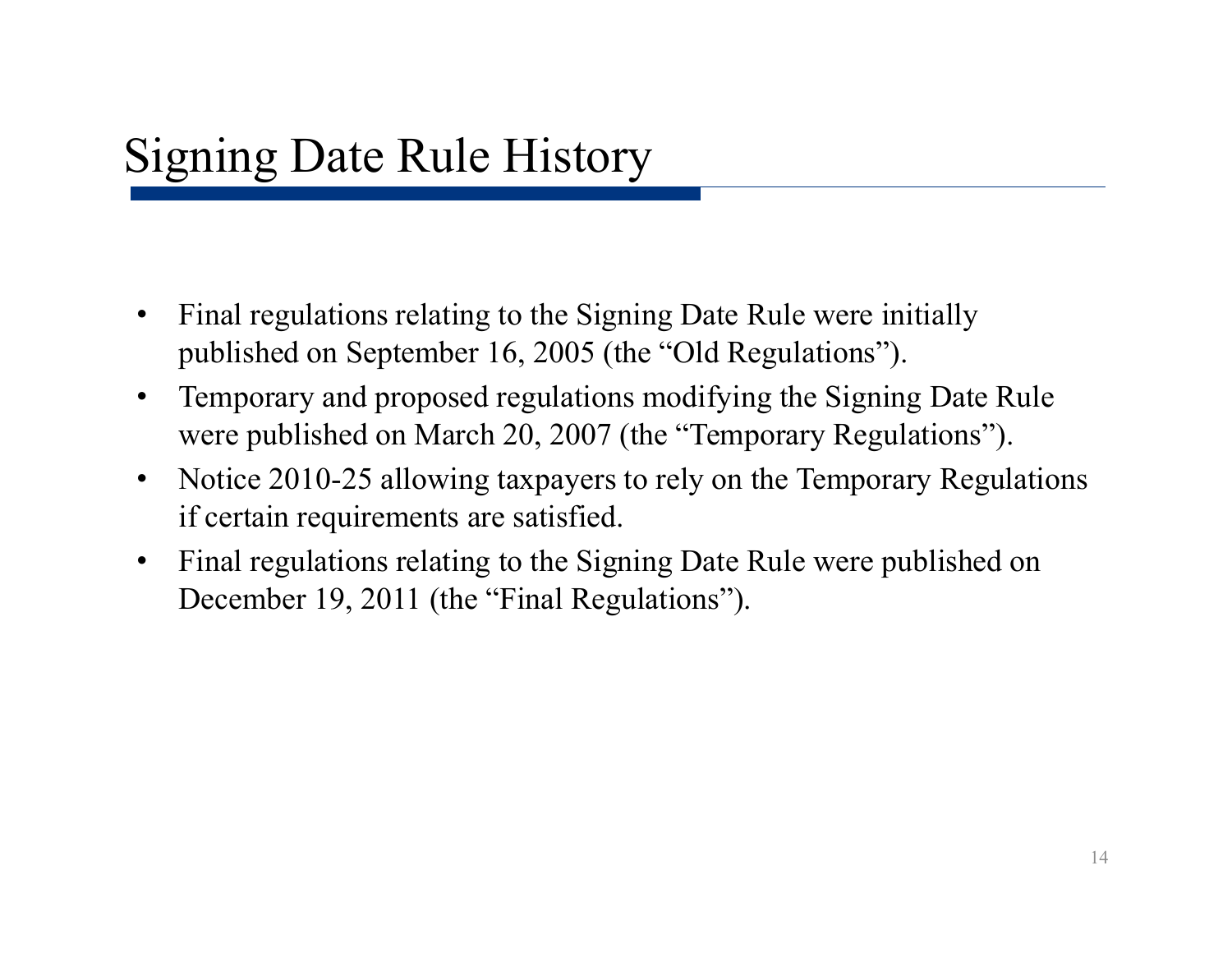#### The Proposed Regulations

- $\bullet$  Proposed Regulations provide for "special rules" to determine, under certain circumstances, the appropriate value of P stock when the Signing Date Rule does not apply.
- $\bullet$  These special rules include, among other rules, rules when T shareholder consideration is determined based upon a multi-day average price of P stock ("Average Price Rule").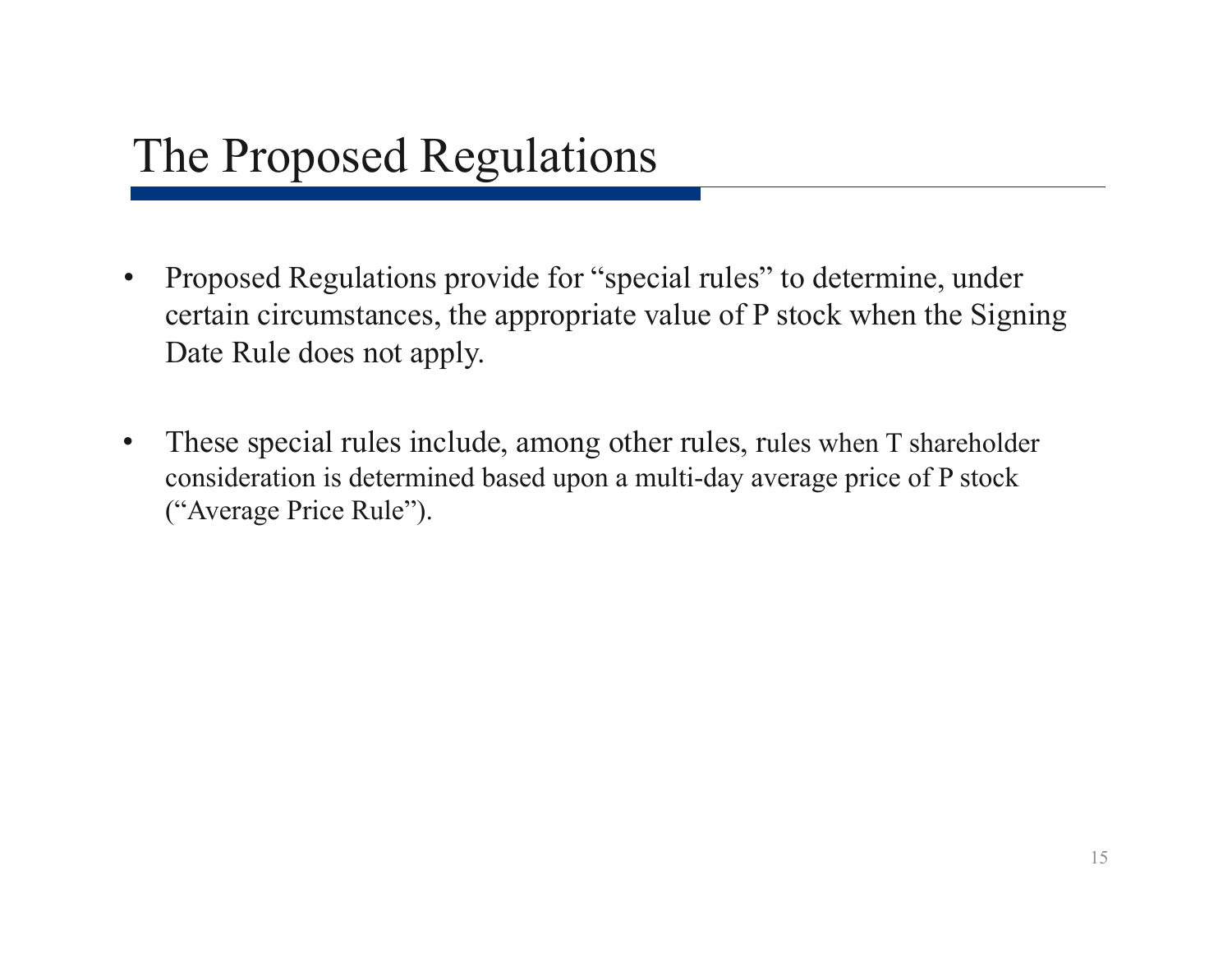#### Average Price Rule

- $\bullet$ Prop. Treas. Reg. section  $1.368-1(e)(2)(vi)(C)$  provides that for purposes of determining whether COI is preserved, an average of prices *may* be used in lieu of the Closing Date price if—
	- The average price is based upon prices of P stock occurring after the Signing Date and before the Closing Date, and
	- The binding contract utilizes the average price, so computed, in determining the number of shares of each class of P stock and the boot to be exchanged for all the T stock, or to be exchanged for each share of T stock.
- $\bullet$  Is the Average Price Rule elective?
	- Average Price Rule uses "may" while collar-related rules provide that such rule "applies if…."
- $\bullet$  Should the Closing Date and dates on or before the Signing Date be included in the definition?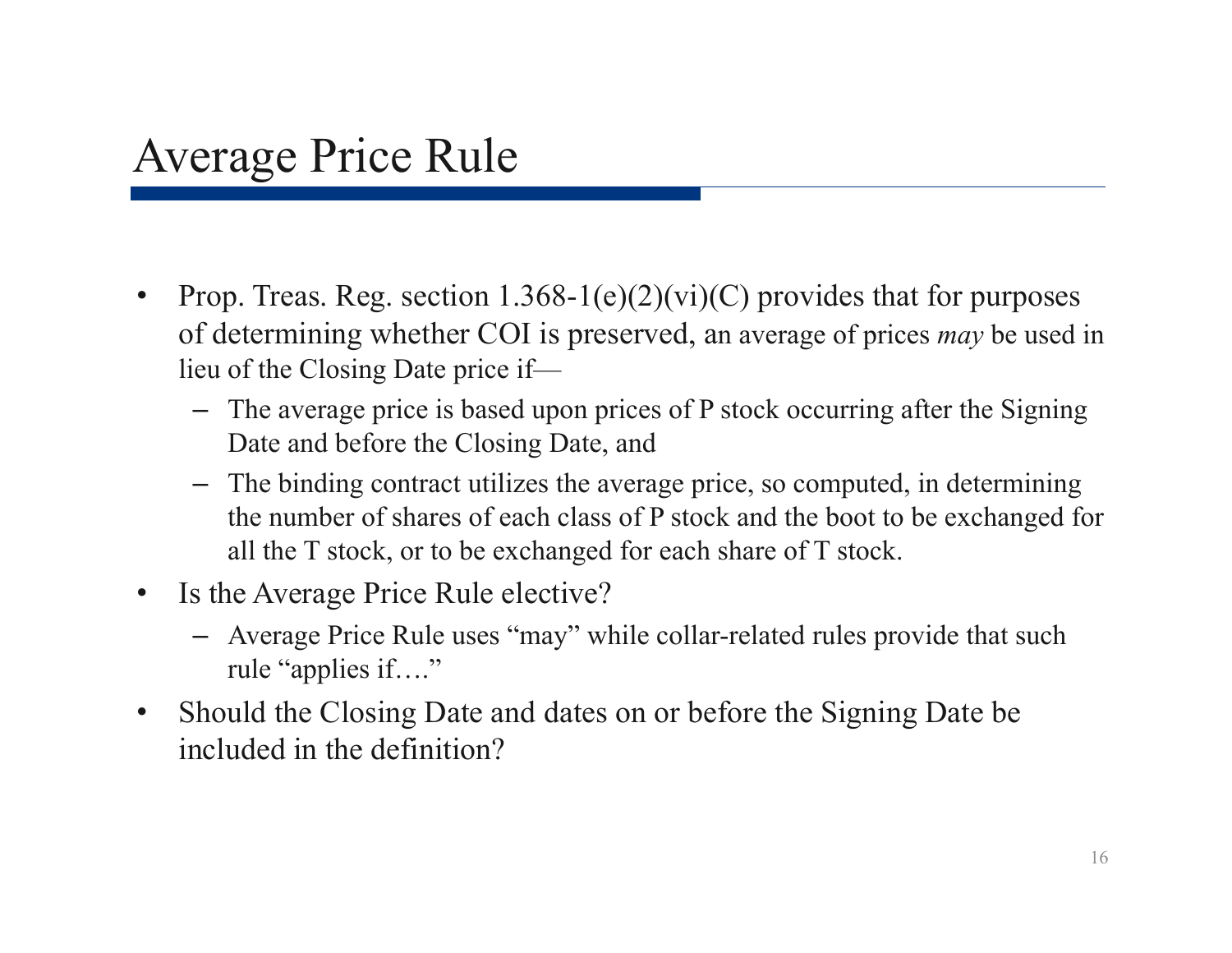#### Expansion of Signing Date Rule?

- $\bullet$  Time for valuation is relevant to more than COI determinations.
	- $-$  Section 368(a)(2)(E)
	- $-$  Section 368(a)(1)(C)/(a)(2)(B)
	- Section 382
	- $-$  Section 355(g)
	- Treas. Reg. section 1.367(a)-3(c)(3)(iii) (substantiality test)
- •Are statutory changes necessary to expand Signing Date principles in some cases?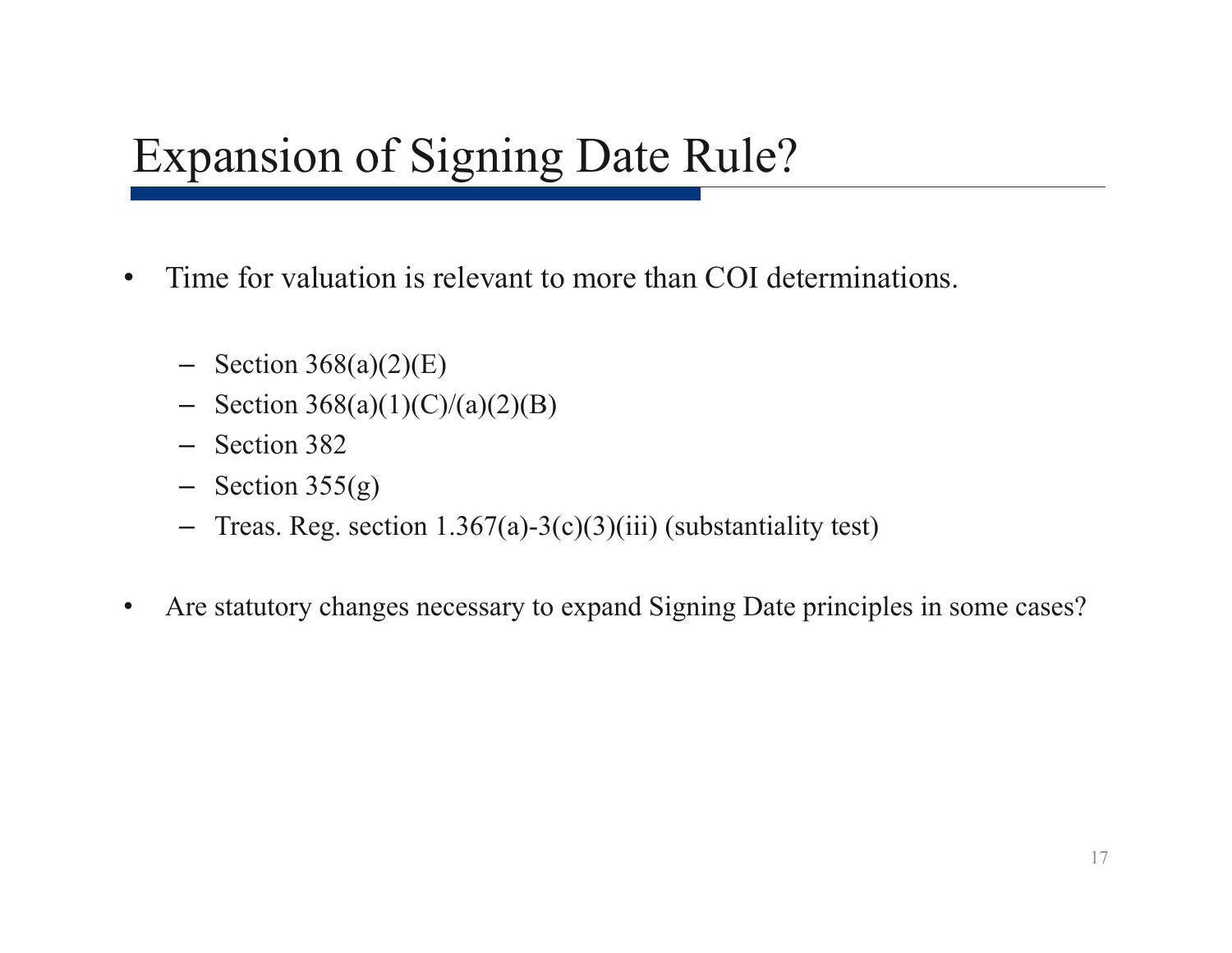#### •Facts

- P and T sign a binding contract on January 3, Year 1, in which a subsidiary of P (Merger Sub) will merge with and into T with T surviving.
- In the merger, each T shareholder will receive 8 shares of P stock and \$2 of cash for each T share outstanding.
- On January 2, Year 1, each P share is worth \$1.
- On the Closing Date, each P share is worth \$0.80.
- $\bullet$ Conclusion: The transaction would not satisfy the section  $368(a)(2)(E)$ requirement that P acquire stock in T representing section 368(c) control in exchange for P voting stock.
	- The control requirement would have been satisfied if the P stock were permitted to be valued on the Pre-Signing Date.
	- Note that COI would be satisfied regardless of the magnitude of the drop in the value of P stock under the Signing Date Rule.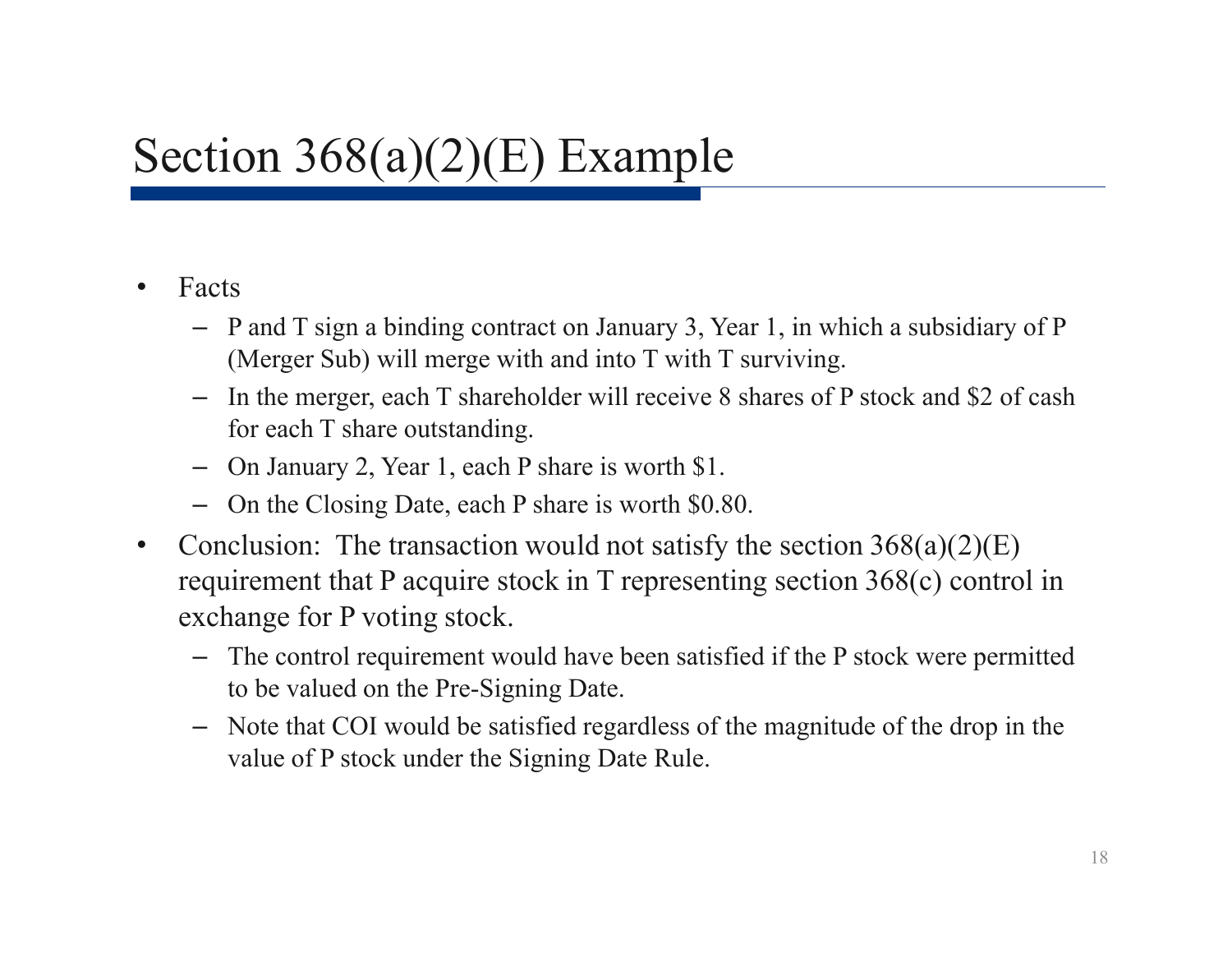## Developments Regarding Final Section 385 Regulations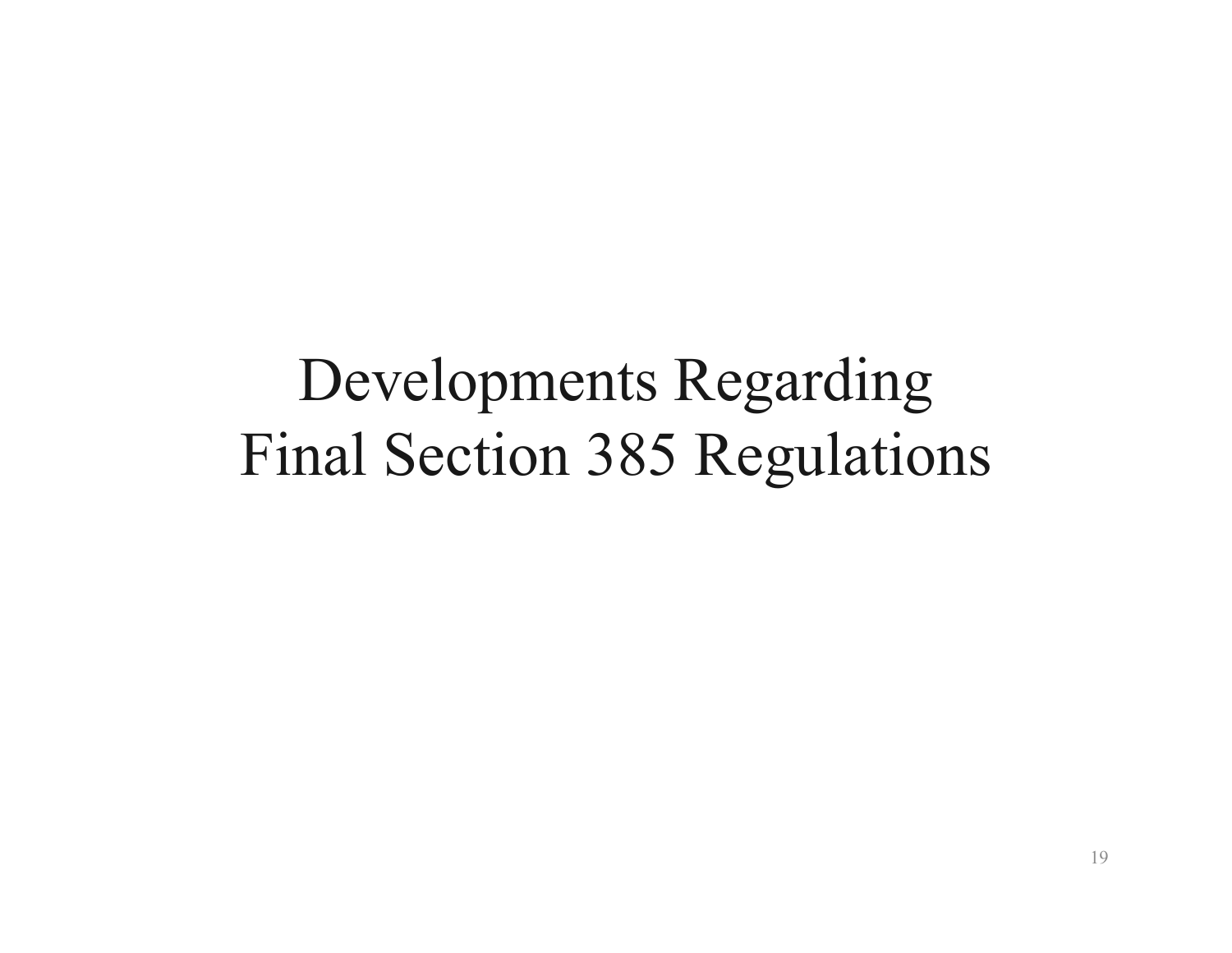#### Background: Section 385

- • Section 385(a) provides Treasury with the authority to issue regulations as may be necessary or appropriate to:
	- Determine whether an instrument is debt or equity for U.S. tax purposes, and
	- −Bifurcate an instrument as part debt and part equity.
- Section 385(b) includes the following non-exhaustive list of factors that may be taken into account in determining whether an instrument is debt or equity for U.S. tax purposes:
	- Whether the instrument includes a written unconditional promise to pay a sum certain and fixed interest rate;
	- −Whether the instrument is subordinated to, or given preference over, other indebtedness;
	- −The issuer's debt-to-equity ratio;
	- −Whether the instrument is convertible into the issuer's stock;
	- −The relationship between holding stock of the issuer and holding the instrument.
- • Section 385(c) states that the issuer's characterization of an instrument at the time of issuance is binding on the holder, but not the Service, unless the holder discloses the inconsistent treatment, and provides Treasury with authority to require information necessary to carry out the provisions of the subsection.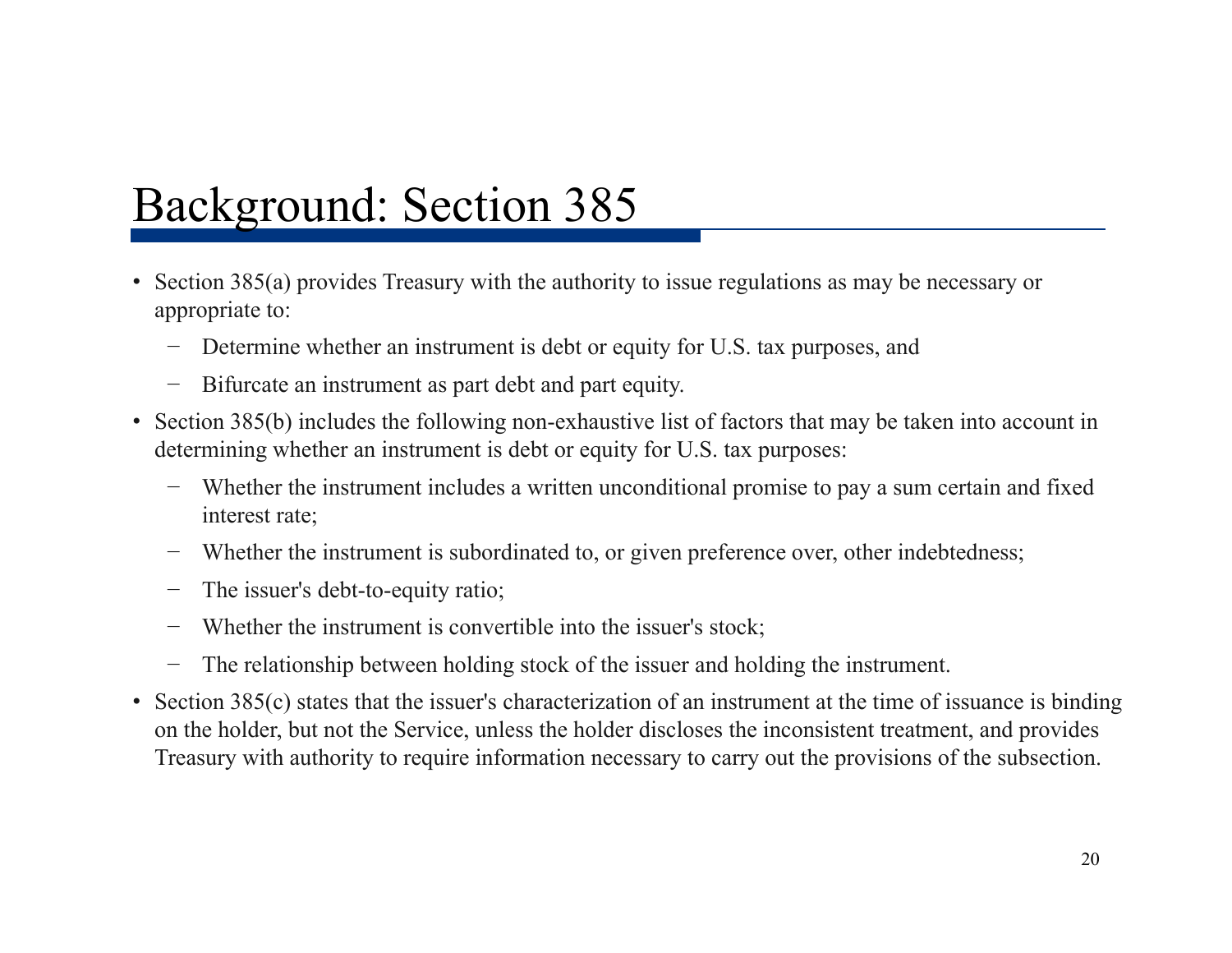#### Background: Section 385

- • Before 2016, the only regulations previously issued under section 385 were widely criticized and withdrawn in 1983.
- $\bullet$ Debt/equity determinations under case law look to a dozen+ factors and generally are "all or nothing," not part debt/part equity bifurcation.
- $\bullet$  Debt-equity factors can be divided into four categories: (1) economic terms of the debt, (2) legal terms of the debt, (3) intent and conduct of the parties, and (4) the creditworthiness of the borrower.

| Economic Terms                    |                                                                                            | Legal Terms |                                                                           |
|-----------------------------------|--------------------------------------------------------------------------------------------|-------------|---------------------------------------------------------------------------|
|                                   | Right to receive a sum certain                                                             |             | Creditor's rights upon default                                            |
|                                   | Principal payable on demand or on a fixed                                                  | $\bullet$   | Debt in form                                                              |
|                                   | maturity date, not unreasonably far into the<br>future                                     | $\bullet$   | Degree of subordination (if any)                                          |
|                                   | Interest at a fixed or a floating rate, payable<br>without regard to profits of the issuer | $\bullet$   | Participation in management (or lack<br>thereof)                          |
| Intent and Conduct of the Parties |                                                                                            |             | Creditworthiness of the Borrower                                          |
|                                   | Intention to create a bona fide debt                                                       |             | Cash-flow analysis                                                        |
|                                   | Paying interest and principal when due                                                     | $\bullet$   | Ratio of debt to equity or to projected<br>earnings (thin capitalization) |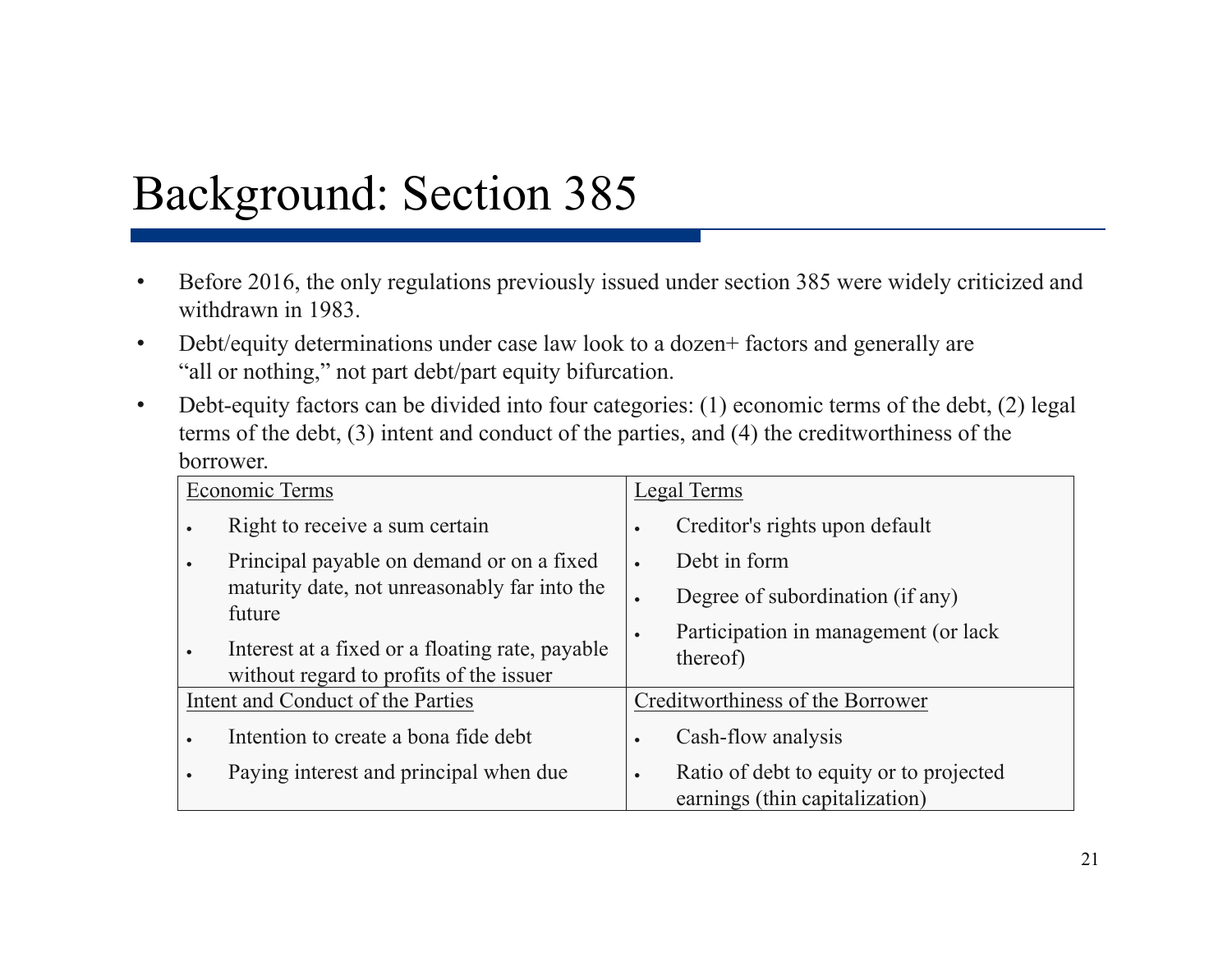### Debt or Equity: Why it Matters

- •Interest expense is generally deductible, dividends are not.
- $\bullet$  Debt principal can be repaid without tax consequences, dividends generally are taxable income.
- $\bullet$  Different withholding tax consequences for interest, principal and dividends.
- $\bullet$  Different foreign tax credit consequences because dividends attract FTCs in underlying earnings.
- $\bullet$  Debt recharacterized as equity may have implications under other rules including:
	- Control requirements in section 368 reorg;
	- Consolidation;
	- FIRPTA;
	- Section 382.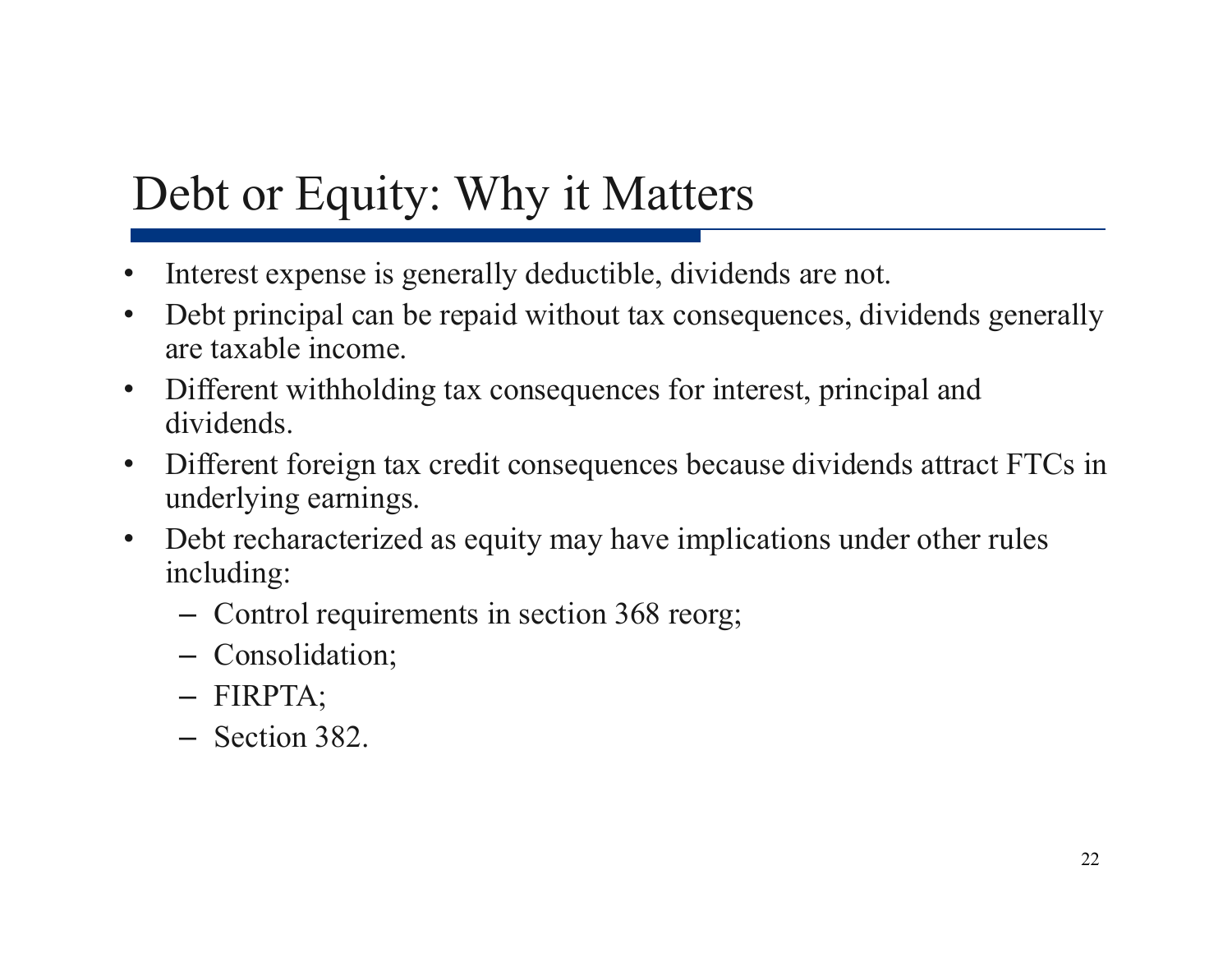#### Proposed Regulations under Section 385

- Proposed section 385 regulations (REG-108060-15) issued in April 2016 ("Proposed Regulations") included rules:
	- − Providing the Service with the ability to bifurcate an instrument as part debt and part stock;
	- Setting forth documentation and maintenance requirements that must be satisfied for a related-party instrument to be characterized as debt for U.S. tax purposes;
	- Subject to certain exceptions, re-characterizing related-party debt instruments as stock for all U.S. tax purposes when issued: (i) as a distribution, (ii) in exchange for related-party stock (*e.g*., section 304 sale), (iii) as consideration in an internal asset reorganization (*e.g*., a boot D reorganization), or (iv) to fund a distribution, acquisition of related-party stock, or boot in an internal asset reorganization;
	- − Providing treatment for when related-party debt comes into or leaves a U.S. consolidated group.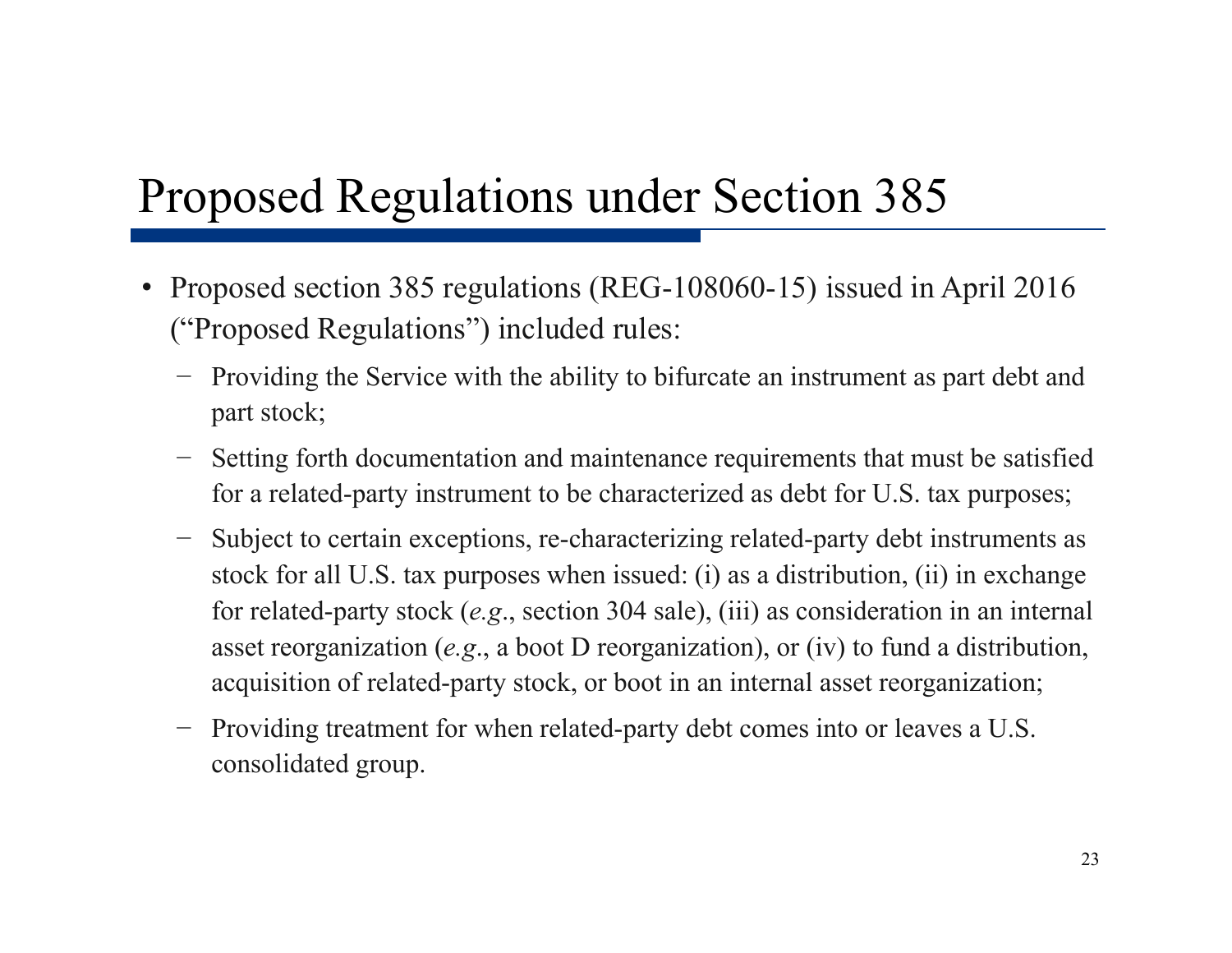### Proposed Regulations under Section 385

- Proposed Regulations would have applied without regard to whether (i) the parties are domestic or foreign, (ii) the parties are S corporations, partnerships, disregarded entities, RICs, REITs or other regulated entities, or (iii) the corporate group effected an inversion.
- Members of a U.S. consolidated group treated as a single entity, so the Proposed Regulations would not apply to debt between consolidated group members.
- The proposed section 385 regulations caused considerable concern among taxpayers and practitioners and were criticized as overbroad by many in the business community and on Capitol Hill.
	- • Treasury received 29,600 comments in response to the proposed regulations, 145 of which were unique and commented on substantive aspects of the proposed rules.
	- At a public hearing, 16 speakers testified on the proposed regulations.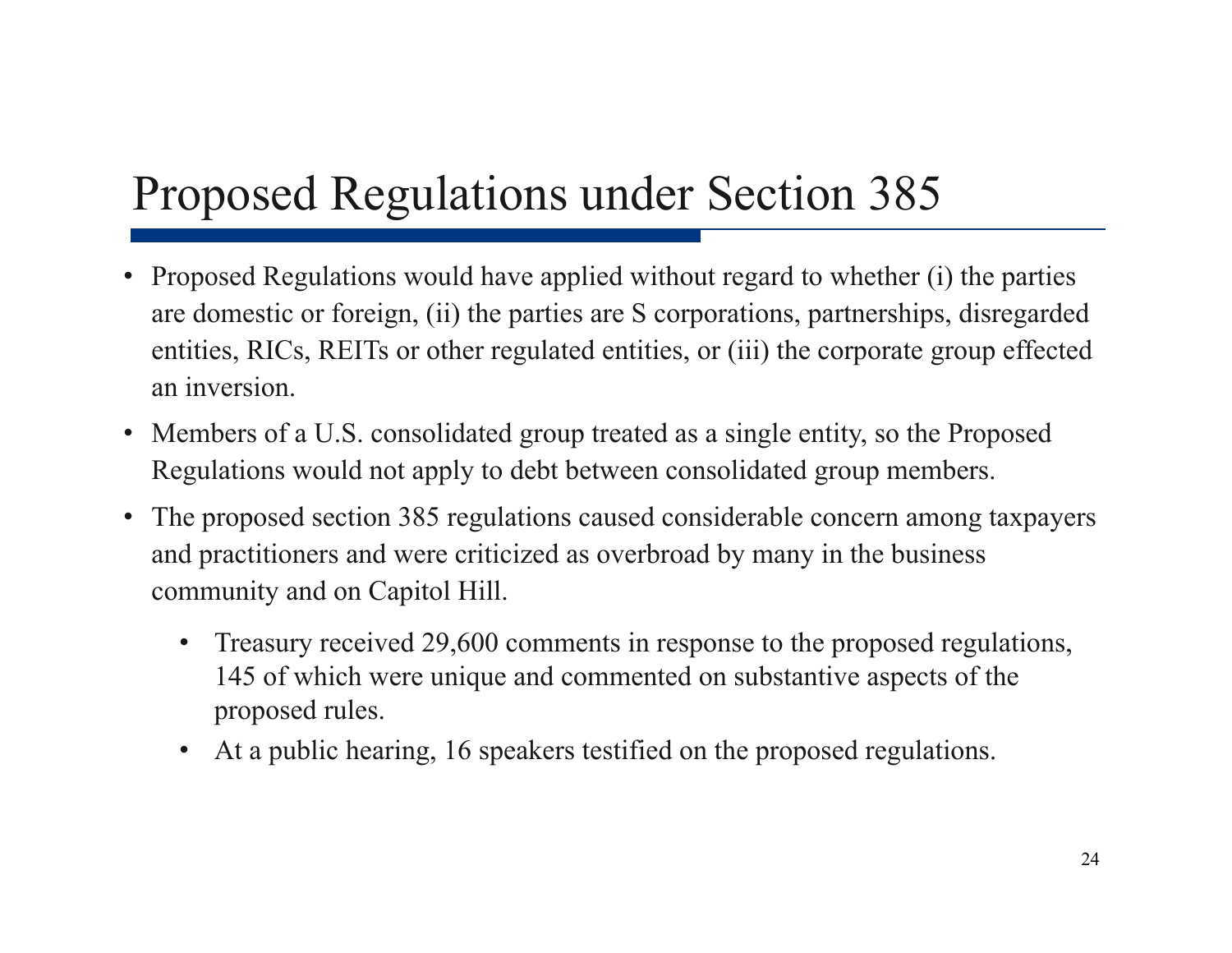## Final Regulations: Significant Changes

- • Final and temporary section 385 regulations ("Final Regulations") released in October 2016 largely retain the basic structure of Proposed Regulations, but with significantly reduced scope.
- •Generally limited ONLY to domestic corporations (reserved on foreign entities).
- $\bullet$ No application to S corps and non-controlled RICs and REITs.
- •Limited downward attribution.
- $\bullet$ Reserved on bifurcation rule.
- $\bullet$ Reserved on affirmative use rules.
- • Documentation rules (-2):
	- –Apply to intercompany obligations issued on or after January 1, 2018;
	- Extension of time for documentation until due date (with extensions) of federal tax return for taxable year including the "relevant date" (usually issue date);
	- –Application to controlled partnerships;
	- More detailed rules around cash pooling, intercompany payables, etc.
- •Transactional rules (-3):

| $E\&P$ exception;          | Netting of distributions/contributions;            |
|----------------------------|----------------------------------------------------|
| Short-term debt exception; | Application to controlled partnerships;            |
| \$50M threshold;           | Reduced application to certain regulated entities. |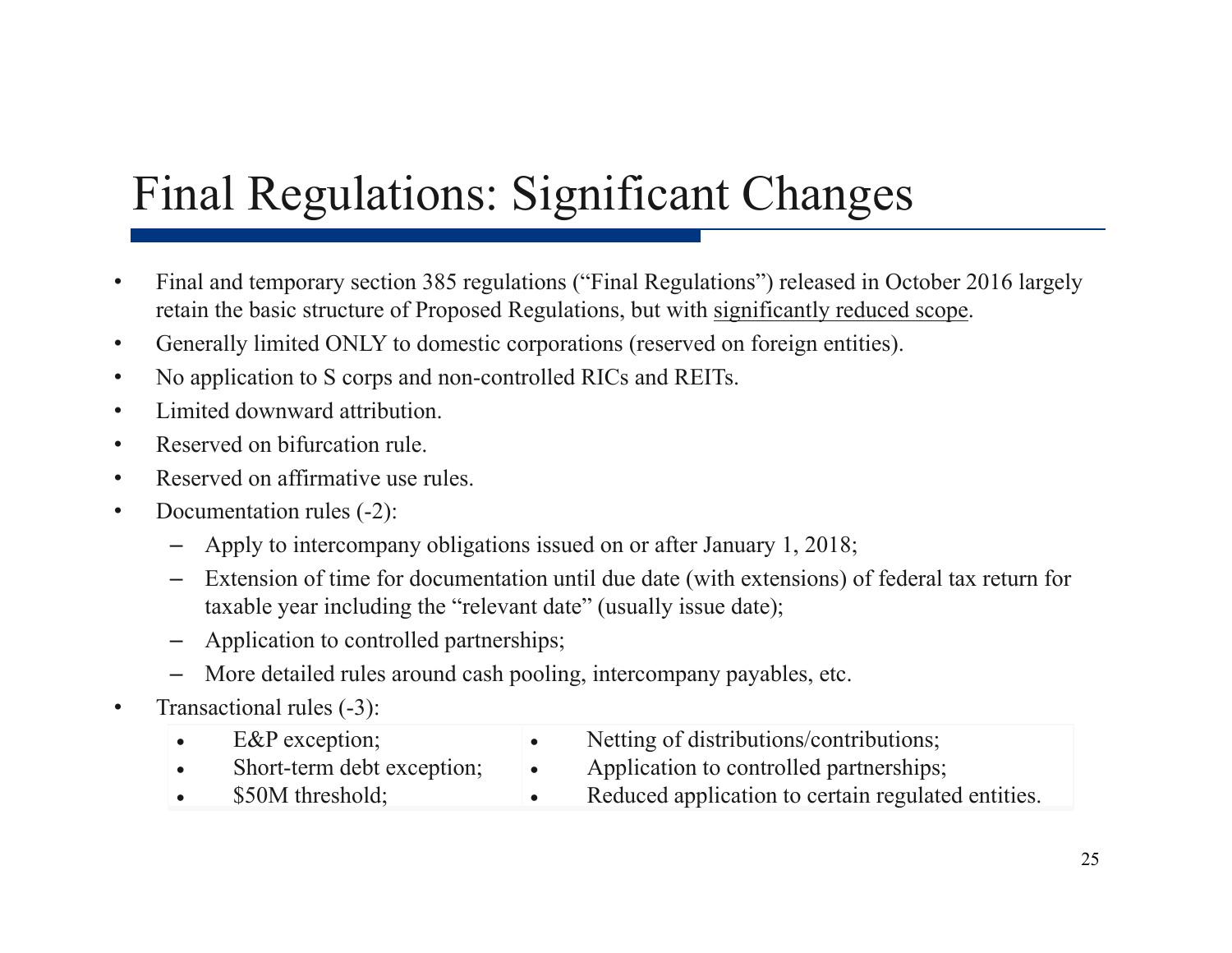#### Executive Order 13789

- • On April 21, 2017, President Trump issued Executive Order 13789 instructing Secretary of Treasury to review all significant tax regulations issued on or after January 1, 2016 with purpose of identifying and reducing tax regulatory burdens.
- $\bullet$ Within 60 days, delivery of interim report identifying all such regulations that:
	- (i) impose undue financial burden on US taxpayers;
	- (ii) add undue complexity to federal tax laws; or
	- (iii) exceed statutory authority of Service.
- $\bullet$  Within 150 days, delivery of report recommending specific actions to mitigate burden imposed by regulations identified in interim report.
	- Effective date of such regulations to be delayed or suspended, to extent permitted by law, and modified or rescinded, as appropriate and consistent with law, including, if necessary, through notice and comment rulemaking.
	- Summary of each action taken in response to report no later than 10 days following finalization of such action.
	- Summary of all actions taken within 180 days after submission of report.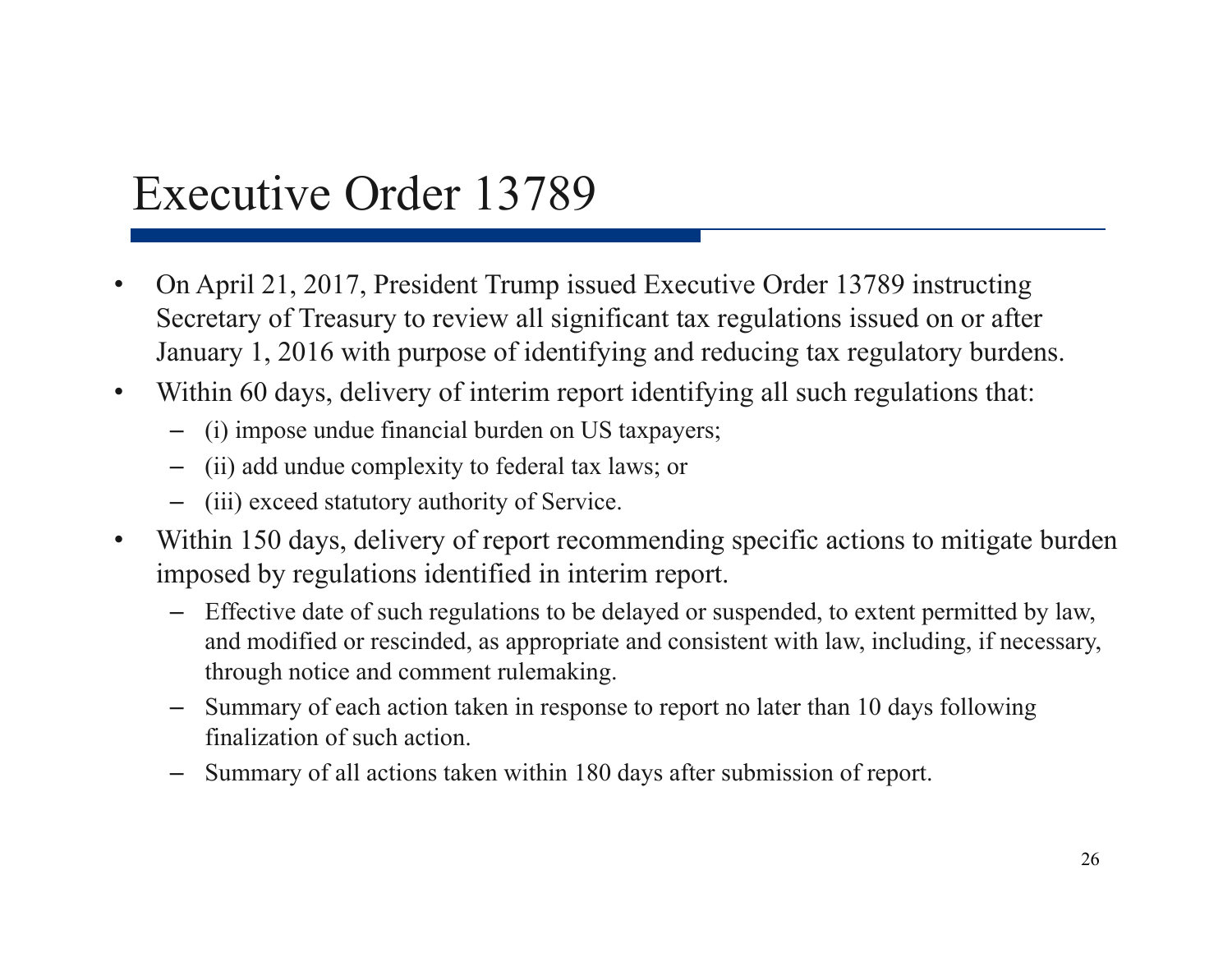#### Notice 2017-38

- • From January 1, 2016 through April 21, 2107, 105 temporary, proposed and final regulations were issued.
- $\bullet$  52 were treated as potentially significant and reexamined for purposes of preparing 60-day interim report.
- $\bullet$  To assess undue financial burden, Treasury considered degree to which regulations imposed compliance costs or resulted in tax liabilities exceeding minimum required to achieve relevant statutory objectives.
- $\bullet$  To assess undue complexity, Treasury considered extent to which regulations imposed new substantive, computational or other requirements not required to achieve relevant statutory objectives, or introduced rules that added uncertainty for taxpayers.
- • Identified 8 regulations meeting at least one of the first two criteria of EO 13789 (undue financial burden or undue complexity), including section 385 regulations.
- •No regulations identified as exceeding statutory authority of Service.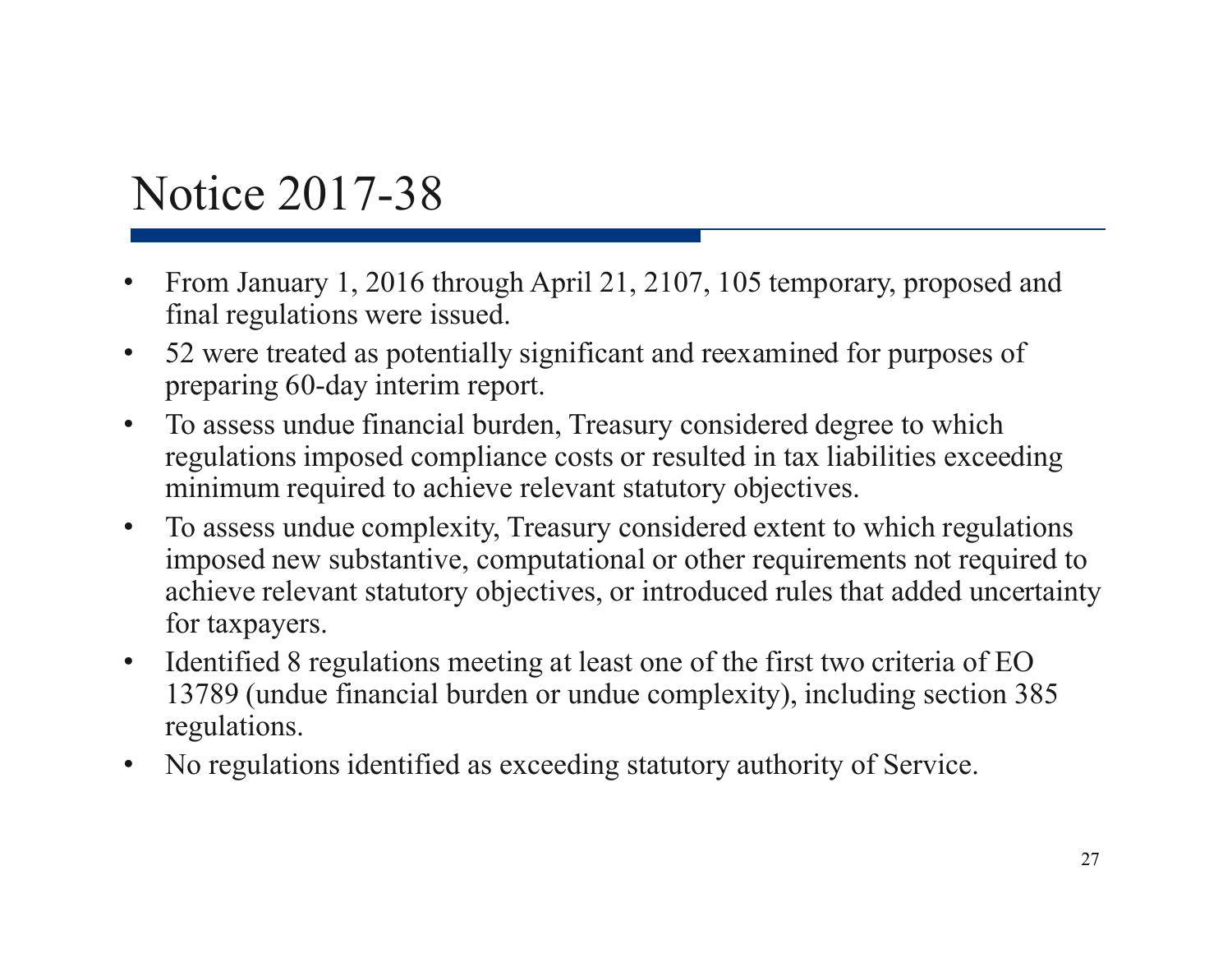#### Notice 2017-38

- • Notice noted that commentators (i) criticized financial burdens of compliance with documentation rules, particularly with respect to ordinary course transactions, (ii) requested longer delay in effective date of documentation rules, (iii) criticized complexity associated with tracking multiple transactions through group of companies, and (iv) criticized increased tax burden on inbound investments.
- $\bullet$  Requested comments on whether regulations should be rescinded or modified to reduce burdens and complexity and, if so, how?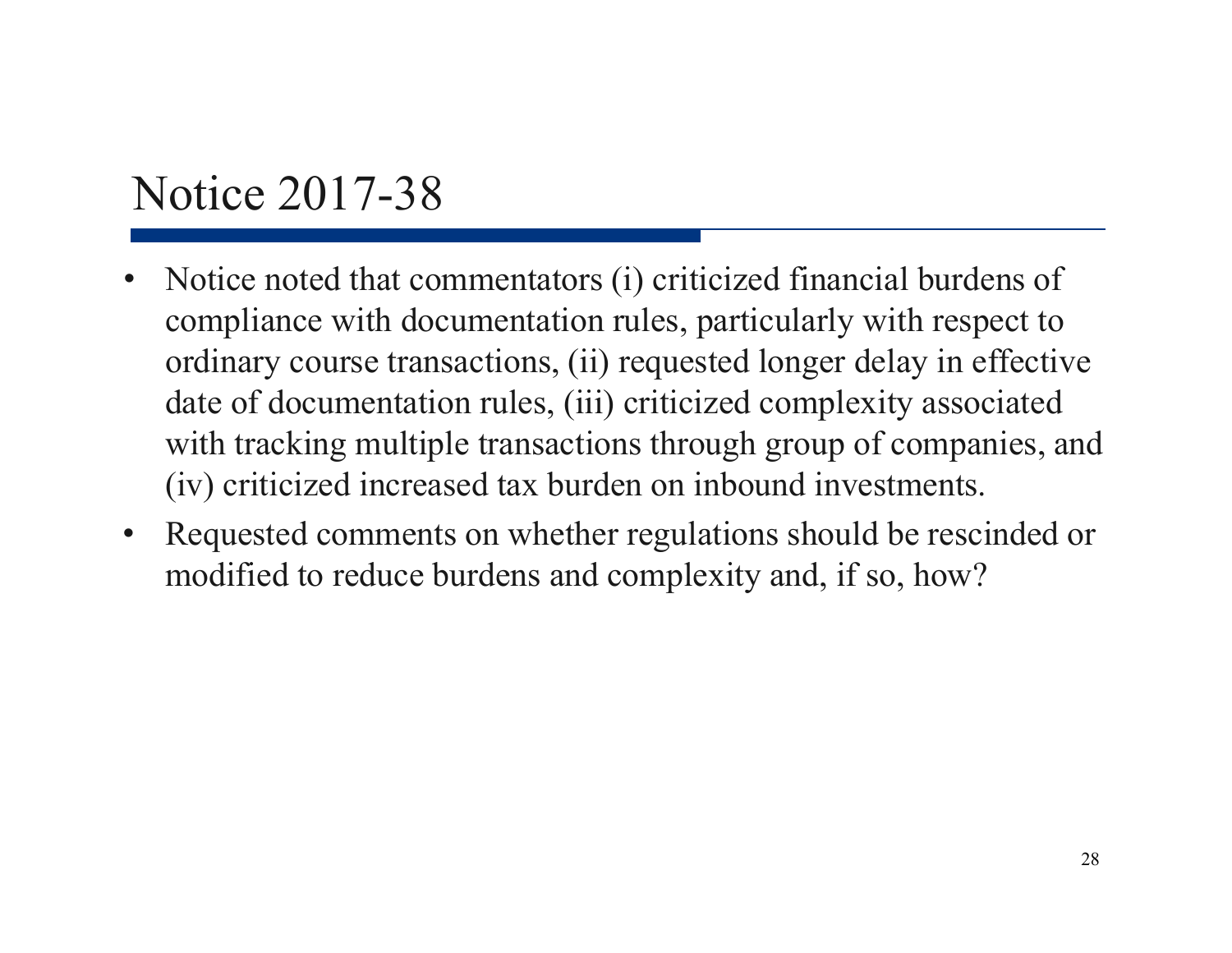#### Responses to EO 13789 and Notice 2017-38

- $\bullet$  ABA (primary author Bill Alexander), NYSBA, SIFMA, AICPA, US Chamber of Commerce, KPMG, Deloitte, PwC, TEI and others submitted comments in response to EO 13789 and/or Notice 2017-38.
- $\bullet$  Recommendations to withdraw section 385 regulations entirely, suspend them indefinitely (with prospective effective date after amendments), delay effective date and narrow application of documentation rules, change approach on transactional rules to focus on debt/equity characteristics, clarify reserved rules (e.g., bifurcation, foreign issuers), and generally give further consideration to prior comments on proposed and final regulations.
- • Focus on compliance burdens of documentation rules and complexity of and systems/monitoring required by transactional rules, particularly in order to utilize exceptions (e.g., expanded group earnings exception and qualified short-term debt exception).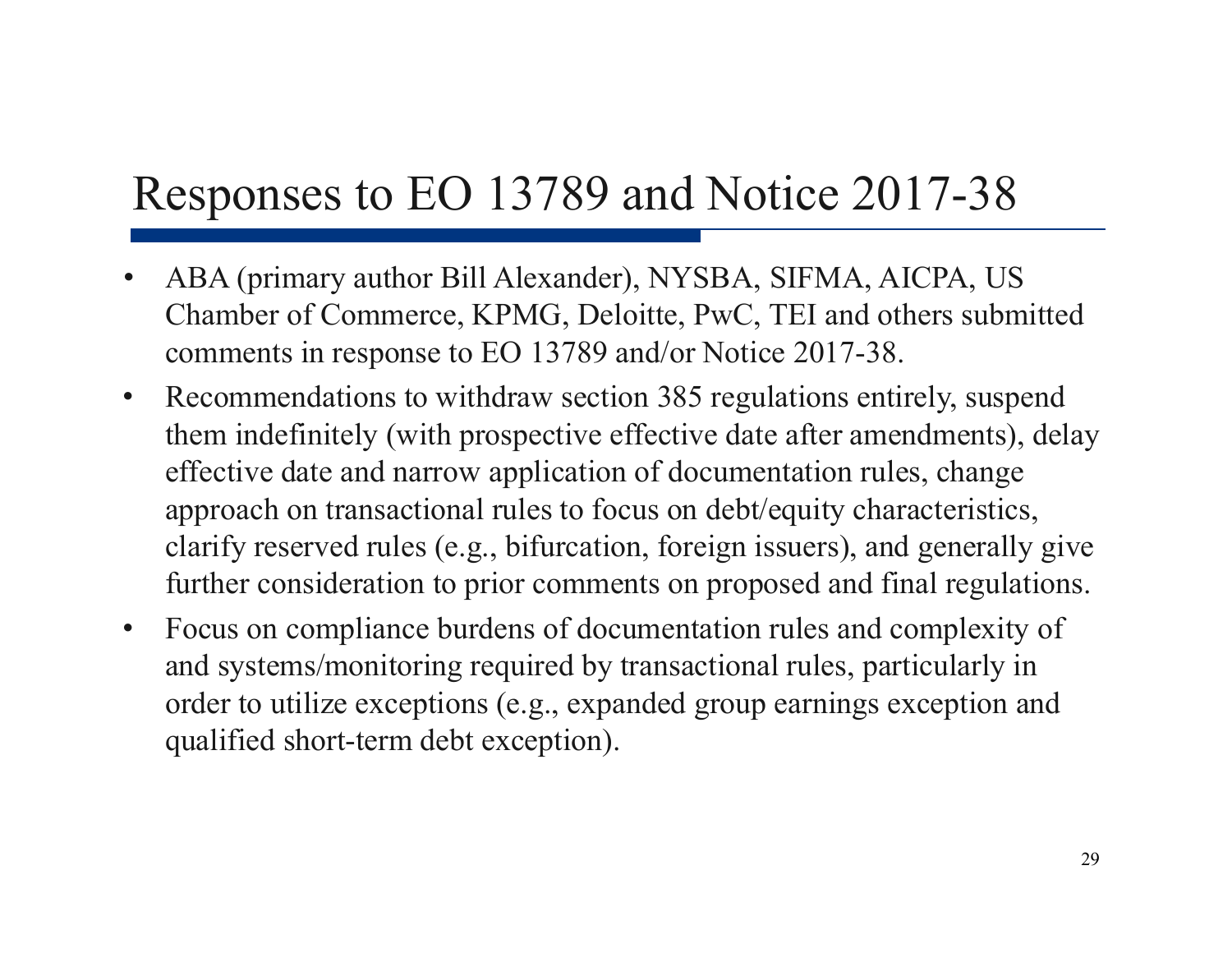#### ABA Comments on Notice 2017-38

- •Requested that final regulations be reconsidered.
- • Documentation Rules:
	- Noted that, for domestic parented expanded groups, documentation rules primarily apply to obligations of domestic corporations to their CFCs and controlled partnerships, where recharacterization of debt as stock would be least intuitive and least appropriate as matter of tax policy, creating hook stock.
	- Reiterated recommendation that failure of documentation rules not result in automatic equity recharacterization, and that recharacterization not be into hook stock.
	- Reiterated recommendation of relief for ordinary course transactions.
	- Noted that any domestic group member that purchases on credit from group's CFC will be subject to at least annual credit review under final regulations, which will cover all of its obligations, not just those to group's CFCs and controlled partnerships.
	- – Transactional documents generally will be prepared by CFCs and controlled partnerships, making it difficult to achieve high level of compliance necessary for relief from automatic recharactization under highly compliant exception.
	- – Noted that market standard safe harbor is uncertain where businesses have only related customers, such as CFC that manufactures or purchases only for related parties.
	- –State income tax conformity issues.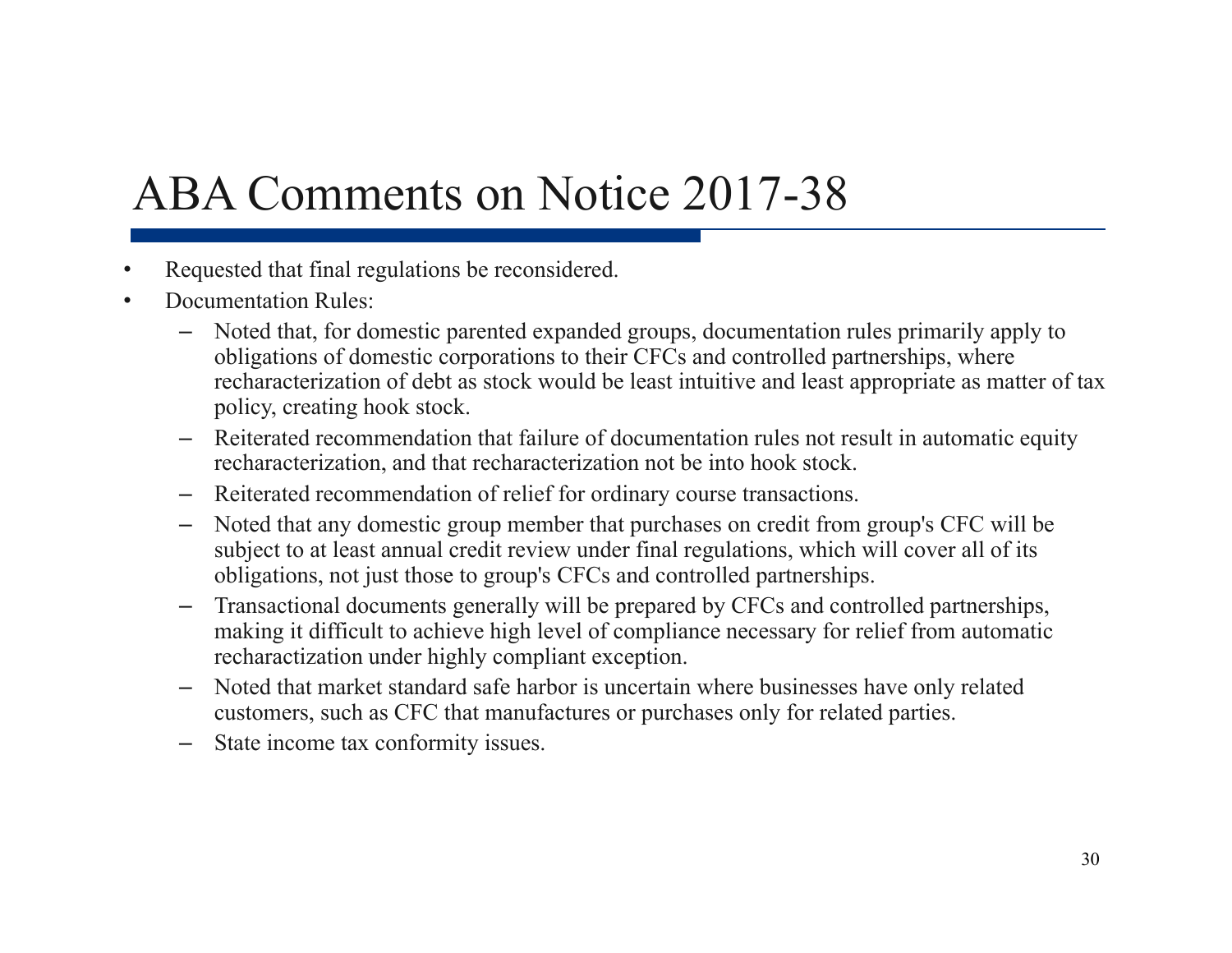#### ABA Comments on Notice 2017-38

- • Transactional Rules:
	- Acknowledged that section 385 can provide Treasury with a powerful tool that can be legitimately used against earnings stripping through excessive related party debt.
	- But premise of Transactional Rules, that debt can be identified by the context in which it is created and used, raises serious concerns as to whether Transactional Rules are valid exercise of Treasury's authority under section 385.
	- Urged reconsideration of this approach in favor of one based on normative reasons why related party debt might not qualify as debt.
	- Reiterated that the Transactional Rules remain intricate, despite the final regulations' significantly narrower practical application.
	- Some relief provided in final regulations is specific to expanded group parent, putting a premium on US tax planning in transactions that are not really about domestic businesses, such as acquisition of one foreign company by another, or formation of holding company for foreign parented group.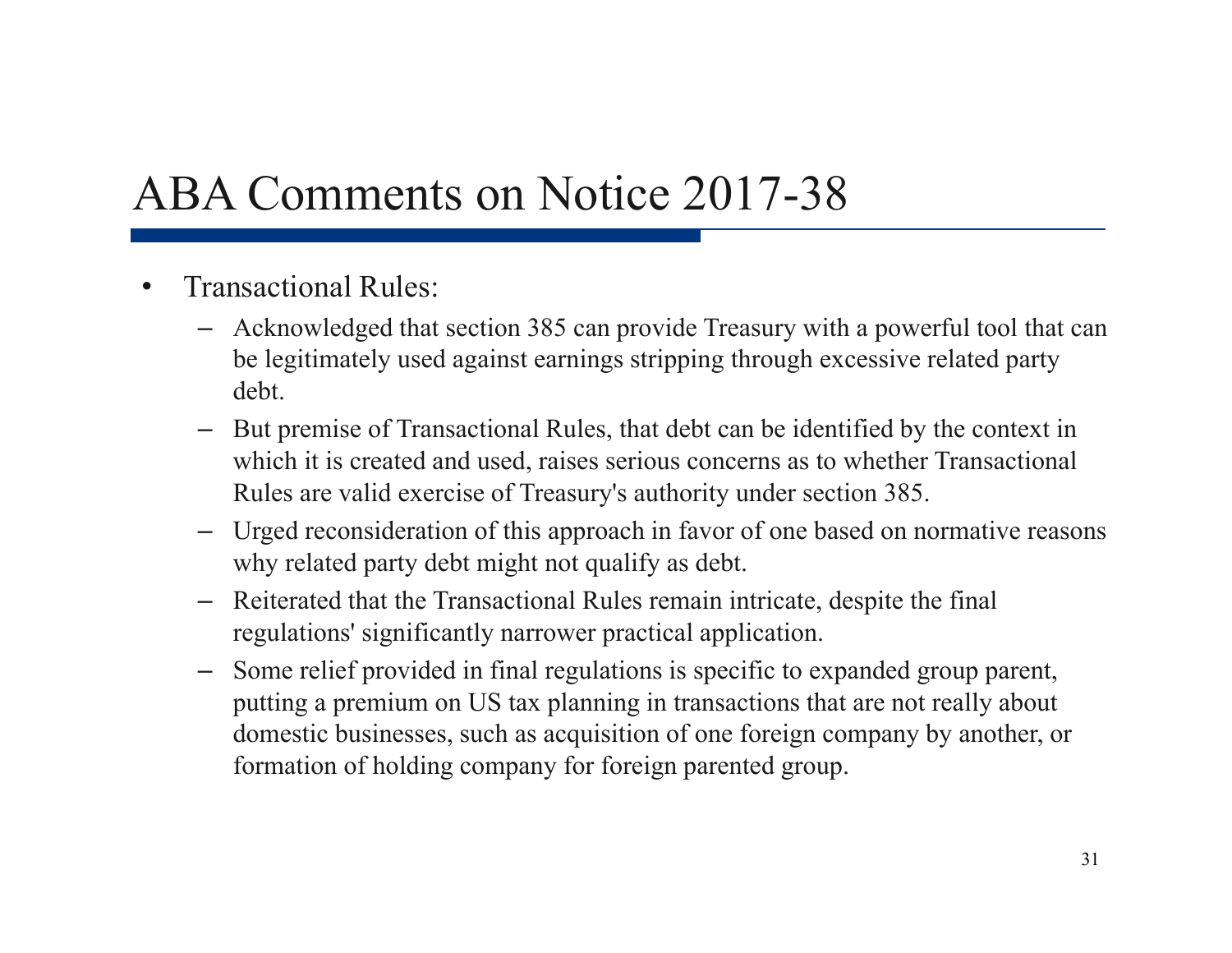#### Notice 2017-36

- • Delays application of documentation rules by 12 months; regulations to be amended to apply to interests issued or deemed issued on or after January 1, 2019.
- • Responsive to concerns that taxpayers continued to raise with timing of application of documentation rules, and in light of further actions concerning the regulations in connection with review pursuant to EO 13789 and Notice 2017-38.
- • Requests comments as to whether proposed amendment and delayed application of documentation rules affords adequate time for taxpayers to develop necessary systems or processes to comply.
- •Buying time to make additional changes to the regulations?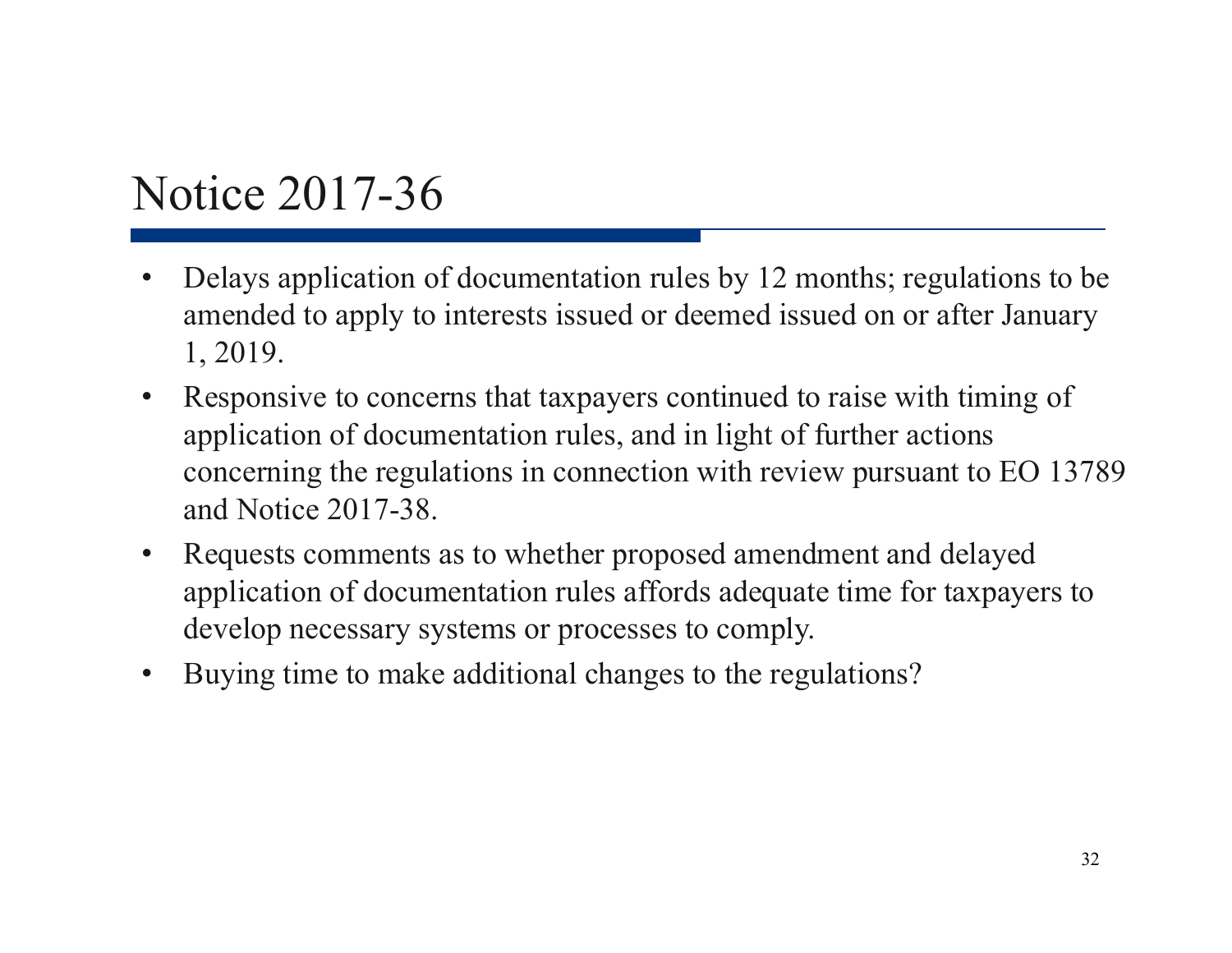#### Section 385 Timeline

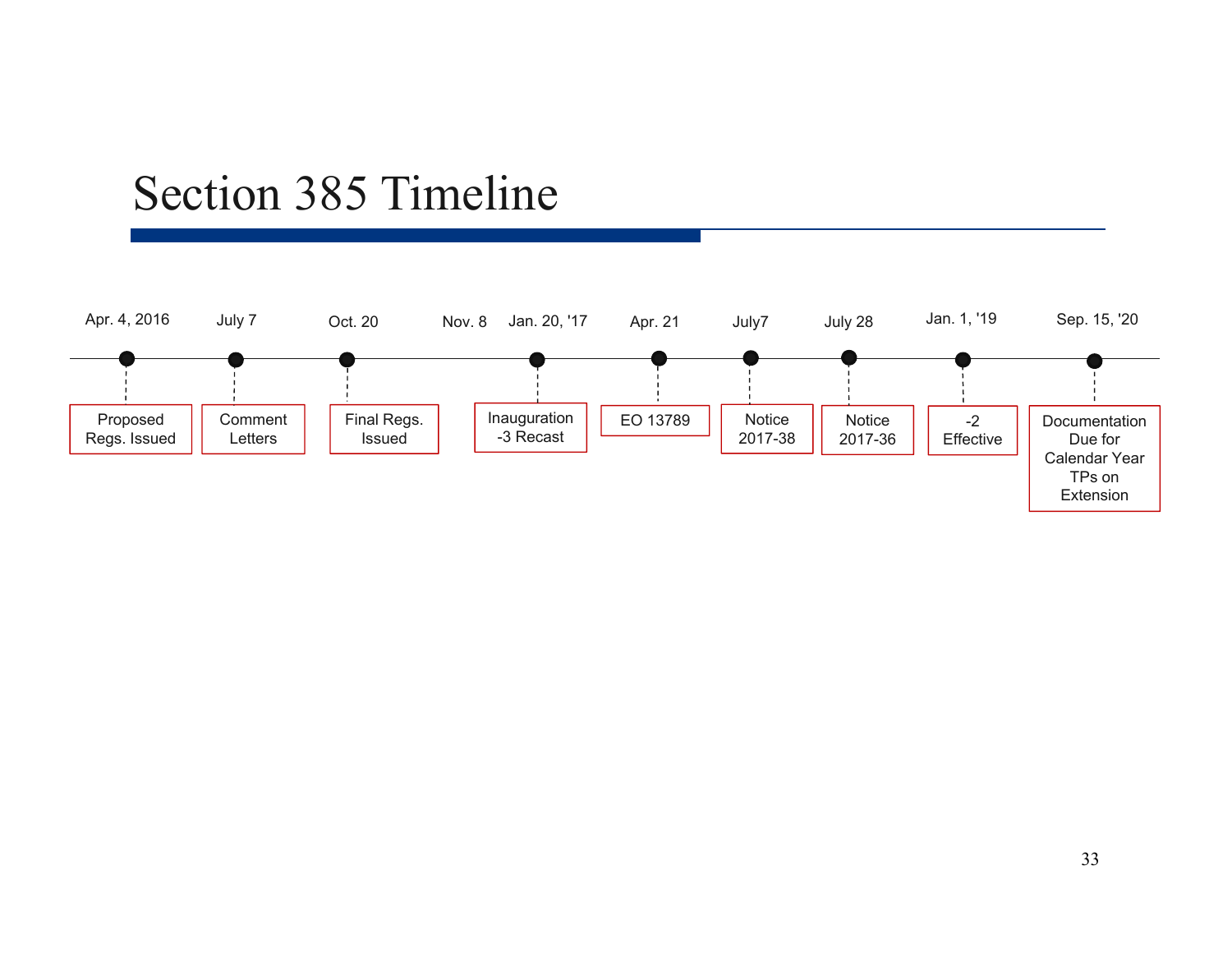## Recent Private Letter Rulings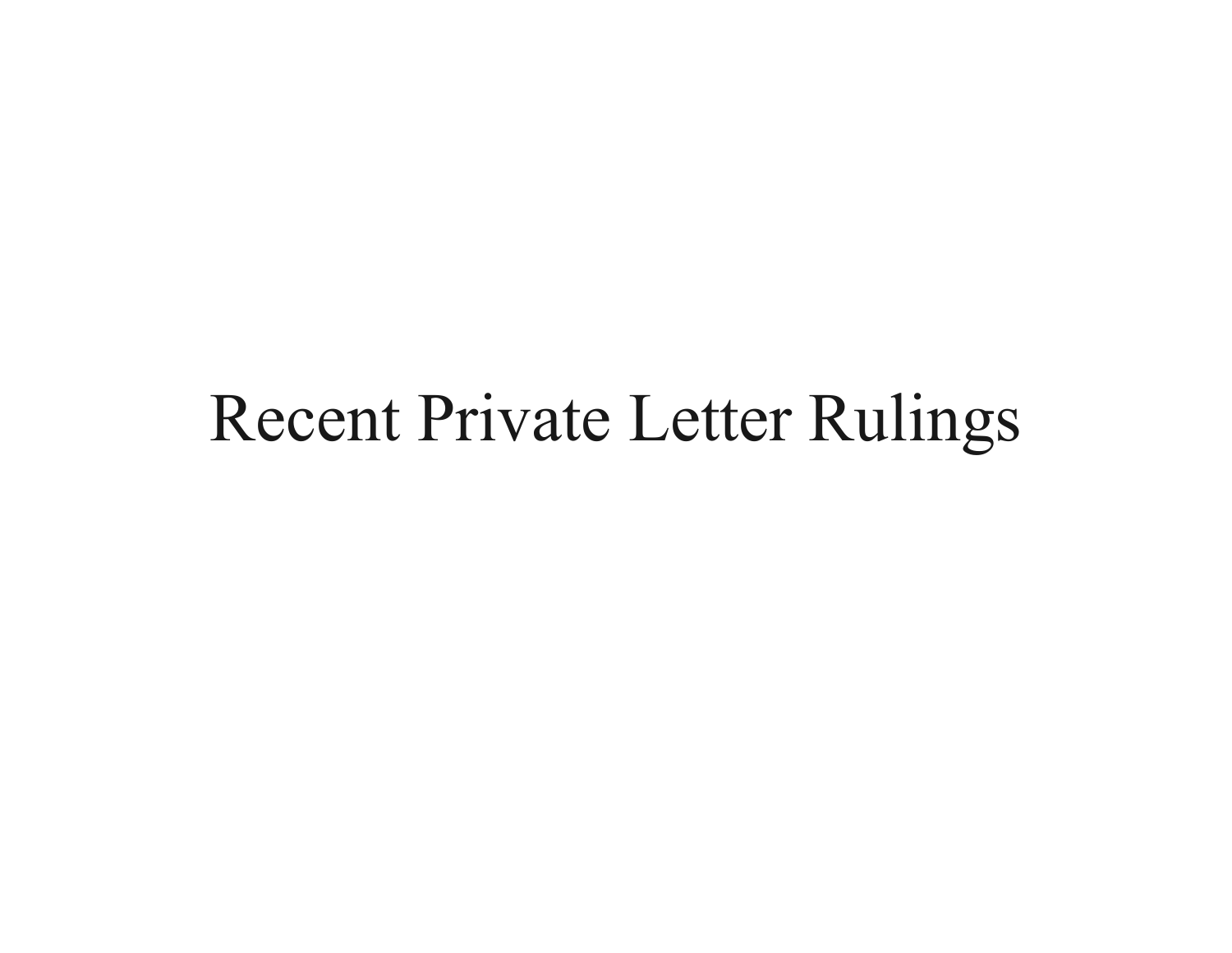## PLR 201721014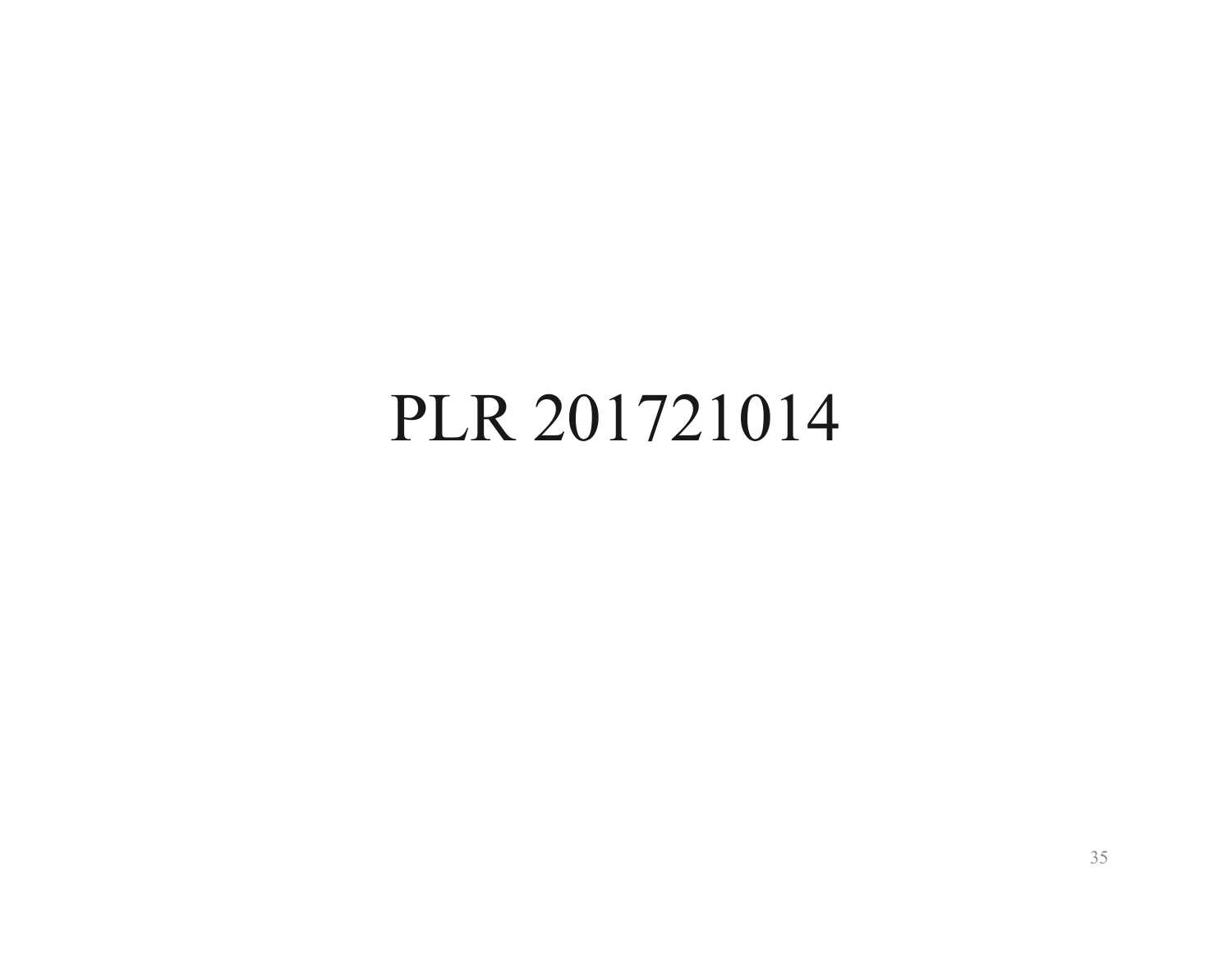#### PLR 201721014: Facts

- •Released May 26, 2017.
- $\bullet$  U.S. corporation ("Parent/Target") is owned by two individuals, who are married (presumably to each other).
- Parent/Target owns >80% of two corporate subsidiaries ("Corp 1" and "Corp 2"), which are members of Parent/Target's US consolidated group.
- Parent/Target owns <80% of third corporate subsidiary ("Sub/Acquirer").
- – Parent/Target will exchange all of its currently held common stock in Sub/Acquirer for new voting common stock in Sub/Acquirer.
- Sub/Acquirer will not assume any liabilities of Parent/Target, nor take any Parent/Target assets subject to liabilities. One shareholder may contribute cash to Parent/Target capital to enable it to pay off liabilities.
- – Parent/Target will convert to LLC and no election will be made to treat LLC as corporation.
- Shareholders may transfer some of their Sub/Acquirer stock to tax exempt orgs, but there is no present plan to do so.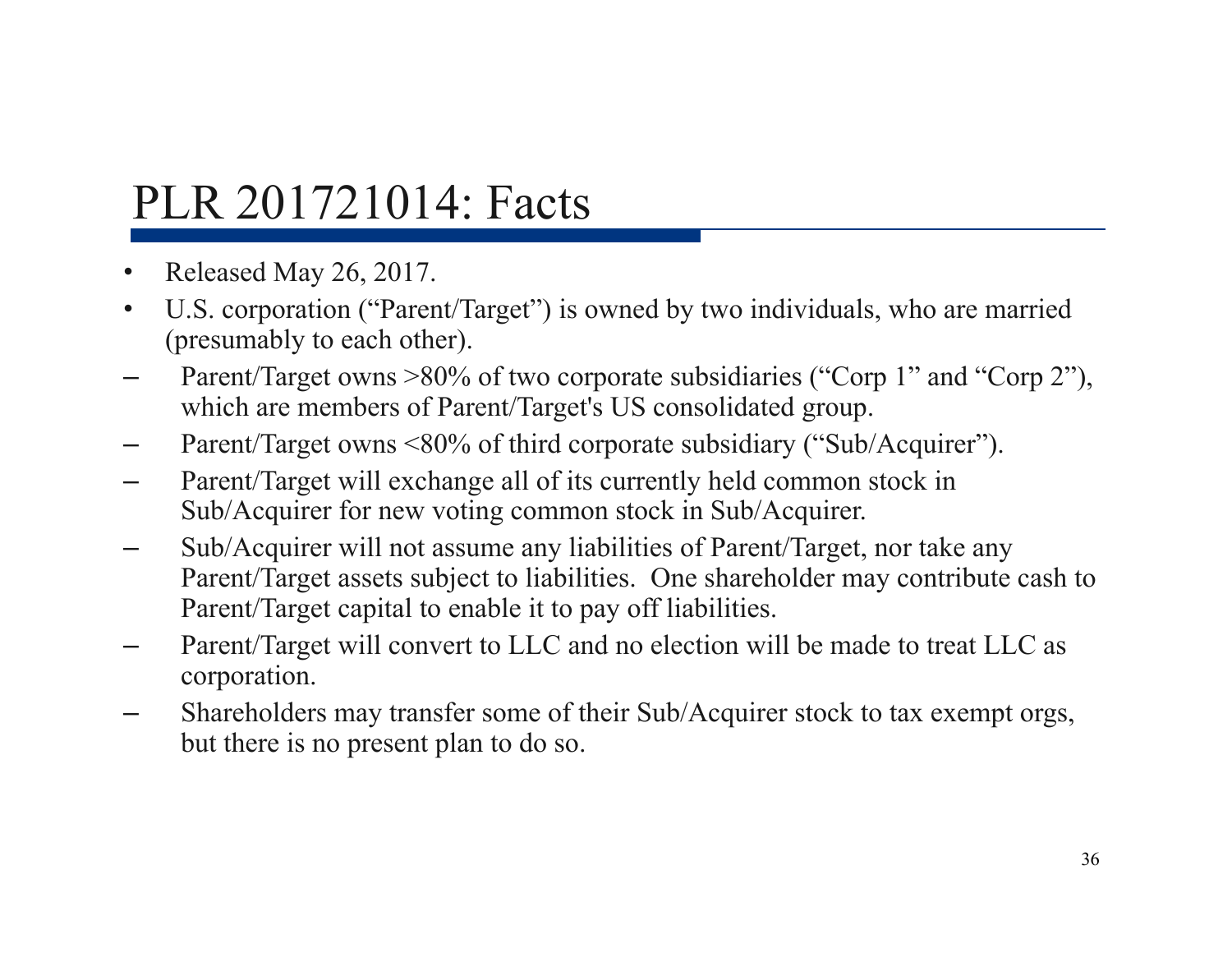### PLR 201721014: Facts

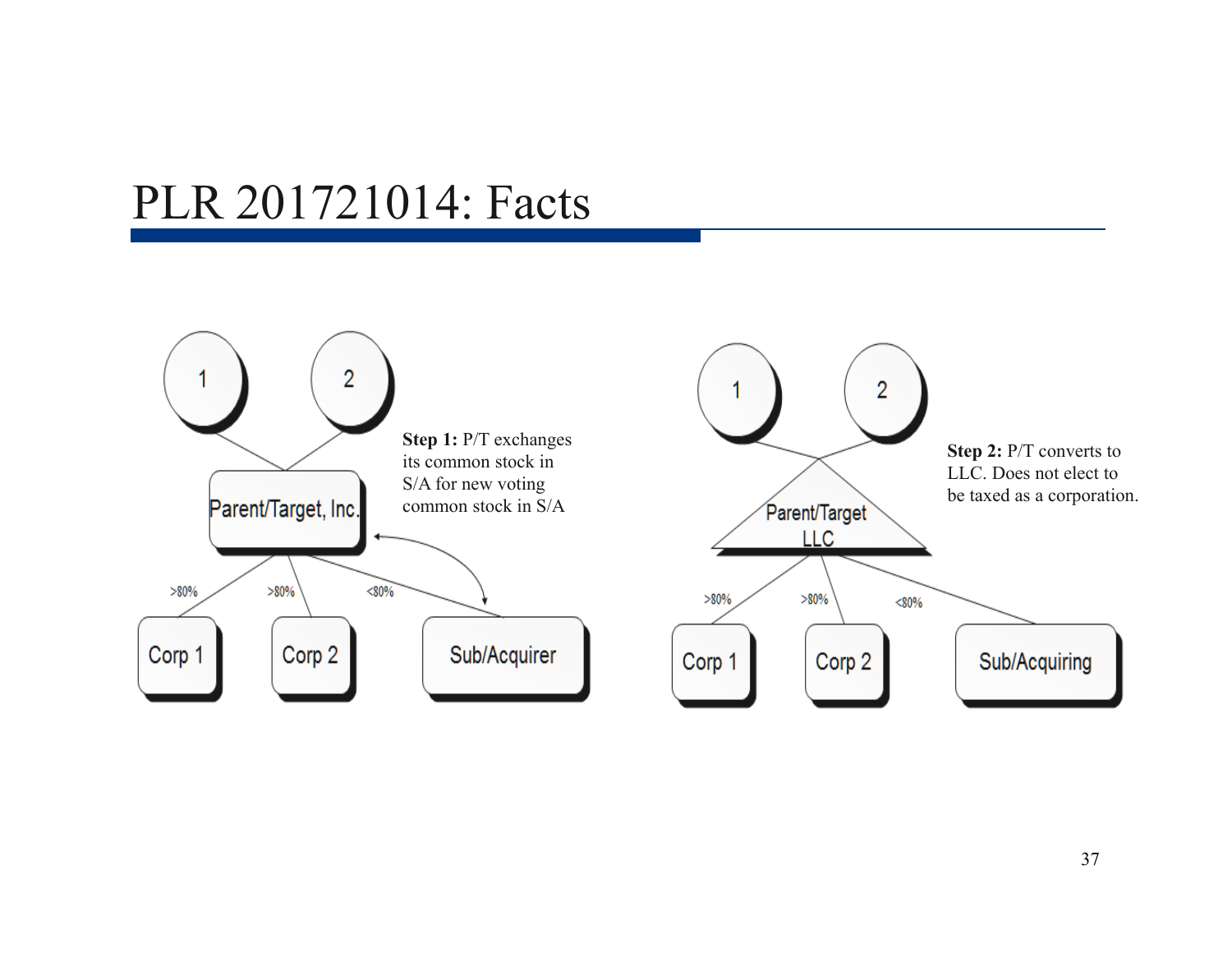# PLR 201721014: Significant Rulings

- • Provided steps 1 and 2 qualify as a reorganization under section 368(a)(1), distribution of Corp 1 and Corp 2 stock ("Boot") will constitute a distribution of property with respect to stock of Parent/Target to which section 301 applies, citing to section 356(a) and Treas. Reg. section 1.356-1(a).
	- Boot within gain rule.
	- Presumably FMV of boot here is less than total gain.
	- Was there sufficient E&P such that all boot is a dividend?
- • Excess, if any, of amount of Boot distributed with respect to share of Parent/Target stock over amount of such distribution treated as a dividend *will be applied against and reduce adjusted basis in share, and any remaining excess* will be treated as gain from sale or exchange of property, citing to sections  $301(c)(2)$  and  $(c)(3)$ .
- $\bullet$  Provided steps 1 and 2 qualify as a reorganization, gain will be recognized to Parent/Target as if it sold the Boot to its shareholders at FMV, citing to section  $361(c)(2)$ .
- •No reorg ruling, citing to §6.11 of Rev. Proc. 2017-1 (no "comfort" rulings).
	- *See*, *Estate of Gilmore,* 130 F.2d 791 (3 d Cir. 1942); Rev. Rul. 78-47.
	- C reorg if Sub/Acquirer stock is substantially all Parent/Target's assets.
	- D reorg if control test is met.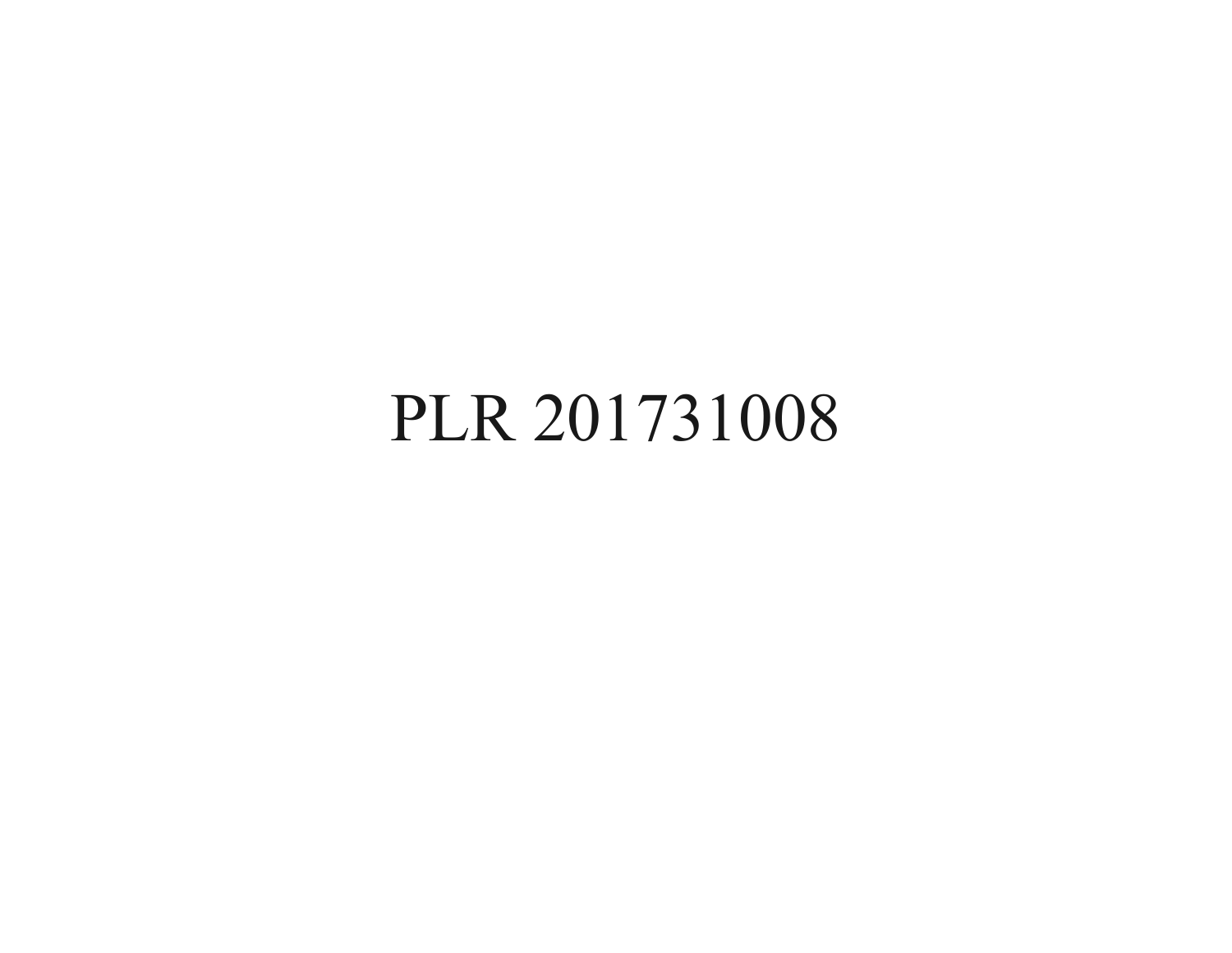### PLR 201731008 – Foreign Restructuring

#### **Steps**

- 1. Sub 6 liquidates in a transaction intended to qualify under sections 332 and 337.
- 2. At least one day after step 1, Sub 5 liquidates in a transaction intended to qualify under sections 332 and 337.
- 3. At least two days after step 2, FSub 6 liquidates in a transaction intended to qualify under section 368(a)(1)(C).
- 4. Sub 4 contributes the FSub 3 preferred stock to FSub 1.
- 5. At least two days after step 4, Parent gives approval for the remaining steps.
- 6. On the same day as step 5, FSub 2 liquidates in a transaction intended to qualify under sections 332 and 337.
- 7. On the same day as step 5, FSub 3 liquidates in a transaction intended to qualify under sections 332 and 337.
- 8. At least one day after step 7, FSub 1 transfers business assets received in step 6 to FSub 4 subject to certain liabilities.
- 9. FSub 4 redeems its shares held by Parent.

#### **Representations**

- 1. FSub 3 preferred stock is less than 30% of the gross FMV of the combines assets of (a) Sub 5, Sub 6, and FSub 6 and (b) Sub 6 and FSub 6.
- 2. The assets transferred in step 8 are less than 30% of the gross FMV of the assets of FSub 2.
- 3. Before the date of step 7, the legal requirements for adopting a plan of liquidation of FSub 3 will not be satisfied and neither the shareholders nor directors of FSub 3 will adopt a resolution authorizing FSub 3 to liquidate. 40



**Transactions**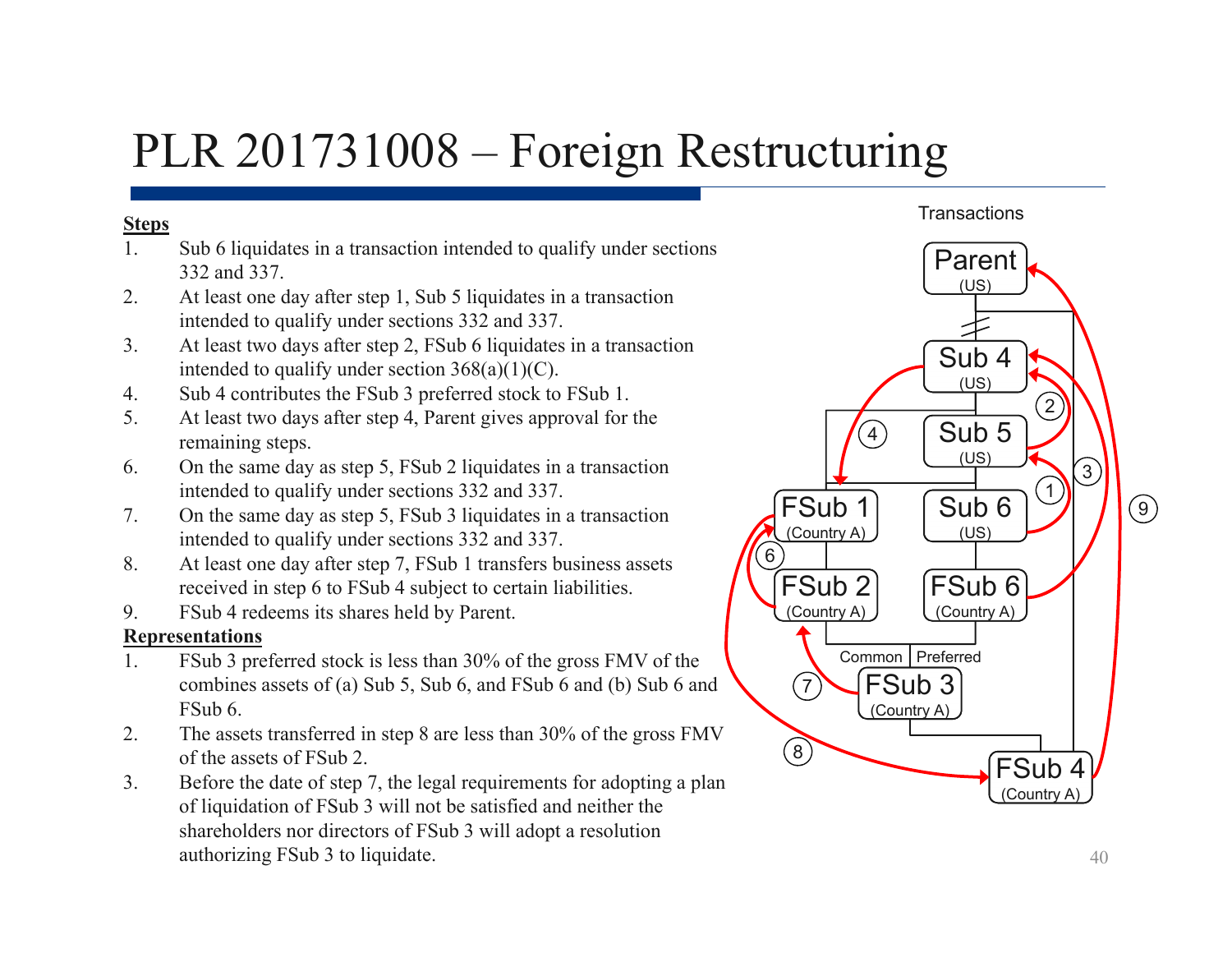## PLR 201731008 – Foreign Restructuring (cont'd)

### **Rulings**

- 1. FSub 3 will not be treated as having adopted a formal plan of liquidation within the meaning of § 301.7701-3(g)(2)(ii) before it is deemed to become a wholly owned subsidiary of FSub 1 following the FSub 2 liquidation. *See Va. Ice & Freezing Corp. v. Comm'r*, 30. T.C. 1251, 1256-57 (1958); *George L. Riggs*, *Inc. v. Comm'r*, 64 T.C. 474, 487 (1975).
- 2. The successive liquidations of FSub 2 and FSub 3 in steps 6 and 7, respectively, will not preclude either of the FSub 2 liquidation or the FSub 3 liquidation from qualifying under §§ 332 and 337.
- 3. The successive liquidations of Sub 6 and Sub 5 in steps 1 and 2, respectively, will not preclude either of the Sub 6 liquidation or the Sub 5 liquidation from qualifying under §§ 332 and 337.
- 4. The fact that the FSub 6 reorganization and the contribution in step 4 are made in contemplation of the FSub 3 liquidation will not preclude the contribution from qualifying under § 351(a). No gain realized by FSub 1 on the FSub 3 liquidation will be reallocated.
- 5. The contribution in step 4, together with certain ongoing asset sales by Sub 6 to Sub 1 (a US subsidiary of Parent) and FSub 4, will not preclude either of the Sub 6 liquidation or the Sub 5 liquidation from qualifying under §§ 332 and 337.
- 6. The transfer of business assets in step 8 will not preclude the FSub 2 liquidation from qualifying under §§ 332 and 337.
- 7. The Sub 6 liquidation and the Sub 5 liquidation will not preclude the assets of FSub 6 from being treated as acquired solely for voting stock of Sub 4 (within the meaning of § 368(a)(1)(C)) in the FSub 6 reorganization. § 1.368-2(d)(4)(i).
- 8. The FSub 3 liquidation will not preclude Sub 4 from being treated as acquiring substantially all of the properties (within the meaning of  $\S$  368(a)(1)(C)) of FSub 6 in the FSub 6 reorganization. *See George v. Comm'r*, 26 T.C. 396 (1956), acq. 1956-2 C.B. 5.

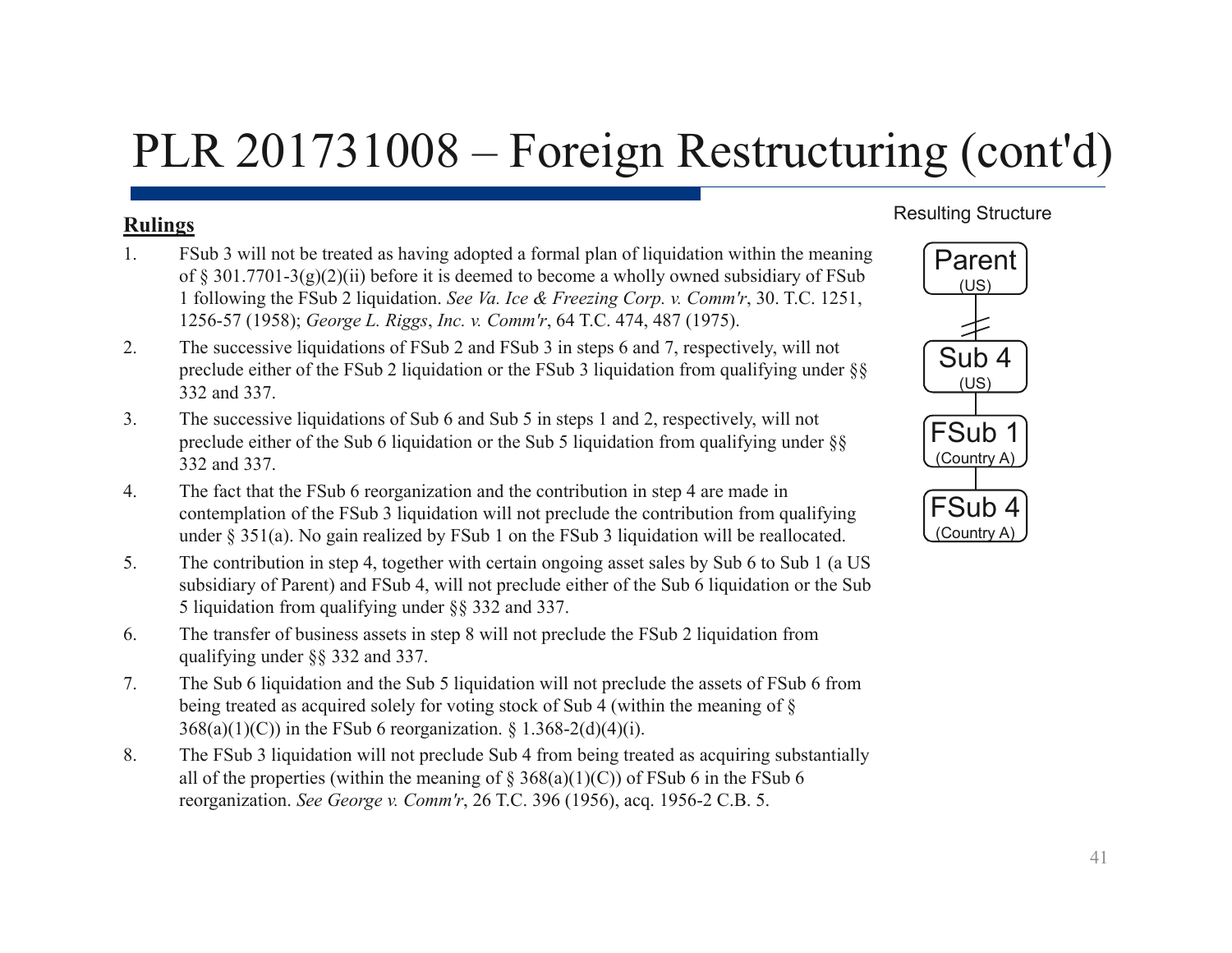### PLR 201731008 – Ordering Respected

#### **Relevant Authorities**

- •Treas. Reg. section  $301.7701-3(g)(1)(iii)$  provides that when an eligible entity classified as an association elects to be disregarded, the association is deemed to distribute "all of its assets and liabilities to its single owner in liquidation of the association."
- •Treas. Reg. section  $301.7701-3(g)(2)(i)$  provides that the federal income tax consequences of such an election "is determined under all relevant provisions of the [Code] and general principles of tax law, including the step transaction doctrine. "
- •Treas. Reg. section  $301.7701-3(g)(2)(ii)$  provides that for purposes of satisfying the formal plan of liquidation requirement under section 332, unless a formal plan is adopted on an earlier date, the making of the election is deemed to be such an adoption and is deemed to occur immediately before the deemed liquidation.
- •Treas. Reg. section  $301.7701-3(g)(3)(i)$  provides that deemed distribution occurs immediately before the close of the day before the election is effective.
- • Old caselaw suggests that section 332 may not be applicable where both the parent and subsidiary liquidate simultaneously. *See Fairfield Steamship Corp. v. Comm'r*, 157 F.2d 321 (2d Cir. 1946); *Manilow v. U.S*., 315 F.Supp. 28 (N.D. Ill. 1970); *Kamis Engineering Co. v. Comm'r*, 60 T.C. 763 (1973).

#### $(US)$ Sub 4 (∪s)<br>**\_\_<br>(∪s**) Sub 5 (∪s)<br>**\_\_<br>(∪s**) Sub 6  $\left(\begin{matrix} \overline{u} \\ u \\ u \end{matrix}\right)$   $\left(\begin{matrix} 1 \\ 0 \\ 0 \end{matrix}\right)$ ongoing 2sales at FMV

#### **Questions**

- • Are *Fairfield*, *Manilow*, and *Kamis* still good law? Are they inconsistent with current law? Are Rulings 1 and 3 comfort rulings?
- • Based upon these rulings, is it the Service's position that it will respect the date and time of a board of directors' formal adoption of a plan of liquidation as the date upon which the first liquidating distribution will be treated as occurring? Or is this unique to the facts of this taxpayer (taking into account that several of the steps are mandated by regulators)?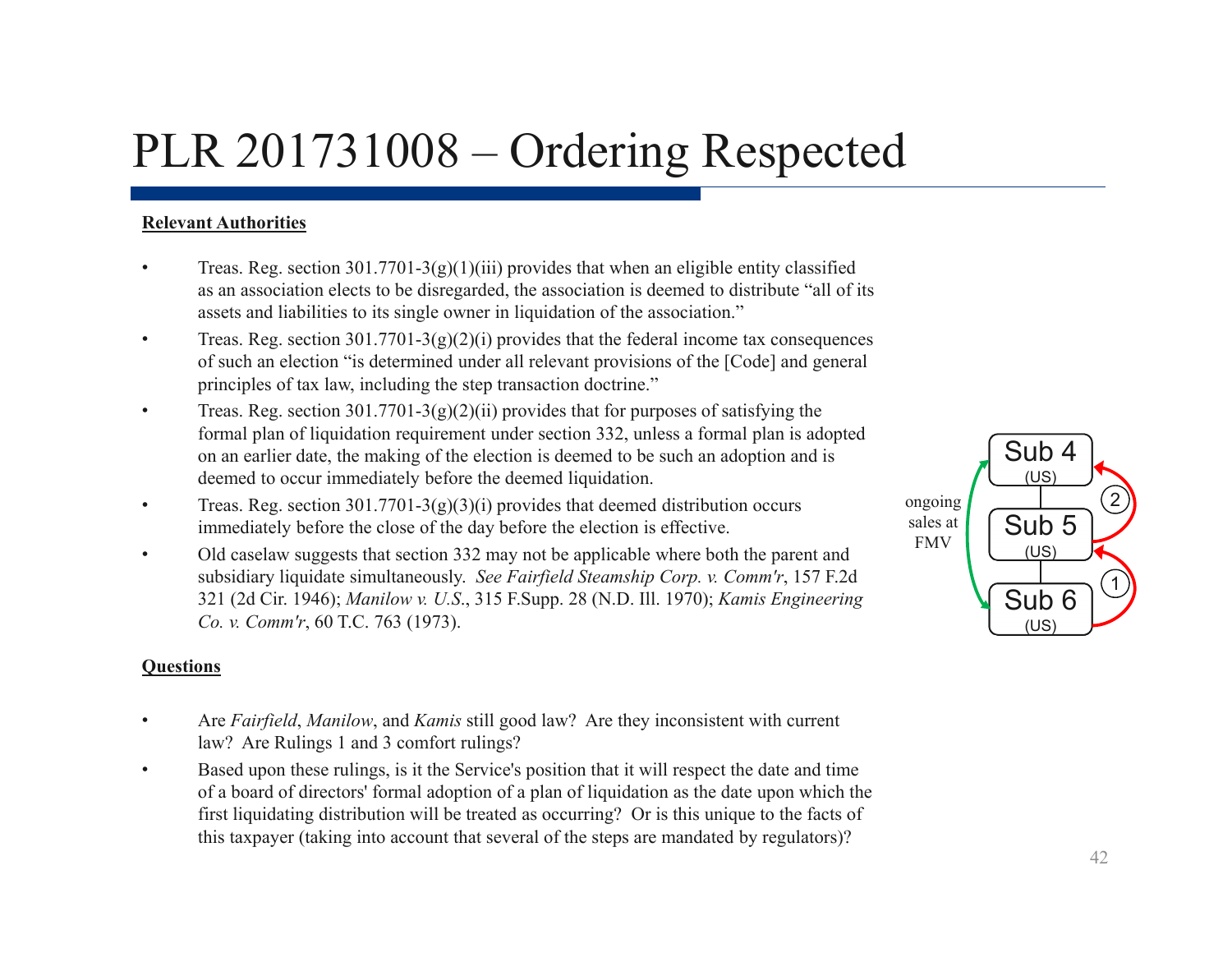### PLR 201731008 – Ordering Respected (Cont'd)

#### **Relevant Authority**

•Treas. Reg. section  $301.7701-3(g)(3)(iii)$  provides that when elections are made for a series of tiered entities on the same day, taxpayer may specify order on Form 8832. If no order specified, default rule provides for top-down approach.

#### **Questions**

- • The facts of the PLR do not indicate whether the taxpayer would indicate on its Form 8832 the order of the FSub2 liquidation and the FSub3 liquidation—whether top down or bottom up. Does it matter?
- • The facts also do not indicate whether Parent's senior management/board of directors, when meeting to give "final approval" for, among other steps, the FSub2 liquidation and the FSub3 liquidation, indicated that they adopted a plan of liquidation for a particular time for each liquidation such that one would occur before the other. Did they provide such instructions? Does it matter?

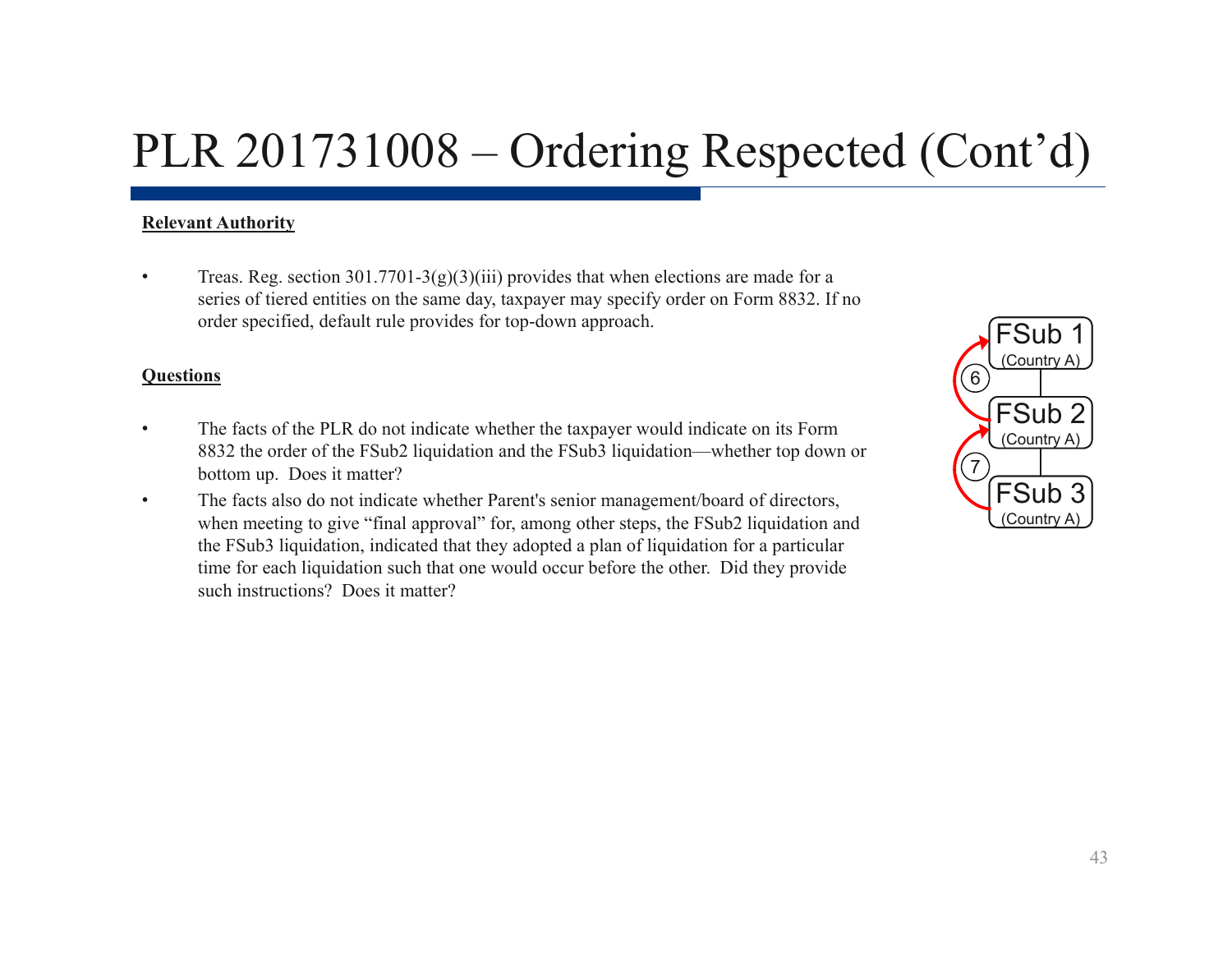## PLR 201731008 – Liquidation/Reincorporation

#### **Relevant Authority**

- • Treas. Reg. section 1.332-2(d) provides that "[i]f a transaction constitutes a distribution in complete liquidation within the meaning of the [Code] and satisfies the requirements of section 332, it is not material that it is otherwise described under local law."
- • Treas. Reg. section 1.368-2(d)(4)(i) (anti-*Bausch & Lomb* regulation allowing for upstream C reorganizations).
- • Treas. Reg. section 1.368-2(k) provides that "[a] transaction otherwise qualifying as a reorganization under section 368(a) shall not be disqualified or recharacterized as a result of one or more subsequent transfers (or successive transfers ) of assets or stock, provided [certain requirements are satisfied]."
- • *Telephone Answering Serv. Co.*, 63 T.C. 423 (1974), *aff'd*, 546 F2d 423 (4th Cir. 1976), *cert. denied*, 431 U.S. 914 (1977) (anti-liquidation-reincorporation decision where 15% of assets reincorporated).

#### **Representations**

- 1. The FSub 3 Preferred Stock constitutes less than 30% of the gross fair market value of the combined assets of Sub 5, Sub 6, and FSub 6.
- 2. The FSub 3 Preferred Stock constitutes less than 30% of the gross fair market value of the combined assets of Sub 6 and FSub 6.

#### **Questions**

- • Is the Service's view that when the requirements of both section 332 and section 368 are satisfied that section 332 supercedes section 368? Is that consistent with Treas. Reg. section 1.332-2(d)?
- • Has the Service considered issuing a revenue procedure or regulation providing for a 30% gross fair market value safe harbor on "reincorporation"? <sup>44</sup>

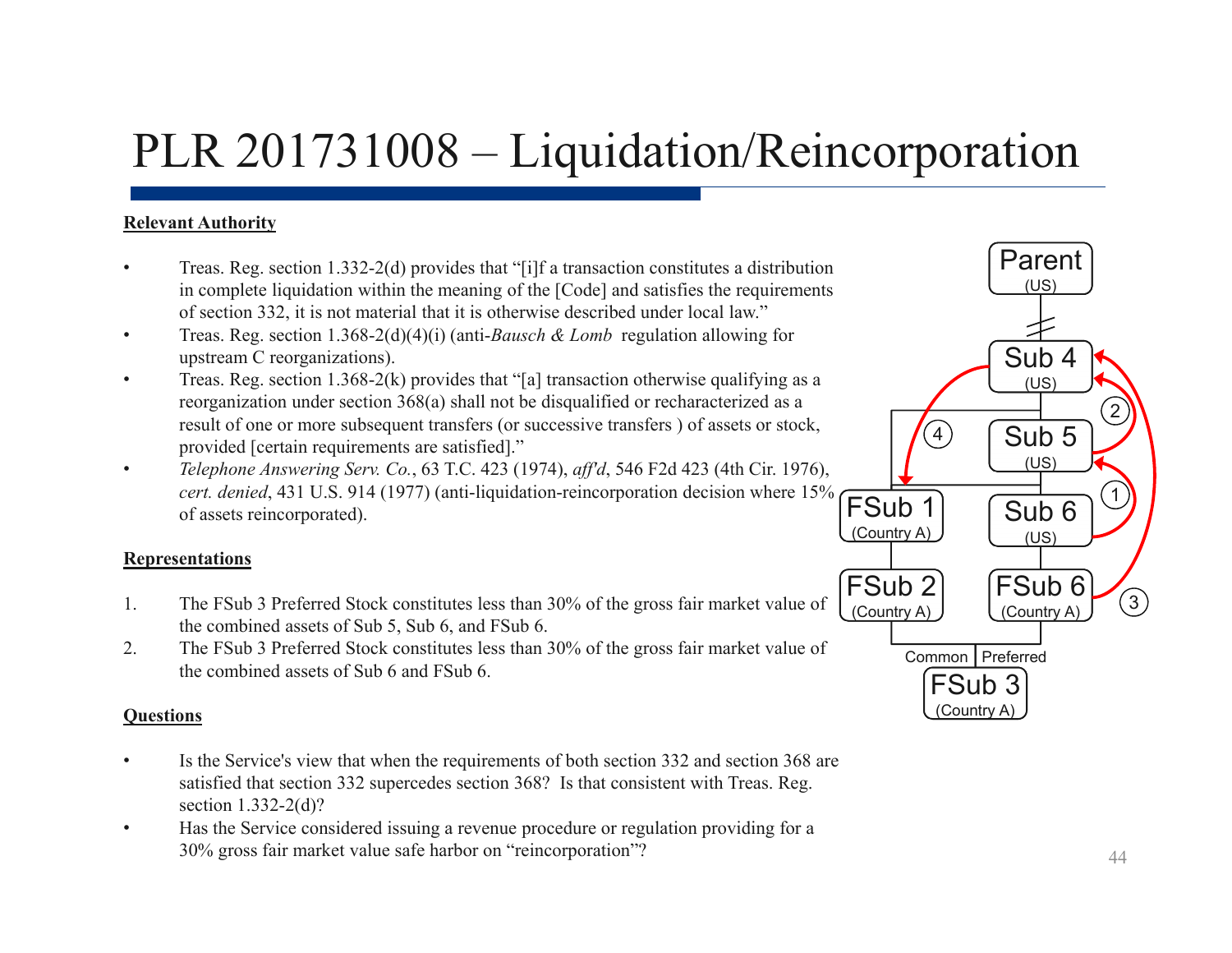### PLR 201731008 – U.S. Restructuring

#### **Steps**

- 1. Sub 3 transfers all of its assets to Sub 4, including its existing Sub 4 stock, in exchange for a new class of Sub 4 stock ("Class A Sub 4 stock").
- 2. Sub 3 distributes the Class A Sub 4 stock to Sub 2 and dissolves (together with step 1, intended to qualify under section  $368(a)(1)(C)$  and/or (D)).
- 3. Except for an amount being retained to satisfy certain redacted legal requirements, Sub 2 transfers all of its assets to Sub 4, including the Class A Sub 4 stock, in exchange for a new class of Sub 4 stock ("Class B Sub 4 stock").
- 4. Sub 2 distributes the Class B Sub 4 stock to Sub 1 (together with step 3, intended to qualify under section  $368(a)(1)(D)$ ).
- 5. At least one day after step 4, Sub 1 contributes its Sub 2 stock to Sub 4.
- 6. At least one day after step 5, Sub 2 distributes all of its assets to Sub 4 and dissolves.

#### **Representations**

- 1. Sub 4 stock will constitute at least 90% of the net FMV and at least 70% of the gross FMV of the assets held by Sub 3 immediately before step 1.
- 2. Sub 4 stock will constitute at least 90% of the net FMV and at least 70% of the gross FMV of the assets held by Sub 2 immediately before step 3.

#### **Rulings**

- 1. Sub 3 and Sub 2 will be treated as having transferred substantially all of their respective assets to Sub 4 in steps 1 and 3, respectively, for purposes of sections 368(a)(1)(C) and/or 354(b)(1)(A).
- 2. The retention of minimum assets by and continued legal existence of Sub 2 until step 6 will not preclude the relevant steps from qualifying under section  $368(a)(1)(D)$ .

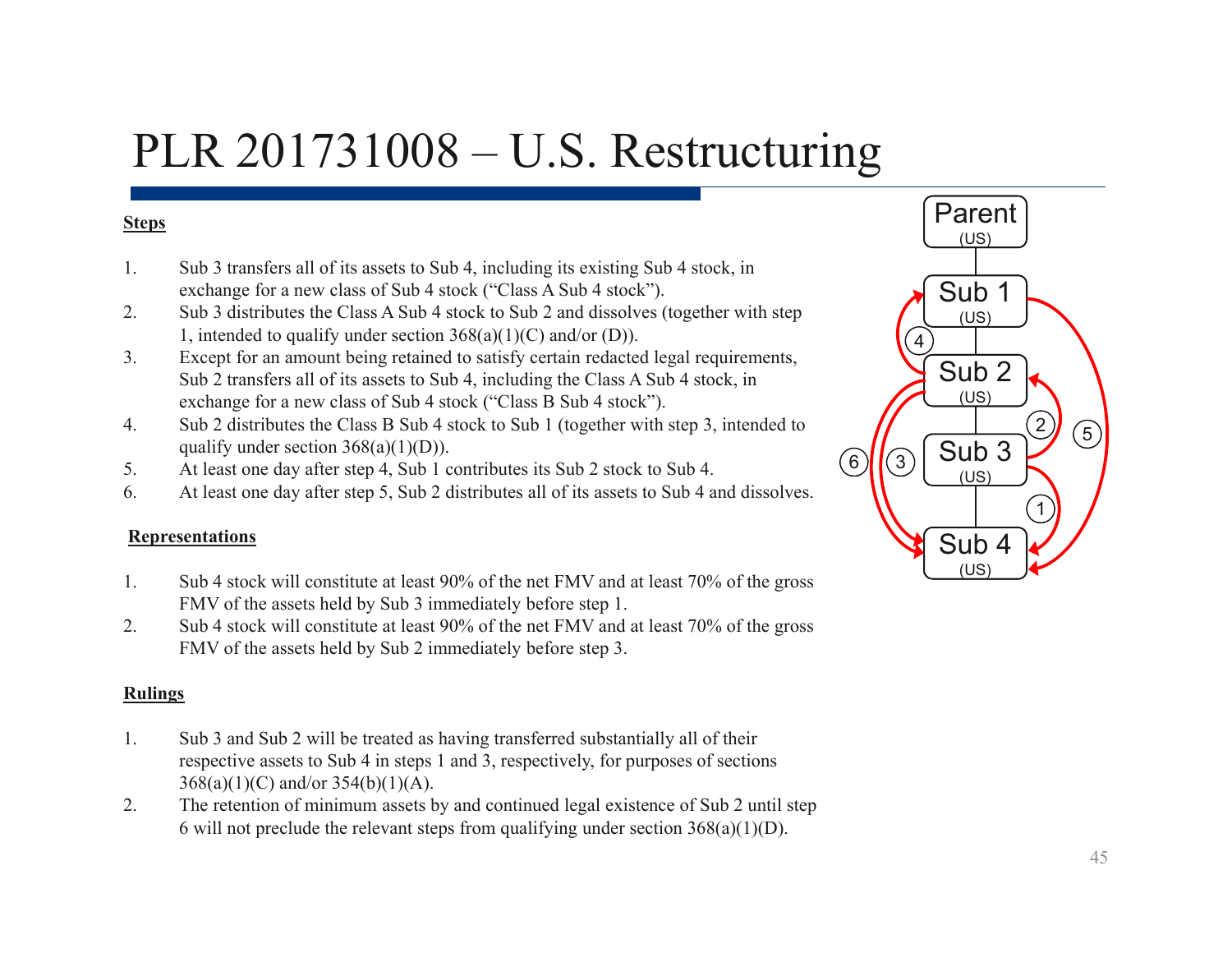# PLR 201731008 Section 368(a)(1)(D) Control Requirement

#### **Relevant Authority**

- •Section  $368(a)(1)(D)$  provides that immediately after the target corporation's transfer of substantially all of its assets, [the target corporation] or one or more of its shareholders (including persons who were shareholders immediately before the transfer), or any combination thereof, is in control of [the acquiring corporation]…".
- • Rev. Rul. 68-526, 1968-2 C.B. 156 (parent and subsidiary transfer all of their assets to sister acquiring corporation solely for acquiring voting stock and then liquidate; Service concludes that subsidiary's asset transfer qualifies as a C reorganization notwithstanding that its shareholder, parent, does not hold acquiring stock immediately after transaction thereby possibly violating the COI requirement); *see also Resorts International, Inc.*, 60 T.C. 778 (1973) (similar).

#### **Analysis and Questions**

- • The Service rules that Sub 3 will be treated as transferring substantially all of its assets to Sub 4 for purposes of section 368(a)(1)(C) **and/or** section 354(b)(1)(A) (the D reorganization "substantially all" requirement).
- • The Service does not provide the taxpayer with a ruling that Steps 1 and 2 qualify as a D reorganization or that the shareholder control requirement under section  $368(a)(1)(D)$  is satisfied.
- • May the acquisition of Sub 3 qualify as a D reorganization or does that acquisition fail the control test applicable to D reorganizations, because the former shareholder of Sub 3 (i.e., Sub 2) owns no stock in the acquiring corporation (i.e., Sub 4) immediately after the transaction?
	- *See*, *e.g.*, PLR 200706007 (Feb. 9, 2007) (concluding that in a similar fact pattern that the transaction qualified as a D reorganization).

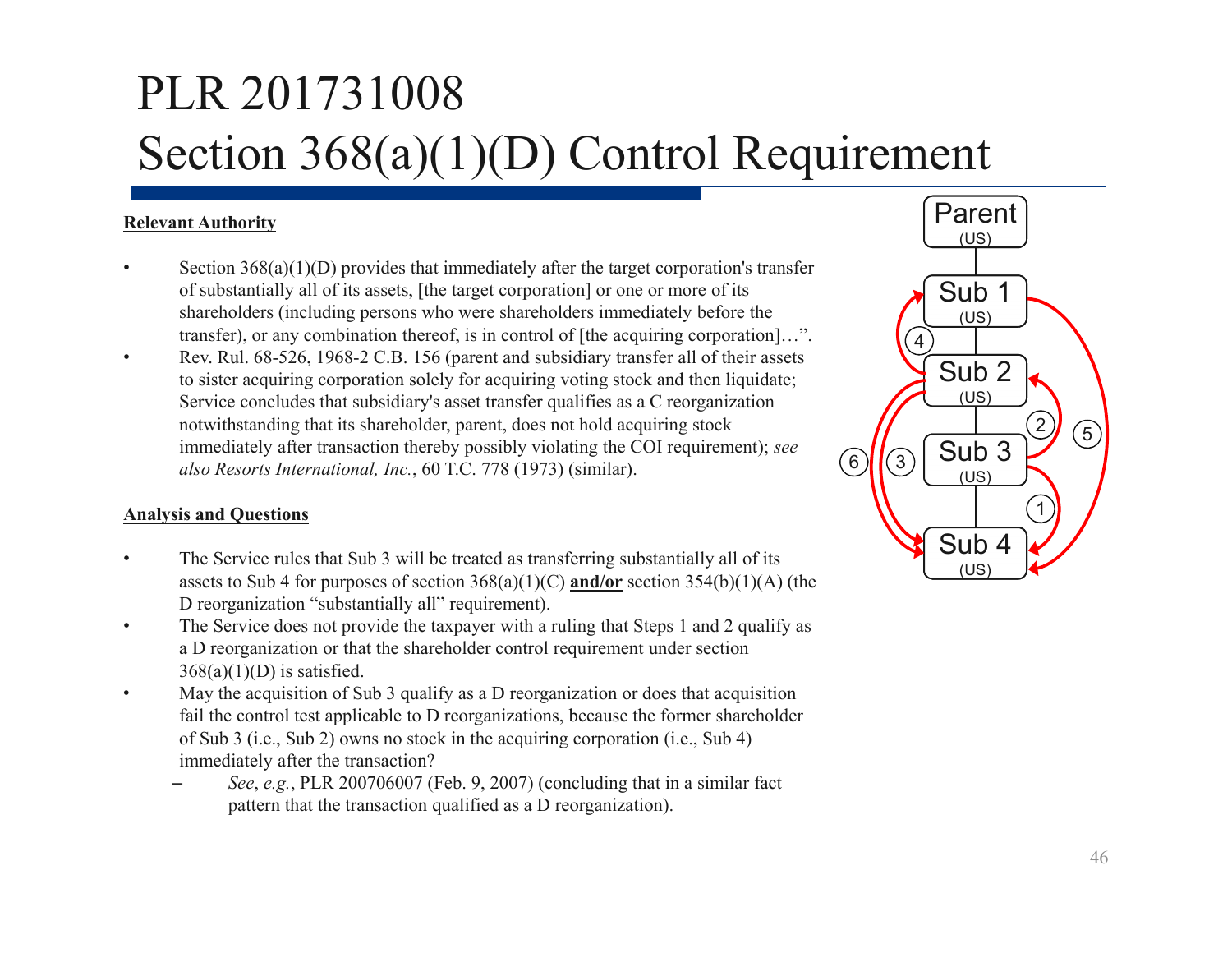# Spin-Off Rulings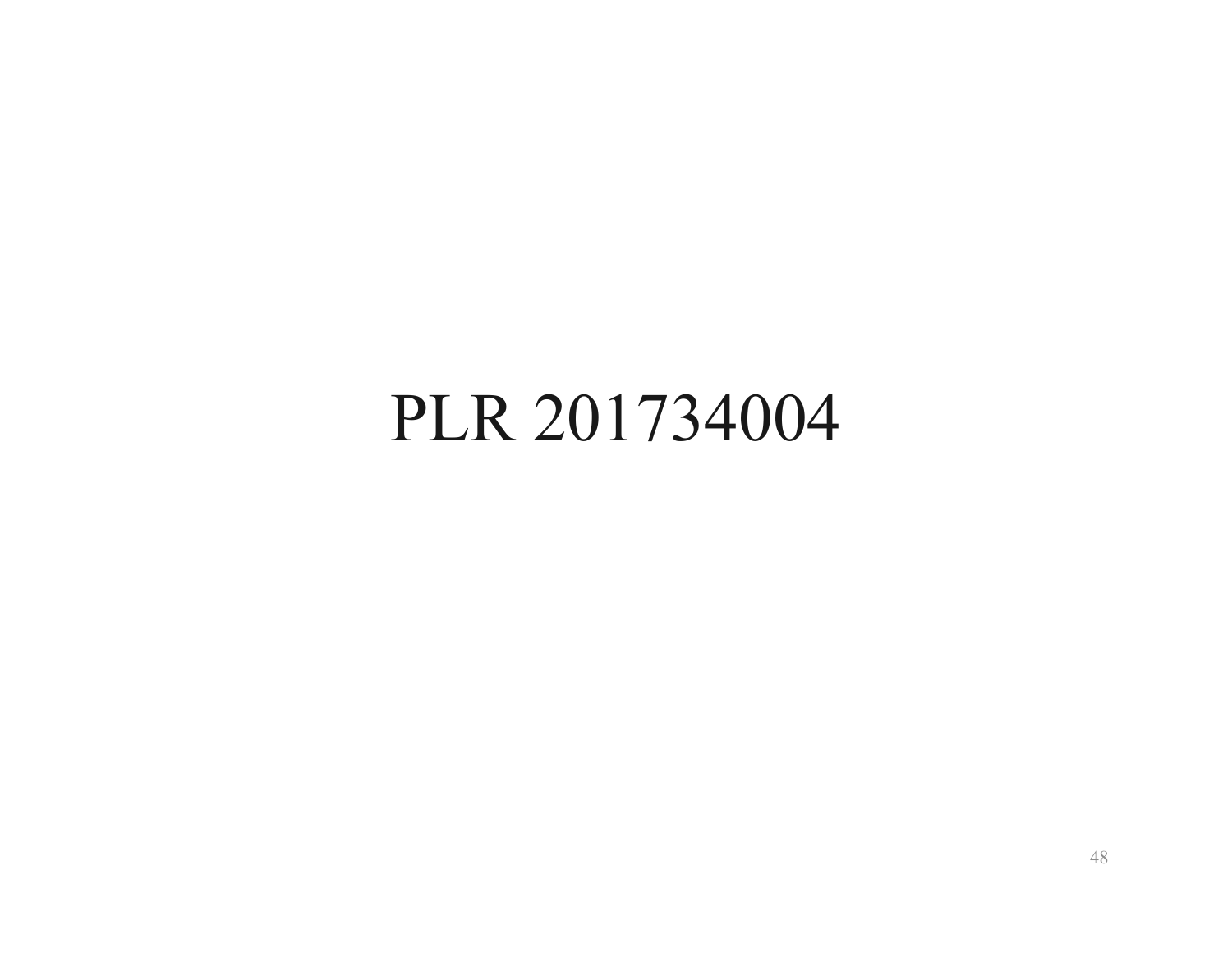

- 1) In month 1, Year 1, certain management and operational employees of Business B were transferred from Distributing to Acquiring (the "Employee Transfer").
- 2) Proposed Transaction Step 1: Distributing will form Controlled, a domestic corporation, and contribute all of the Business B assets to Controlled (the "Contribution").
- 3) Proposed Transaction Step 2: Distributing will distribute all of the Controlled stock to Parent (the "Distribution").
- 4) Proposed Transaction Step 3: Controlled will merge with and into Acquiring, with Acquiring surviving.
- • Following the Proposed Transaction, Distributing may provide a guarantee to third-party customers of Business B if such customer requests a guarantee.
- \* Parent owns the sole "membership interest" in Distributing, a State A non-stock corporation and an "existing Blue Cross or Blue Shield organization" within the meaning of section 833(c)(2).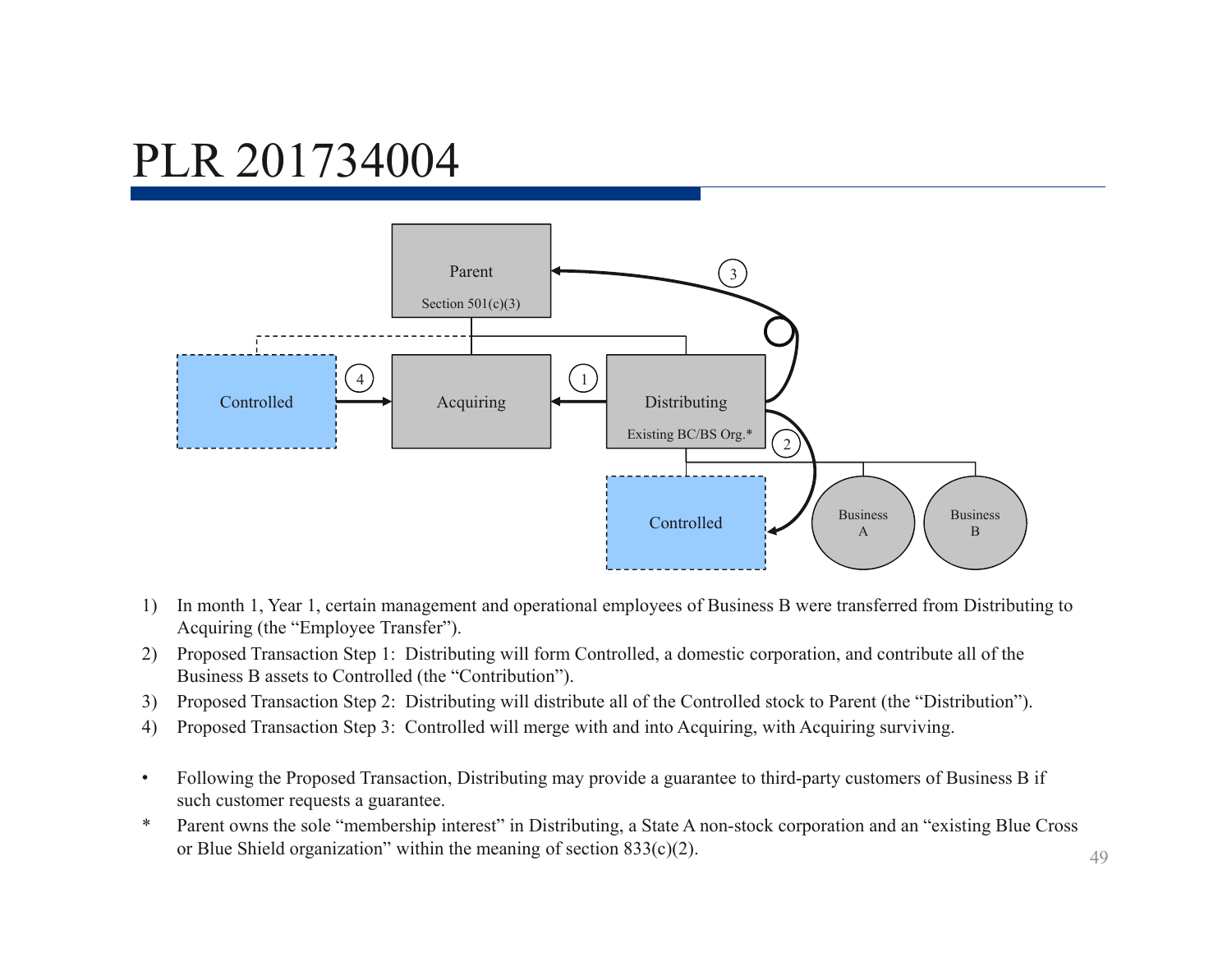- • Representations
	- • Parent has no plan or intention to cease to be exempt from federal income tax under section  $501(c)(3)$ .
	- Parent has no plan or intent to sell or to otherwise dispose of any portion of the stock of Distributing, Controlled, or Acquiring.
	- • If section 355 did not apply to the Distribution, the receipt of the stock of Controlled would not be taxable to Parent.
- • Rulings
	- • The membership Parent holds in Distributing will be treated as stock for purposes of section  $355(a)(1)(A)$ .
	- • The Employee Transfer will not prevent Controlled from satisfying the ATB requirement with respect to the Distribution.
	- •Because Parent is exempt from tax under section  $501(c)(3)$  and because Parent is the sole shareholder of Distributing, the Distribution does not present evidence of device. Treas. Reg. §  $1.355 - 2(d)$ .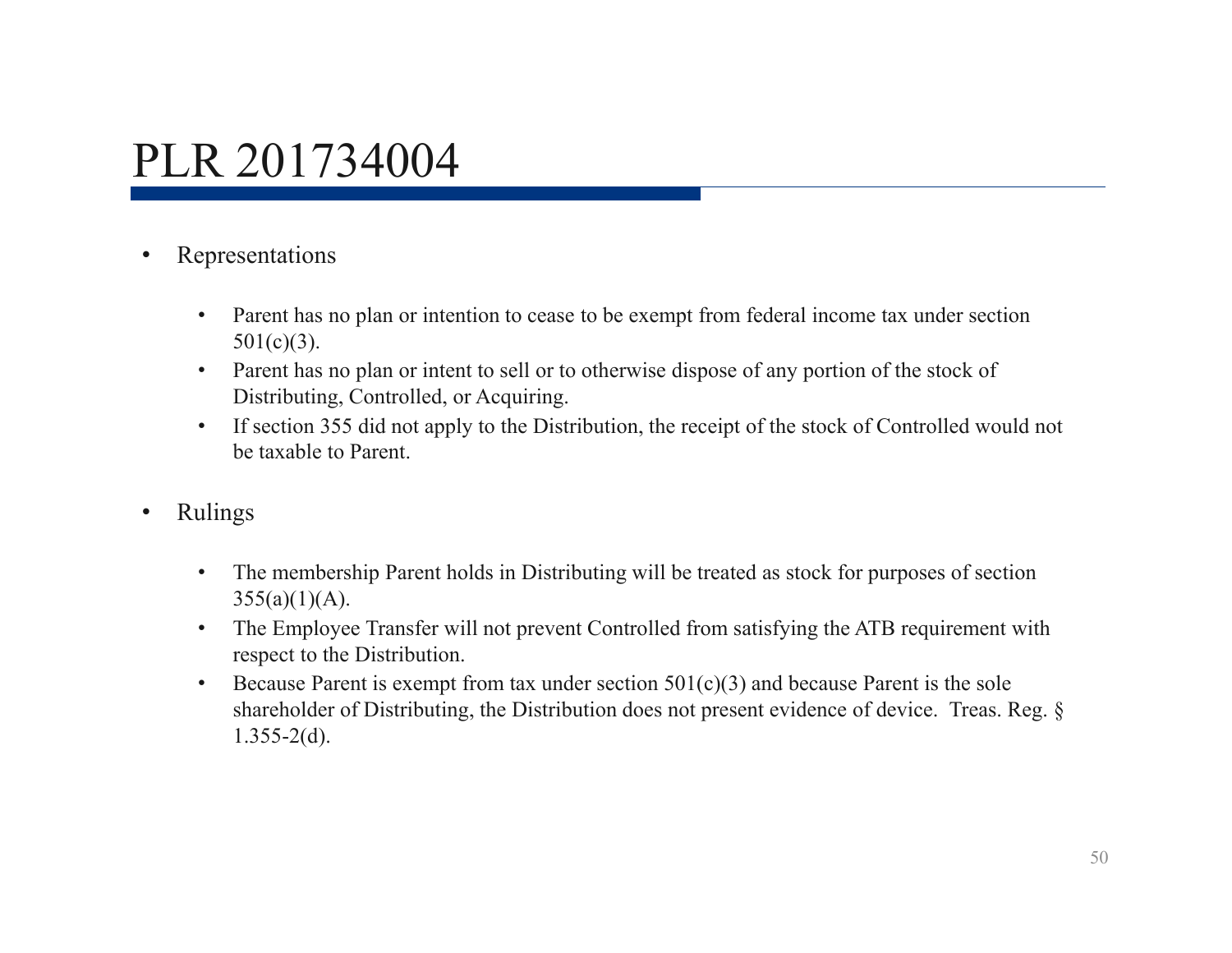### PLR 201734004: The "Stock" Issue

#### •Background

- •The term "stock" is not defined in the Code.
- •Section 7701(a)(7) only tells us that stock includes "shares in an association, joint stock company or insurance company."
- • The courts view stock as embodying the permanent proprietary ownership or equity interest in a corporation, entitling the holder to a combination of rights, composed of: (1) interests in the control of the corporation through voting; (2) interests in the earnings of the corporation through dividends; and (3) interests in the assets of the corporation upon liquidation. *See Himmel v. Comm'r*, 338 F2d 815 (2d Cir. 1964).
- • *Community T.V. Association of Havre v. United States*, 203 F. Supp. 270 (D. Mont. 1962) ("Class B stock" that did not have voting rights or any rights to dividends but entitled holder to liquidation proceeds only after all Class A stock was paid in full and the Class B stock could be redeemed at par value at any time was not "stock" for purposes of section 1032 because only economic benefit Class B shareholder would receive was possible return of initial investment, without dividends or profit).
- • *Affiliated Government Employees Distributing Company v. United States*, 322 F.2d 872 (9th Cir. 1963) (not stock although memberships had some right to vote for the management and right to share in assets upon dissolution, because members did not share in the profits or potential growth of the corporation during its life).
- • Revenue Ruling 54-65, 1954-1 C.B. 101 (special stock not stock because holders did not share ratably in either earnings or assets upon liquidation).
- • Relevant Facts
	- •Parent owns the sole "membership interest" in Distributing, a nonstock corporation.
	- •Terms of membership interest in nonstock corporation may include **[insert]**.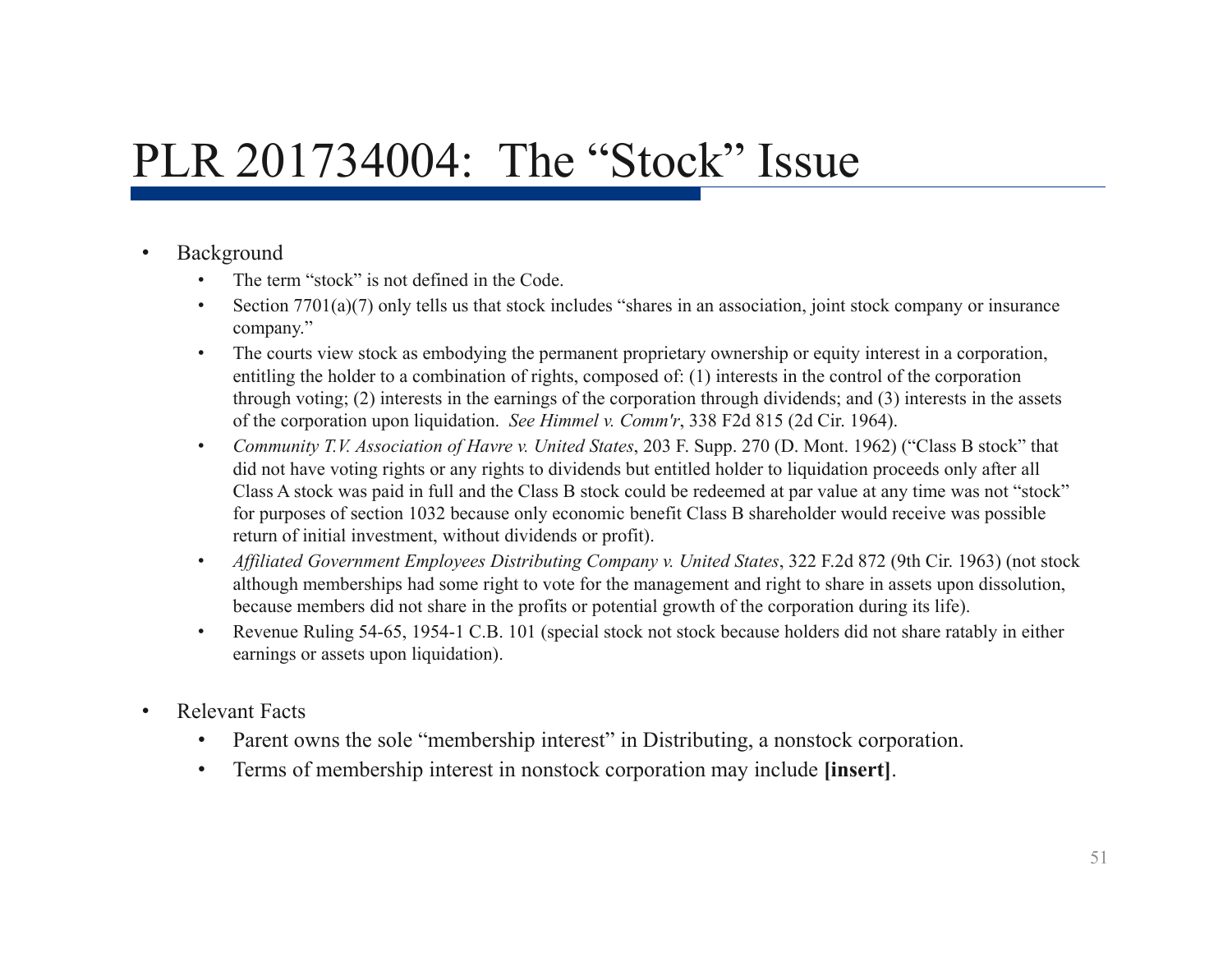### PLR 201734004: Active Trade or Business Issue

- • Background
	- • Section 355(b)(1)(A) provides that both Distributing and Controlled must each be engaged in the active conduct of a five-year trade or business immediately after the distribution.
	- $\bullet$  Ruling 2 provides that the Employee Transfer will not prevent Controlled from satisfying the ATB requirement w/r/t the Distribution.
	- • Rev. Rul. 79-394 concludes that where P wholly owns X and Y where Y is in the real estate business, has no employees, and uses X's employees, the X employees are imputed to Y for purposes of satisfying the active trade or business requirement. *See also* Rev. Rul. 81-181 (same facts as Rev. Rul. 79-394 with same conclusion even if Y did not compensate X for the use of its employees).
- •**Ouestions** 
	- • Would the active trade or business requirement be satisfied if the Employee Transfer were to an entity other than Controlled or Acquiring?
	- •Does the Employee Transfer implicate Treas. Reg. section 1.355-3(b)(4)(iii)? Is the Employee Transfer-related ruling redundent?
	- • How should the Employee Transfer be treated? As a distribution followed by a contribution? As a contribution of the transferred employees to Controlled?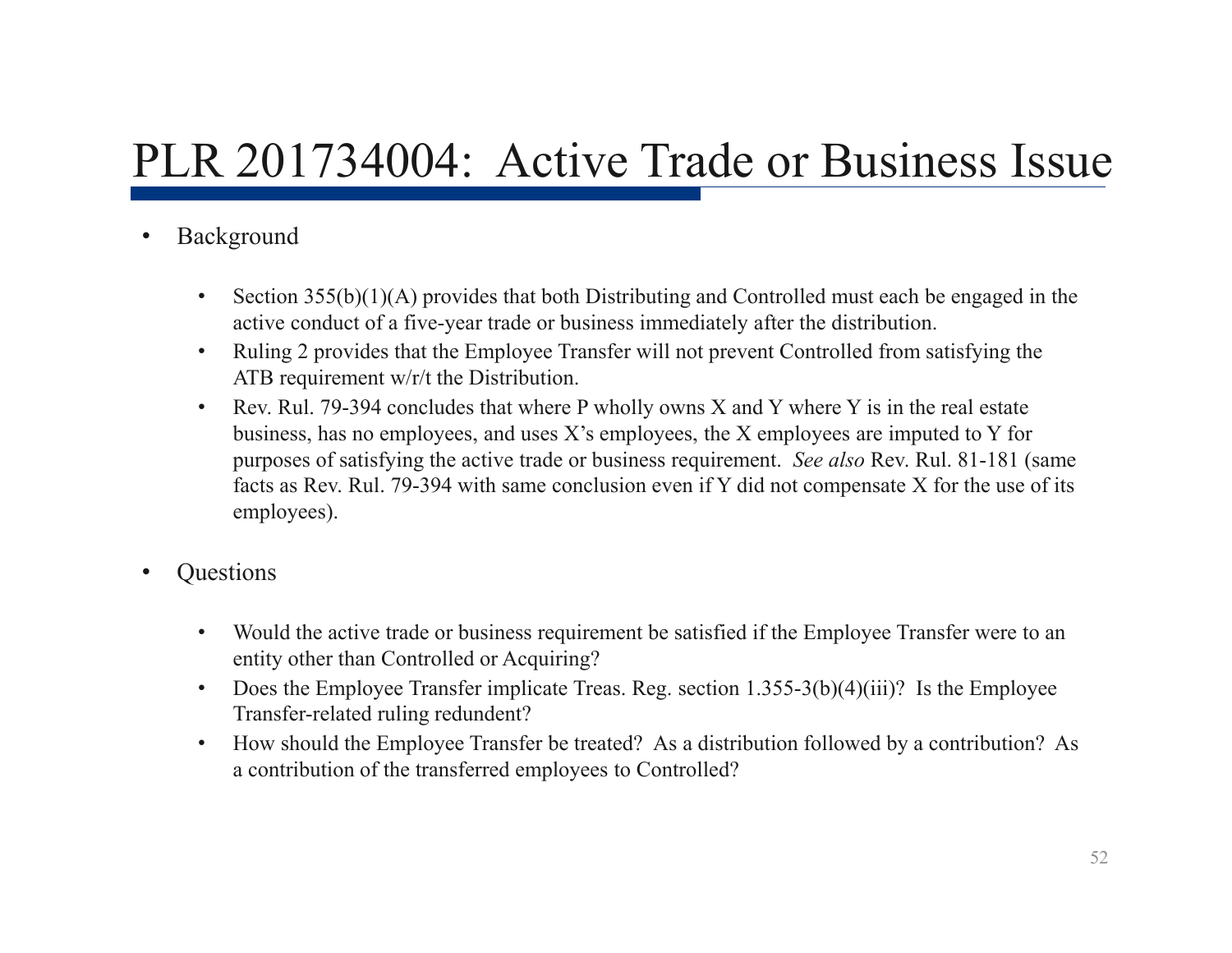### PLR 201734004: The Device Issue

- • Background
	- An "existing Blue Cross or Blue Shield organization" within the meaning of section  $833(c)(2)$  is subject to federal income tax, albeit with significant tax benefits.
	- • A section 501(c)(3) corporate shareholder's receipt of a distribution of stock from a subsidiary is not subject to federal income tax regardless of whether such subsidiary has E&P.
- • Ruling 3 provides "Because Parent is exempt from tax under section 501(c)(3) and because Parent is the sole shareholder of Distributing, the Distribution does not present evidence of device. Treas. Reg. §  $1.355 - 2(d)$ ."
- • Why require Parent to represent that it has no plan or intent to sell the stock Distributing, Controlled, or Acquiring? Does this suggest that there is a *General Utilities* repeal concern?
- • What if Parent was a foreign corporation in a jurisdiction that has a comprehensive income treaty with the United States that provides for 0% withholding on dividends where Parent owns at least 10% of Distributing? Same ruling available?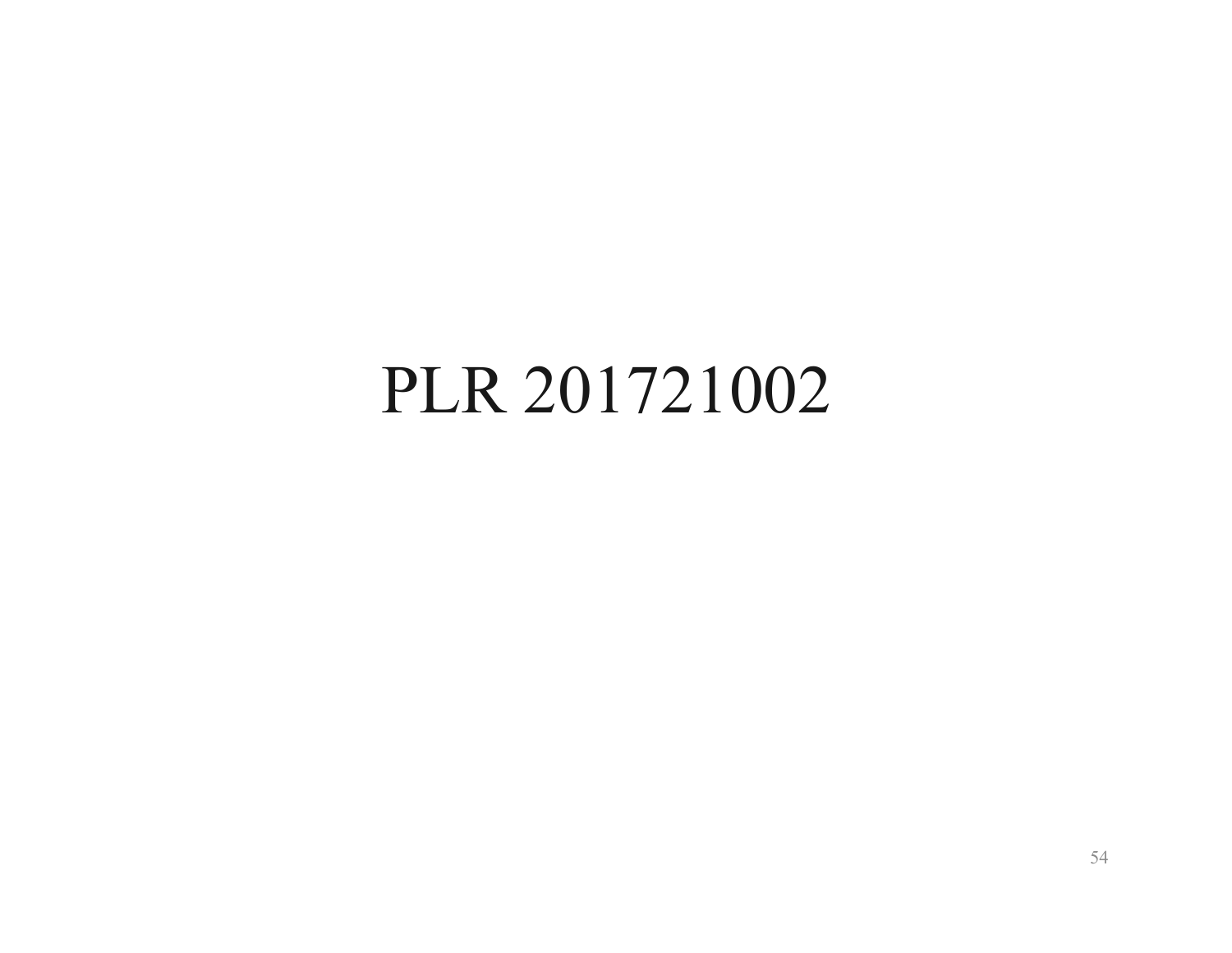## Service Ruling Policy/Practice

- • Rev. Proc. 2013-3 added to no-rule list whether section 355 or section 361 applies to Distributing's distribution of stock or securities of Controlled in exchange for, and in retirement of, any putative debt of Distributing if such Distributing debt is issued in anticipation of distribution.
- •Rev. Proc. 2017-38 removed this item from the no-rule list.
- • Important because basis limitation does not apply to exchange of Controlled securities for Distributing debt in D/355 (unlike assumptions of liabilities and cash distributions to pay Distributing debt).
- • Service did not provide substantive rules or safe harbors (unlike when recaps into control (Rev. Proc. 2016-40) and north-south transactions (Rev. Rul. 2017-09) came off no-rule list).
- •Are debt exchanges too fact dependent for that type of rulemaking?
- • Prior rulings tended to adopt consistent standards:
	- 5/14 standard—No exchange agreement between Distributing and bank for at least 5 days after bank acquires Distributing debt (event risk), and no exchange for at least 14 days (credit risk). Similar standard for "travelling/exchangeable notes." *E.g.,* PLR 201232014 (notes issued 5 days before distribution declared and 14 days before distribution actually occurs).
	- Size limitation—e.g., for exchange of new debt, amount of Distributing debt exchanged for Controlled debt will not exceed Distributing's average outstanding debt for one-year period before Distributing's board first discussed spin.
	- Are these standards likely to be adopted in future rulings?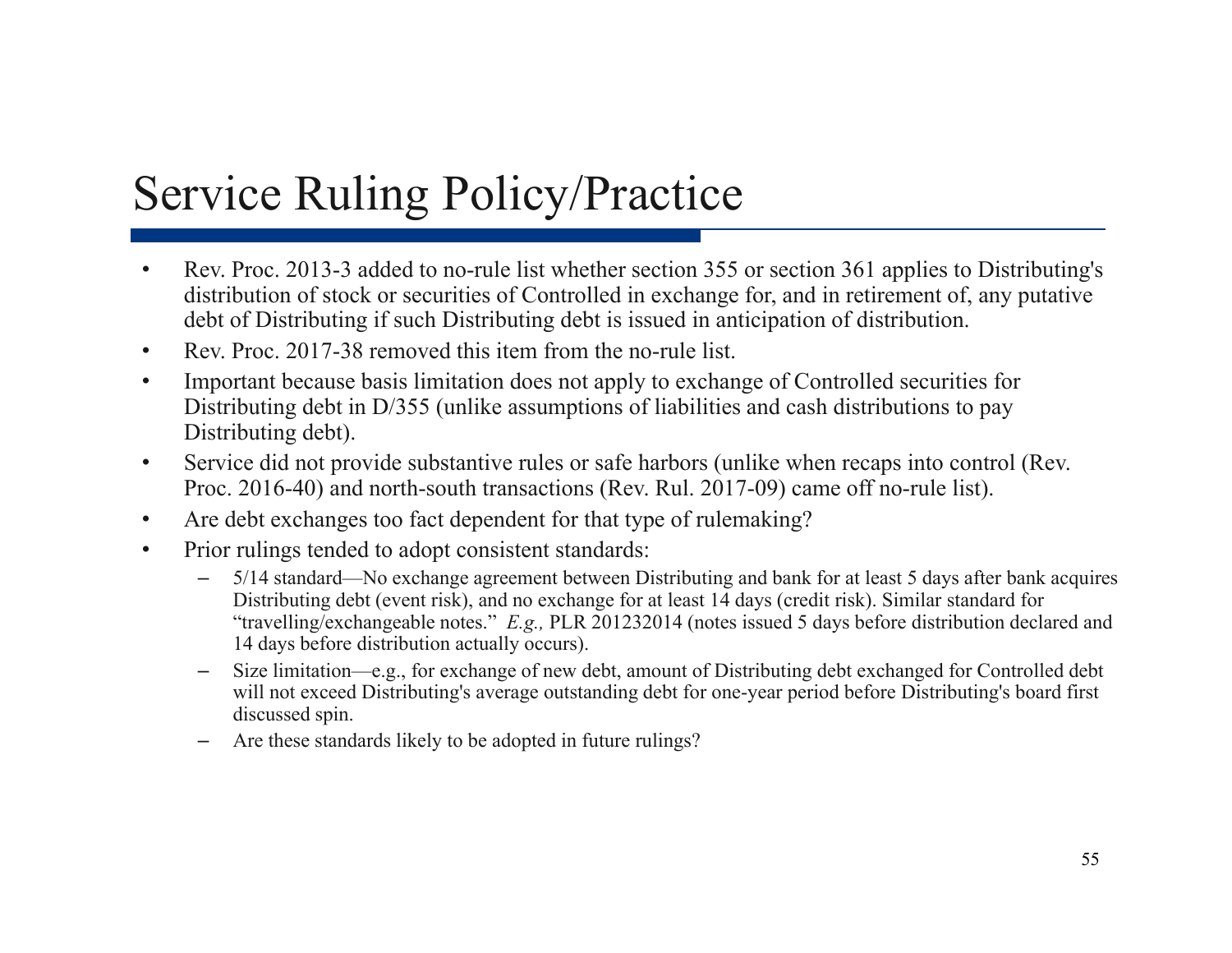### PLR 201721002 Debt-for-Debt Exchange and Reverse Morris Trust

- $\bullet$ Released May 26, 2017.
- $\bullet$  Publicly traded US corporation wants to separate Business A from Business B.
- $\bullet$  A portion of Distributing's outstanding stock is held by two of its corporate subsidiaries (i.e., hook stock).
- $\bullet$  Distributing wants to use Controlled securities to satisfy Distributing debt, which Investment Bank will have acquired for its own account.
- $\bullet$  After distribution, Controlled will acquire unrelated Target in a reverse triangular merger in which Controlled's pre-merger shareholders will retain stock with more than 50% of the vote and value of Controlled.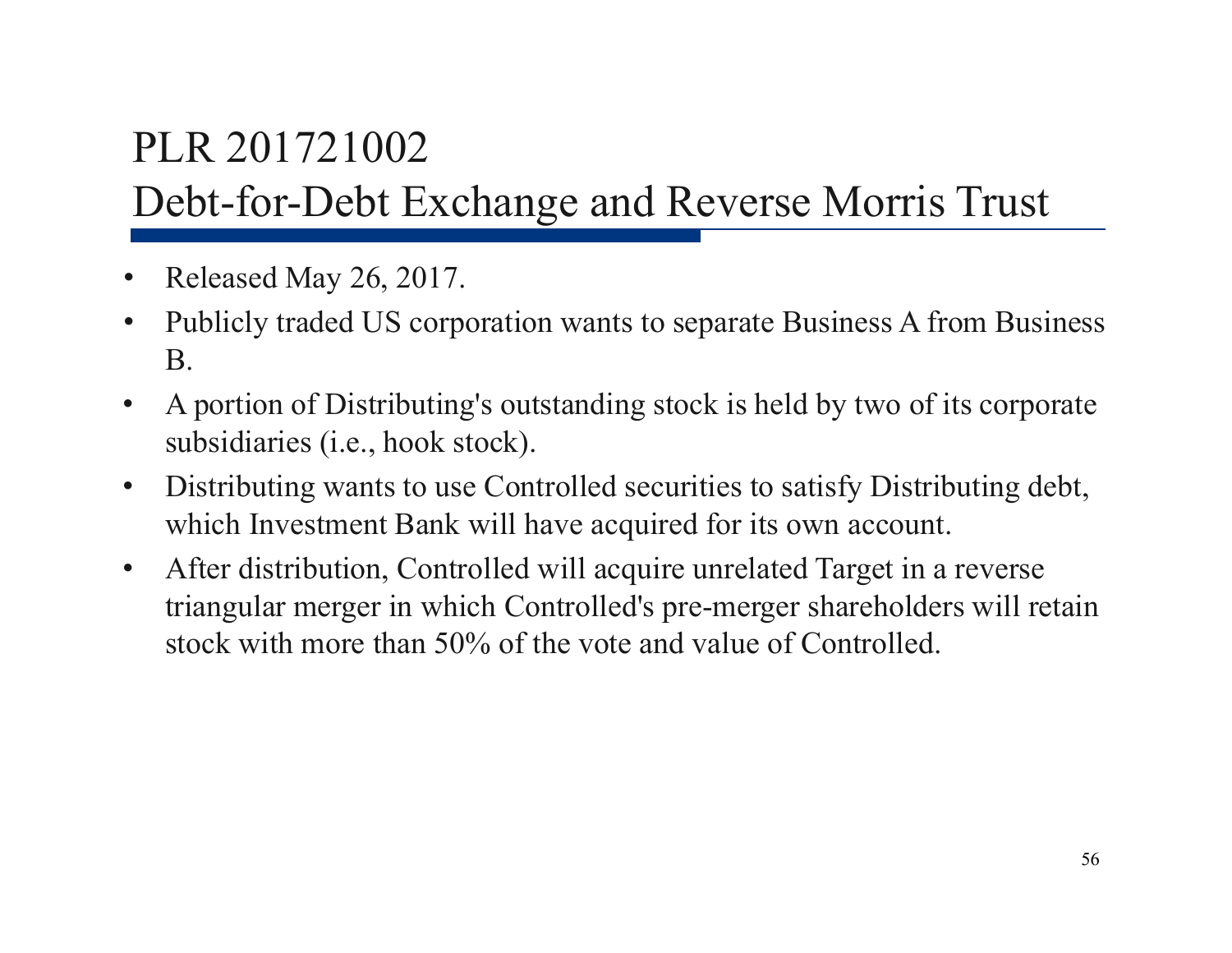### PLR 201721002: Preliminary Structure

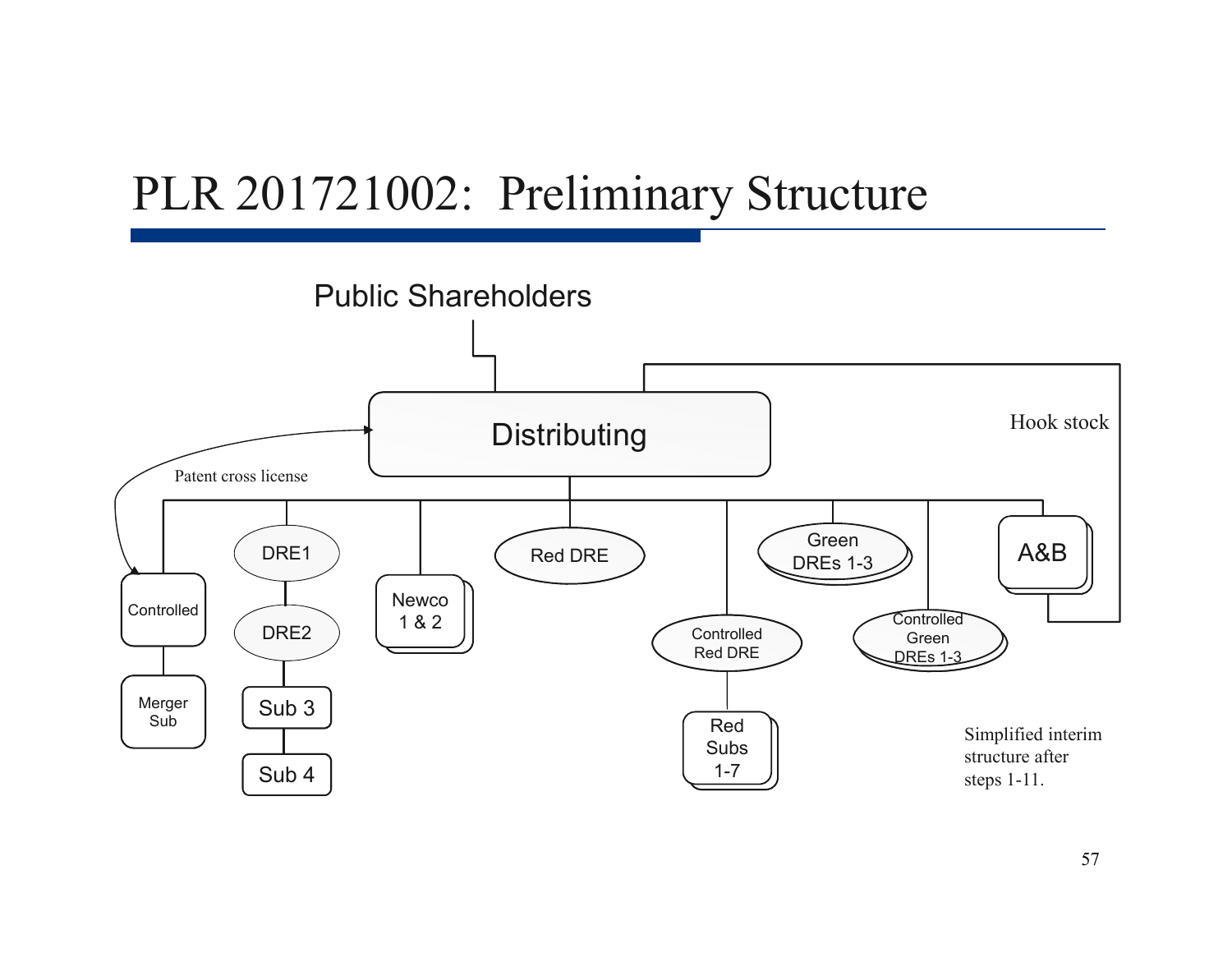# PLR 201721002: Contributions to Controlled and Debt Financed Distributions

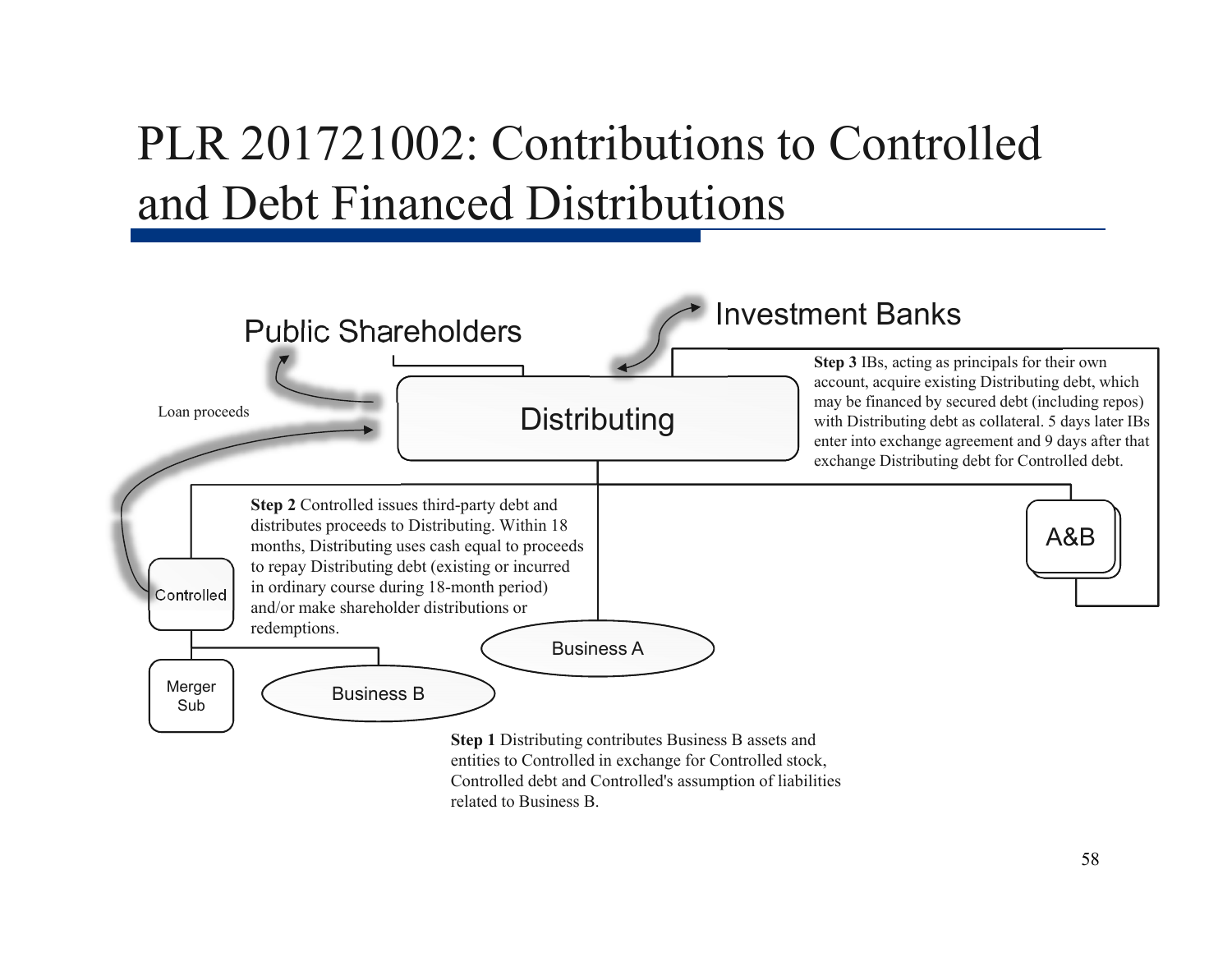### PLR 201721002: Recap and External Distribution

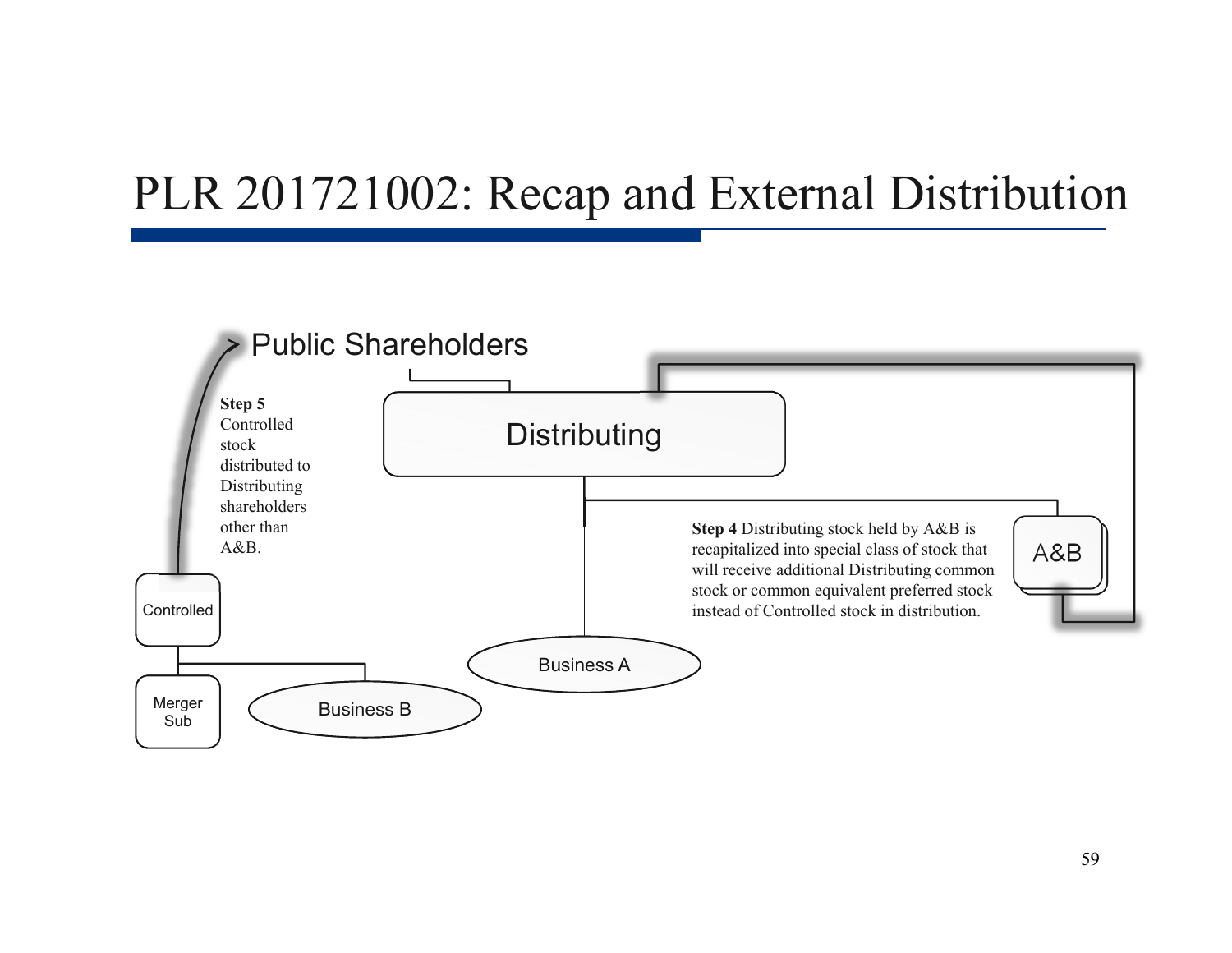## PLR 201721002: Post-Spin **|** Pre-Merger

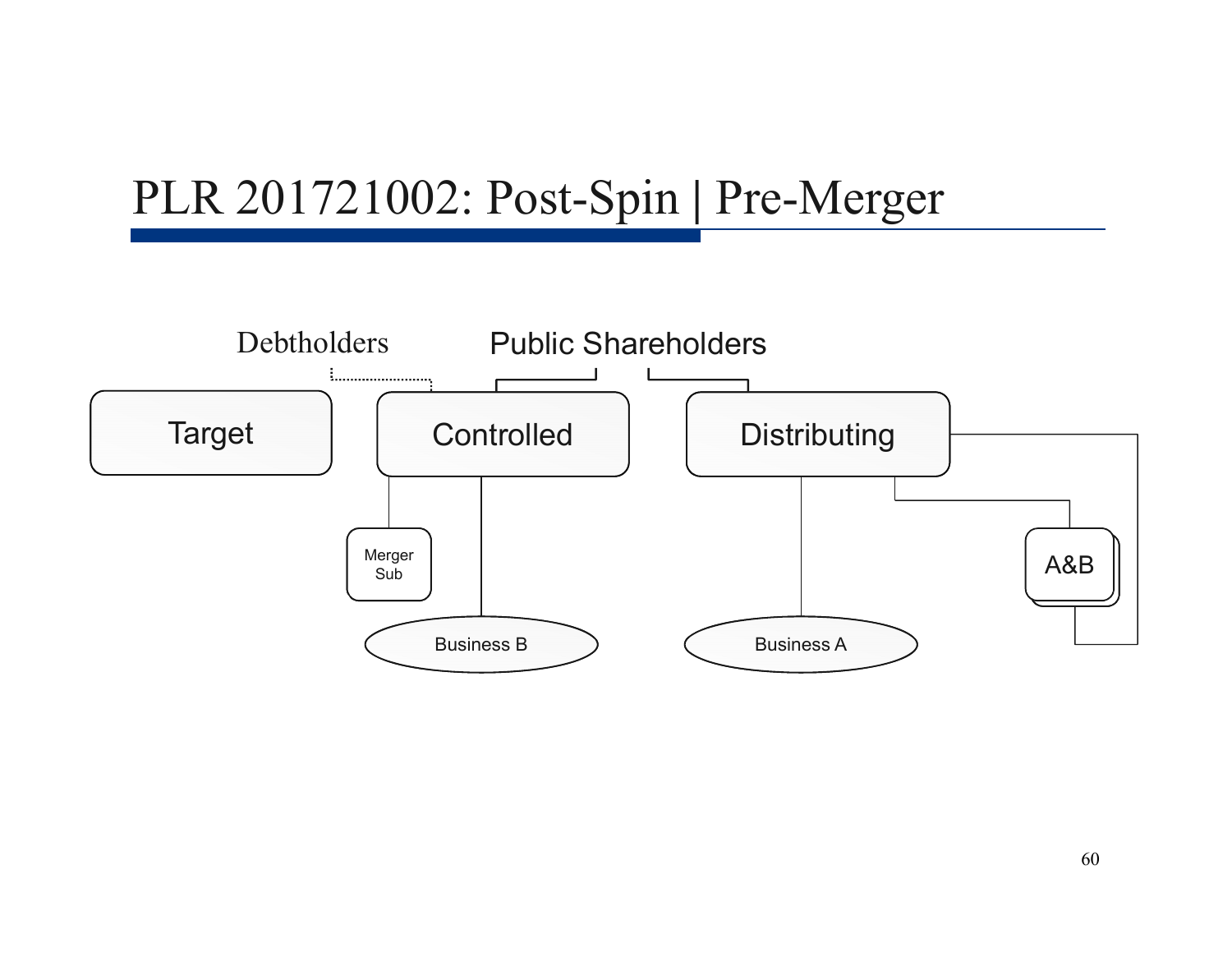### 201721002: Post-Merger



Post-merger, Controlled may carry out open-market share repurchases or accelerated share repurchases that, if consummated, will be motivated by a corporate business purpose, and made with respect to widely held shares, and will not be motivated by desire to increase or decrease ownership percentage of any particular shareholder or group of shareholders.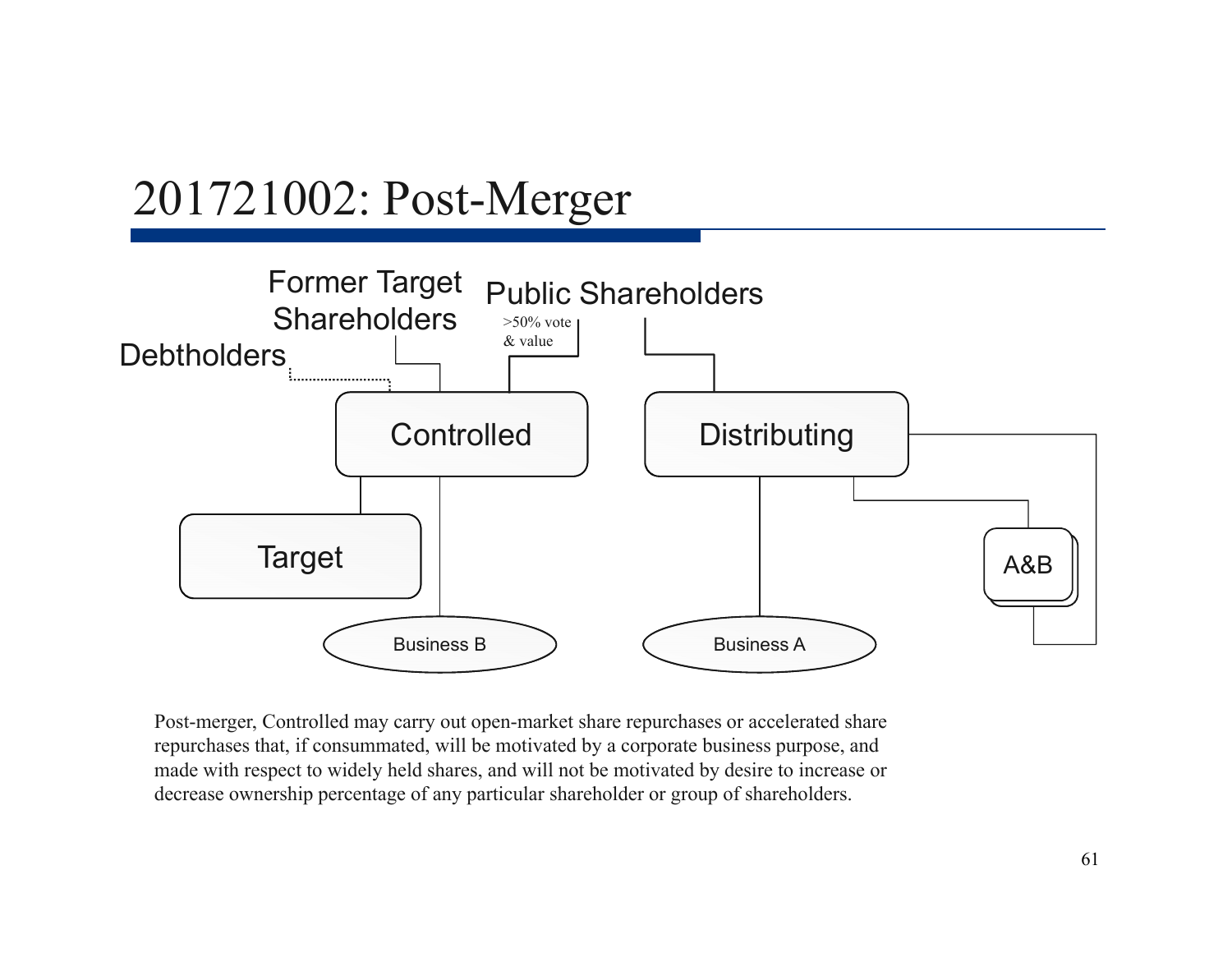# 201721002: Significant Representations

- $\bullet$  None of the Distributing exchange debt will have been issued in anticipation of the distribution.
- $\bullet$  5/14 representation, with facts specifically mentioning secured financing (including repos) using Distributing debt as collateral.
- $\bullet$  Any share repurchases will not be related to the proposed transactions, and are expected to occur at approximately the same times, and to be in the same or a lesser amount, as the share repurchases that Target would have undertaken if the merger did not occur.
	- Safe harbor akin to Section 4.05(1)(b) of Rev. Proc. 96-30 (revoked by Rev. Proc. 2003-48)?
	- Why focus on Target's repurchase plan? Facts state that share repurchases will not be motivated by a desire to increase or decrease the percentage ownership of any particular shareholder group.
- $\bullet$  Cash is fungible; facts specifically mention that cash proceeds of Controlled borrowing distributed to Distributing will not be held in a separate account, but an amount  $\geq$  equal to such proceeds will be used within 18 months to make purging debt repayments and stock distributions/redemptions.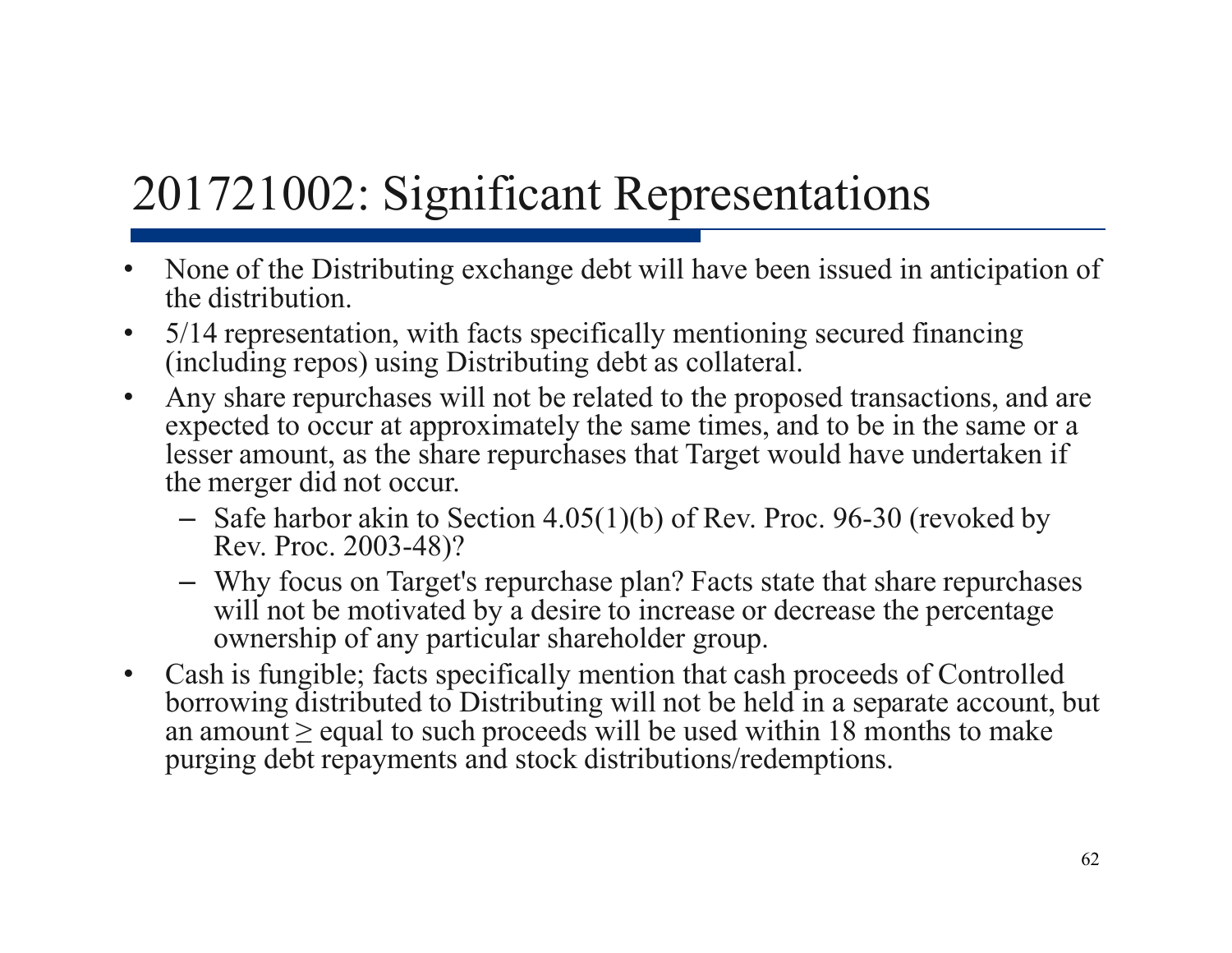- $\bullet$  The involvement of the investment banks in the debt exchange will not preclude the application of sections  $361(c)(3)$  to the debt exchange.
- $\bullet$  Provided Distributing debt exchanged (or other Distributing debt in satisfaction of which Controlled debt is distributed) constitutes "securities" for purposes of sections 355 and 361, and the Controlled debt to be transferred in cancellation of the Distributing debt has comparable terms (e.g., comparable remaining period to maturity, but not necessarily comparable interest rate), Controlled debt will constitute "securities" for purposes of sections 355 and 361 under the principles of Rev. Rul. 2004- 78. See also PLR 201537004.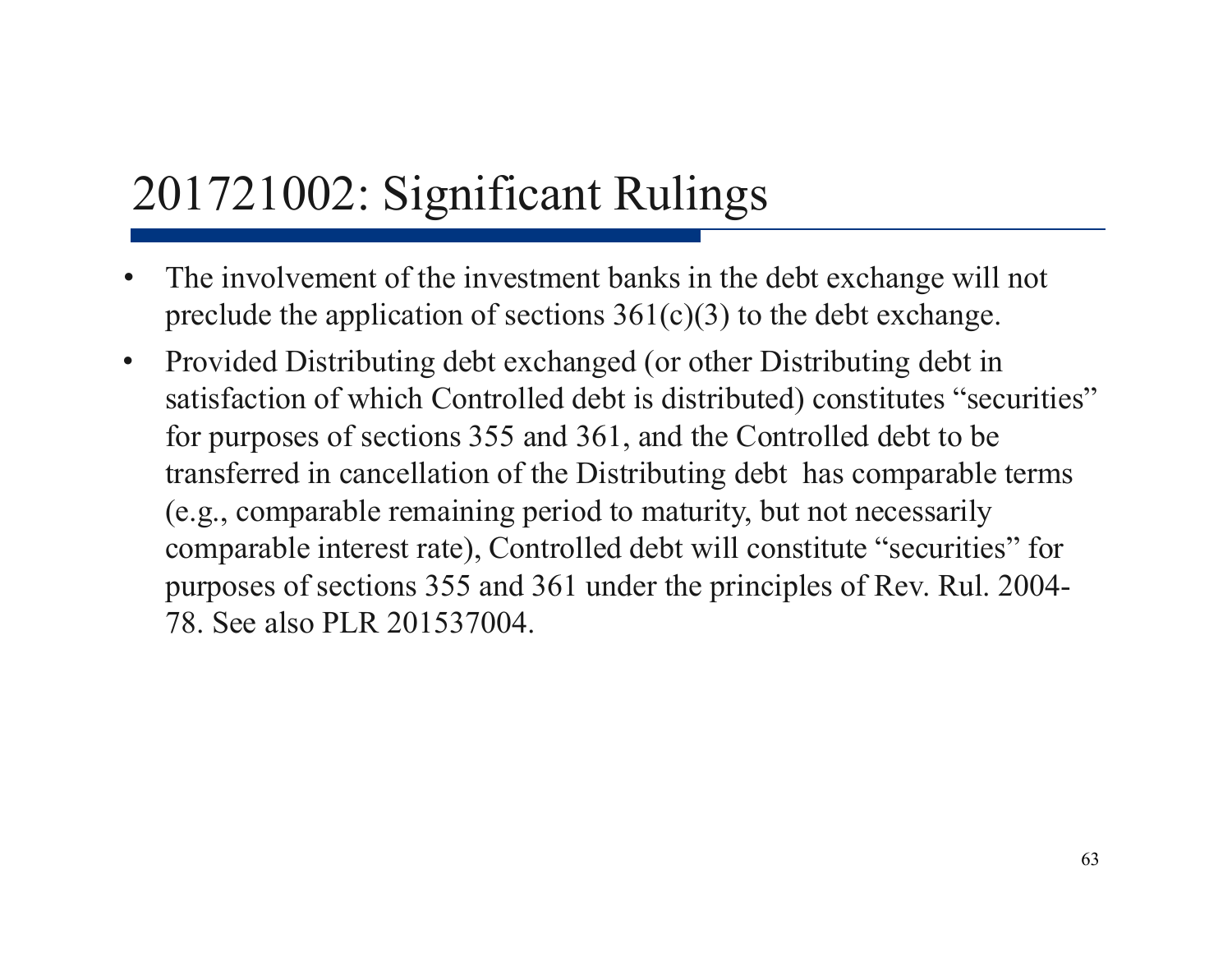- • To the extent that Controlled shareholders are widely held, publicly traded mutual funds that are also Target shareholders immediately prior to the merger, for purposes of section 355(e), the increase in direct or indirect (based on the attribution principles under section 318(a)(2)(C)) ownership percentage of Controlled stock by reason of being a Target shareholder immediately prior to the merger is offset by the decrease in such ownership percentage by reason of being a Controlled shareholder immediately prior to the merger, determined without regard to changes in ownership of such funds by their public shareholders.
	- Overlap rule of section  $355(e)(3)(A)(iv)$ .
	- Different formulation than prior rulings (or assumptions in rulings), which referenced "the methodology in the legislative history to §355(e)(3)(A)(iv)." S. Rep. No. 105-174, at 174-175 (1998). *See* PLRs 201603006, 200624001. Any substantive difference?
- • For purposes of section 355(e), in calculating the offset, by reason of being a Controlled shareholder immediately prior to the merger, of any increase of a shareholder's Controlled stock ownership percentage, Distributing, absent actual knowledge, may rely upon publicly filed documents reporting ownership as of closest point in time preceding the merger that disclose the relevant shareholders' ownership percentage of stock in the relevant corporation.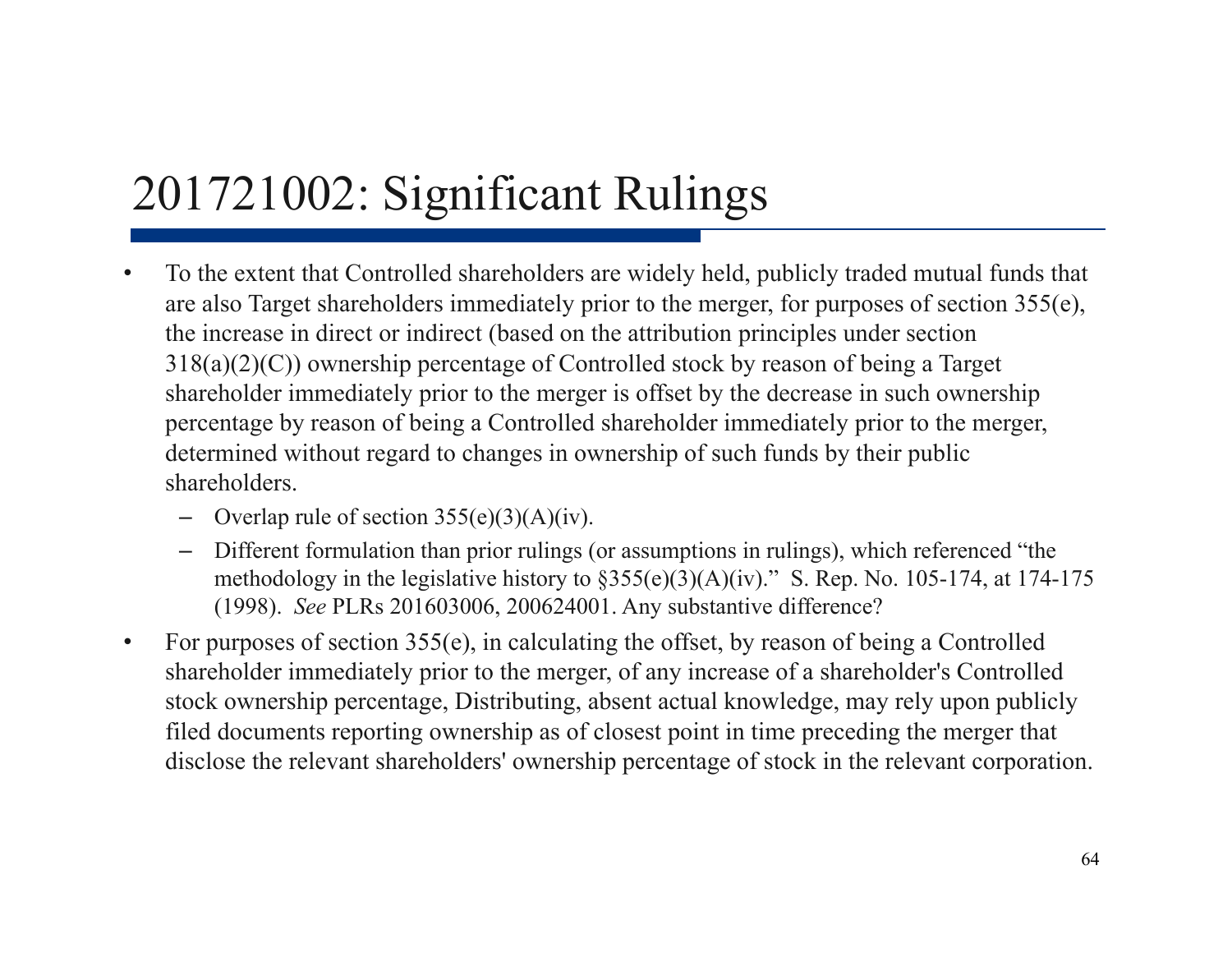- $\bullet$  To the extent the share repurchases are treated as part of a plan (or series of related transactions) with the distribution for purposes of section 355(e), the share repurchases will be treated as being made from all public shareholders (defined as shareholders who are not a "controlling shareholder" or a "tenpercent shareholder" within the meaning of Treas. Reg. section 1.355-7(h)(3) and (14)) of Controlled common stock on a pro rata basis for purposes of testing the effect of the share repurchases on the distribution under section 355(e). No impact on relative percentage ownership of Controlled by Target shareholders.
- • The initial designations of the post-merger members of the Controlled board of directors will not affect the determination of the total voting power or value of the stock of Controlled acquired by the Target shareholders under section 355(e). Are there facts (not provided in PLR) relevant to this ruling?
- $\bullet$  No-rule on hook stock under Rev. Proc. 2017-3, §4.02(11). Tax-free stock distribution under section 305(a)?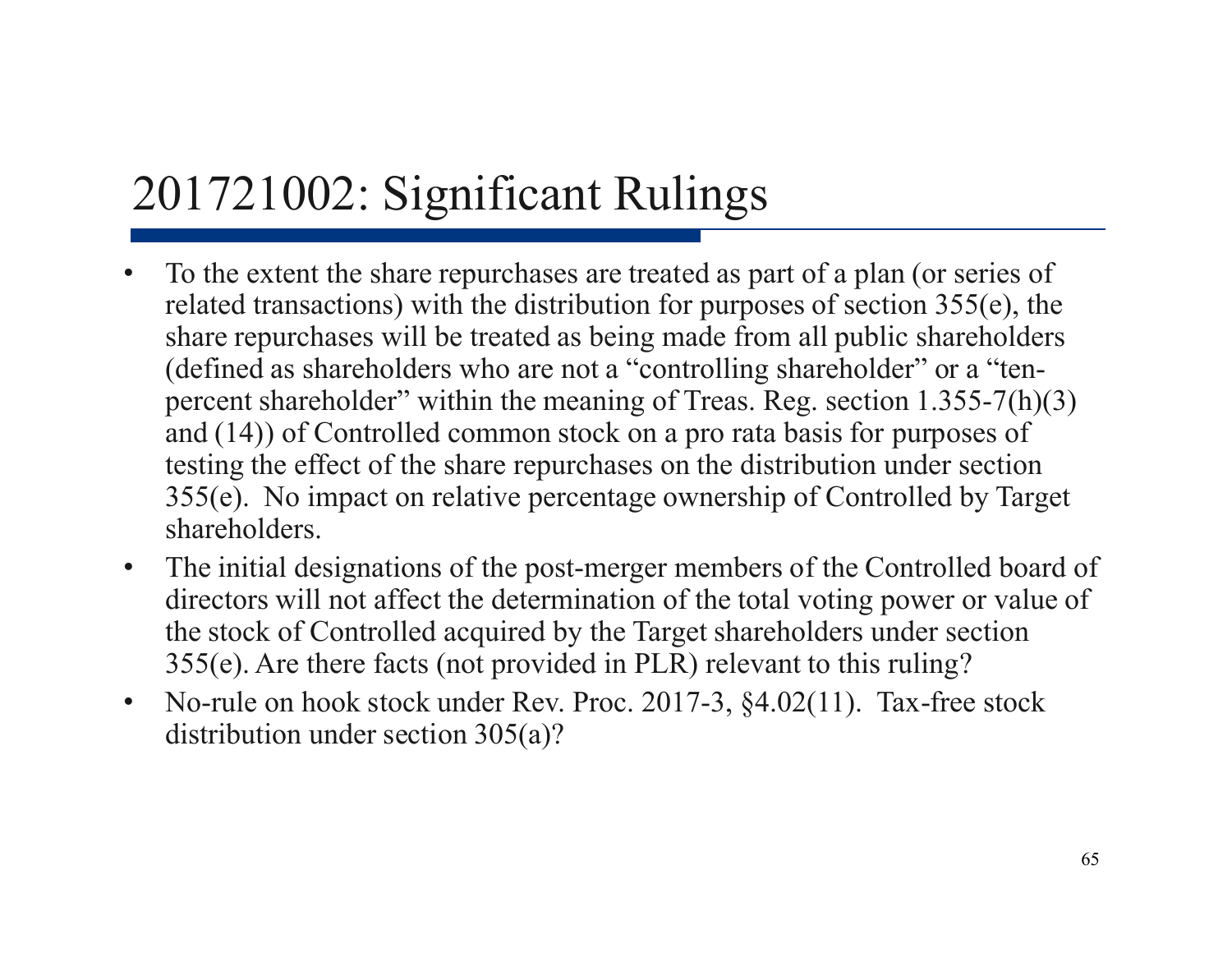- $\bullet$  The amount of any §361(b) other property received by Distributing from Controlled after the external spin and attributable to a taxable period ending on or before the external spin will be treated for purposes of  $\S$ §361(b) and (c) as distributed (i) by Controlled to Distributing pursuant to the plan of reorganization in an amount equal to the cumulative excess (the "Excess") of the gross amount of such other property received by Distributing over the gross amount of property transferred by Distributing to Controlled after the external spin attributable to a taxable period ending on or before the external spin (as measured on a rolling basis, 18 months after each receipt of such other property by Distributing) and (ii) by Distributing pursuant to the plan of reorganization, provided that Distributing uses a cumulative amount (measured on a rolling basis) equal to the Excess pursuant to purging debt repayments and stock distributions/redemptions (within 18 months from the date of each such receipt).
- $\bullet$  Is this ruling intended to apply only to payments pursuant to continuing relationships? What if Distributing contributes additional Business B property and Controlled distributes cash? No mention of "Delayed Asset Transfers" as in PLR 201731004.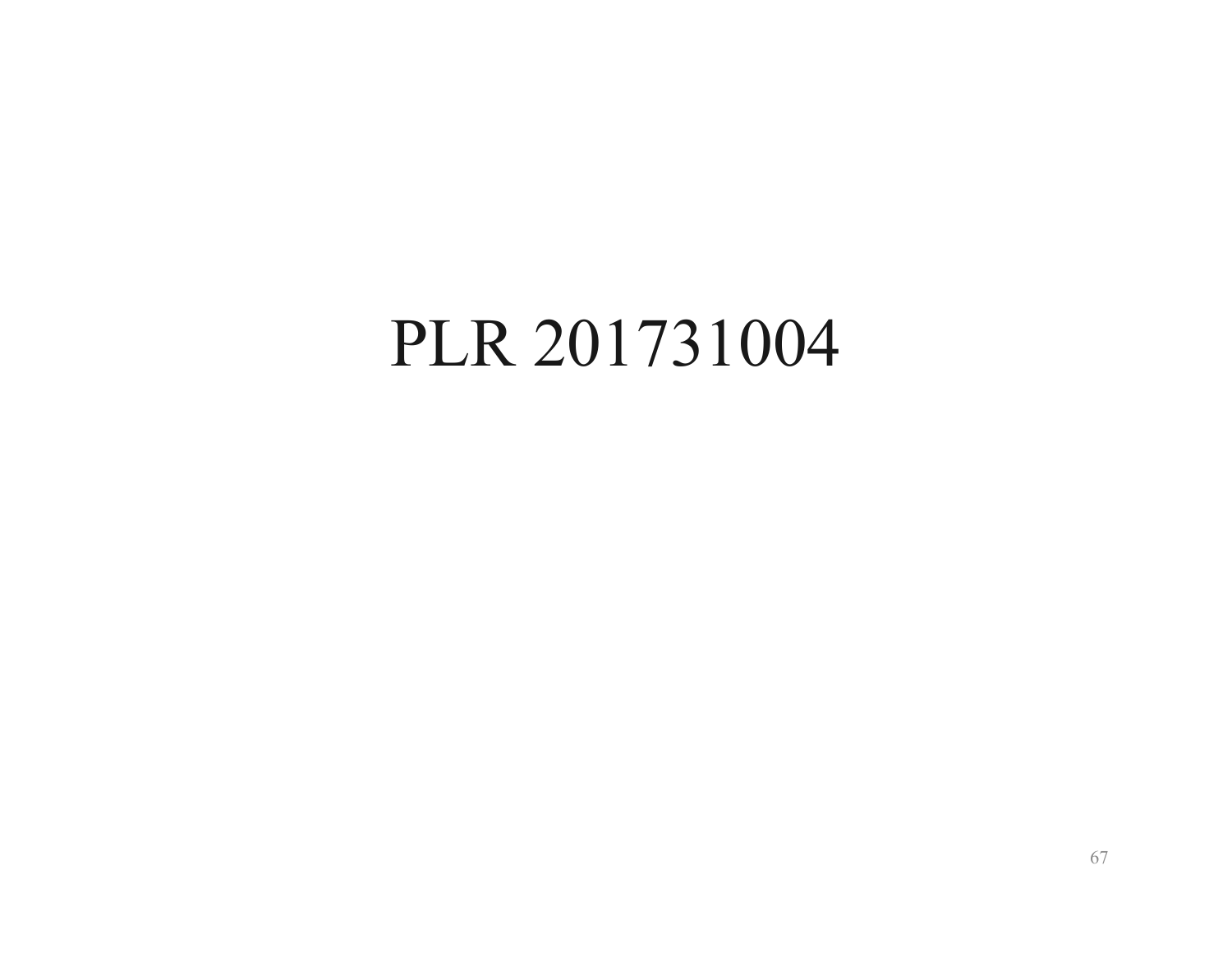# PLR 201731004: Debt-for-Stock Exchange

- •Released August 4, 2017.
- $\bullet$  Publicly traded US corporation (D1) engaged in five businesses through US and foreign subsidiaries.
- $\bullet$ Plans to separate Business A from Other Businesses.
- $\bullet$  Controlled (USC) will have two classes of stock:
	- Class B (high vote) will be distributed to D1's public shareholders.
	- Class A (low vote) will be retained by D1's wholly owned subsidiary D<sub>2</sub> and exchanged for D<sub>2</sub>'s outstanding debt, which Investment Bank will have acquired for its own account.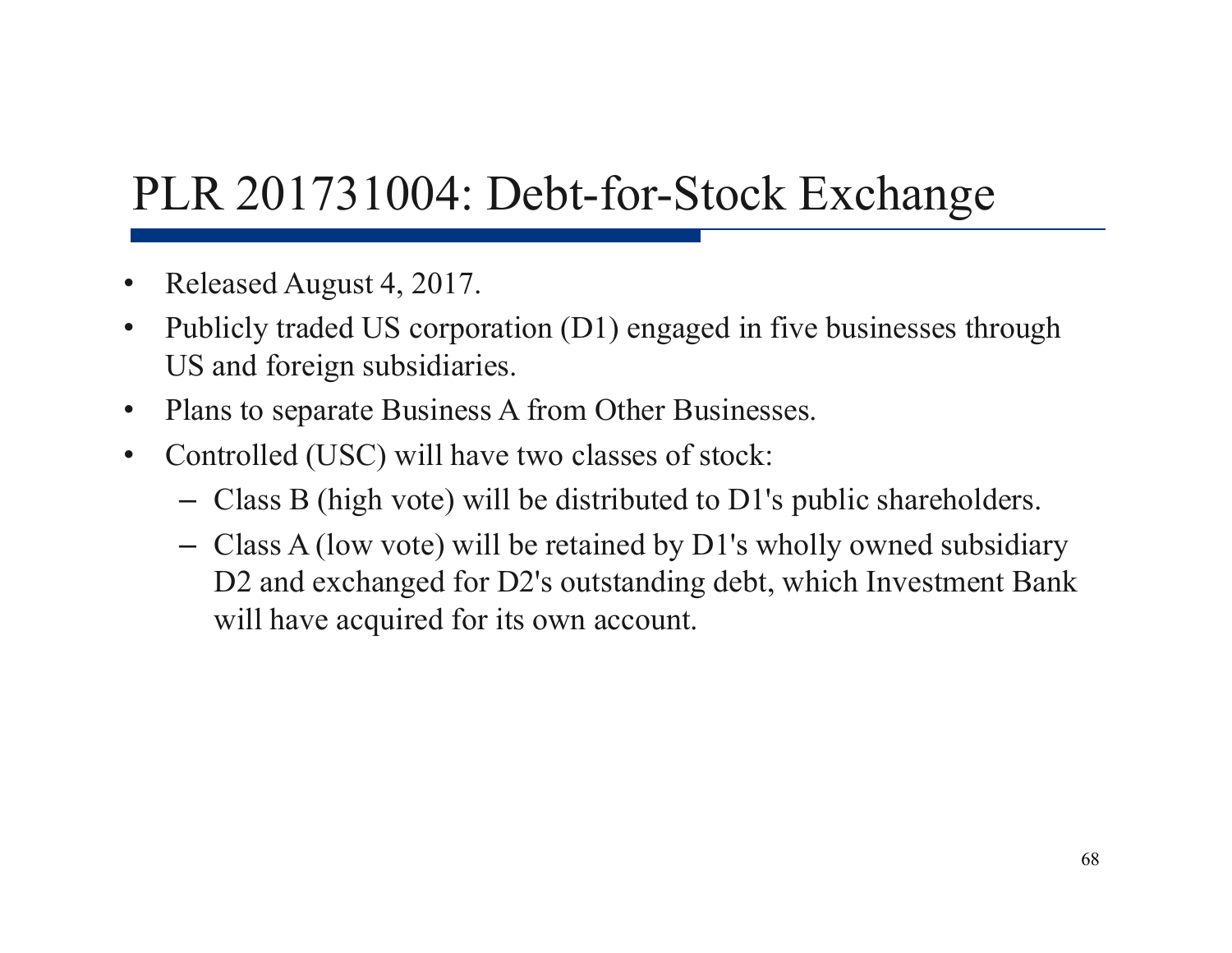### PLR 201731004: Preliminary Structure

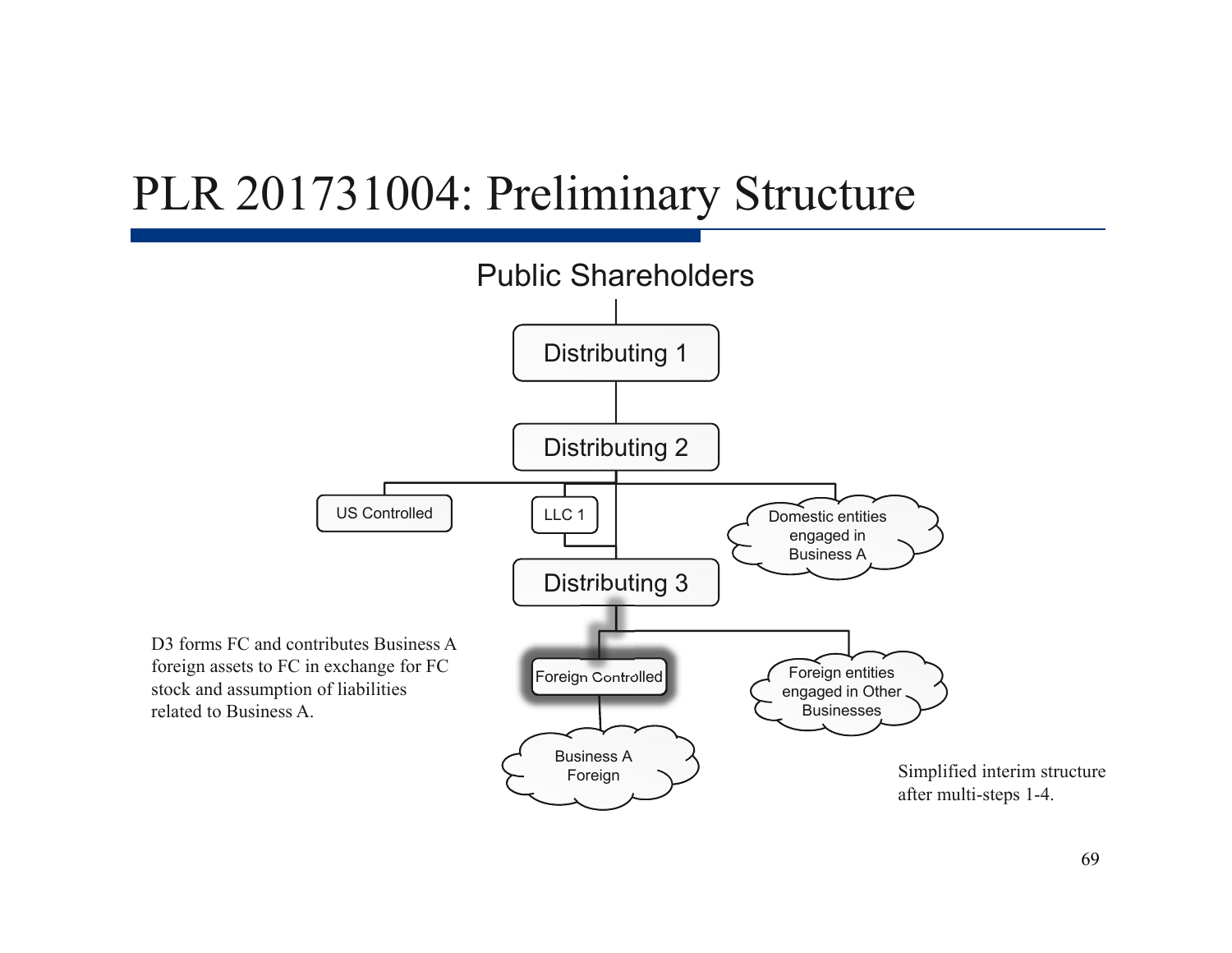# PLR 201731004: Internal Split-Off, Contribution and Distribution

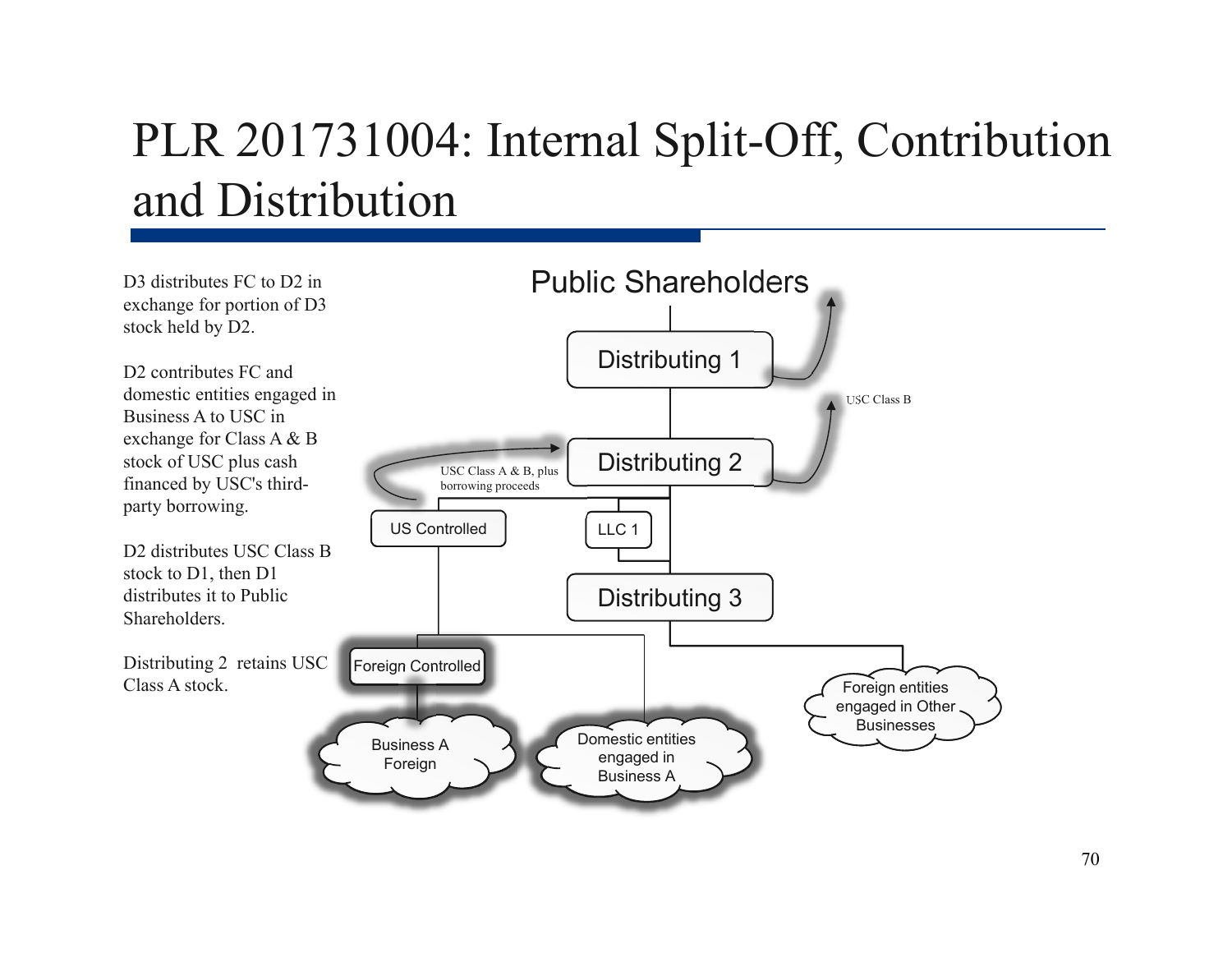### PLR 201731004: Debt-for-Stock Exchange

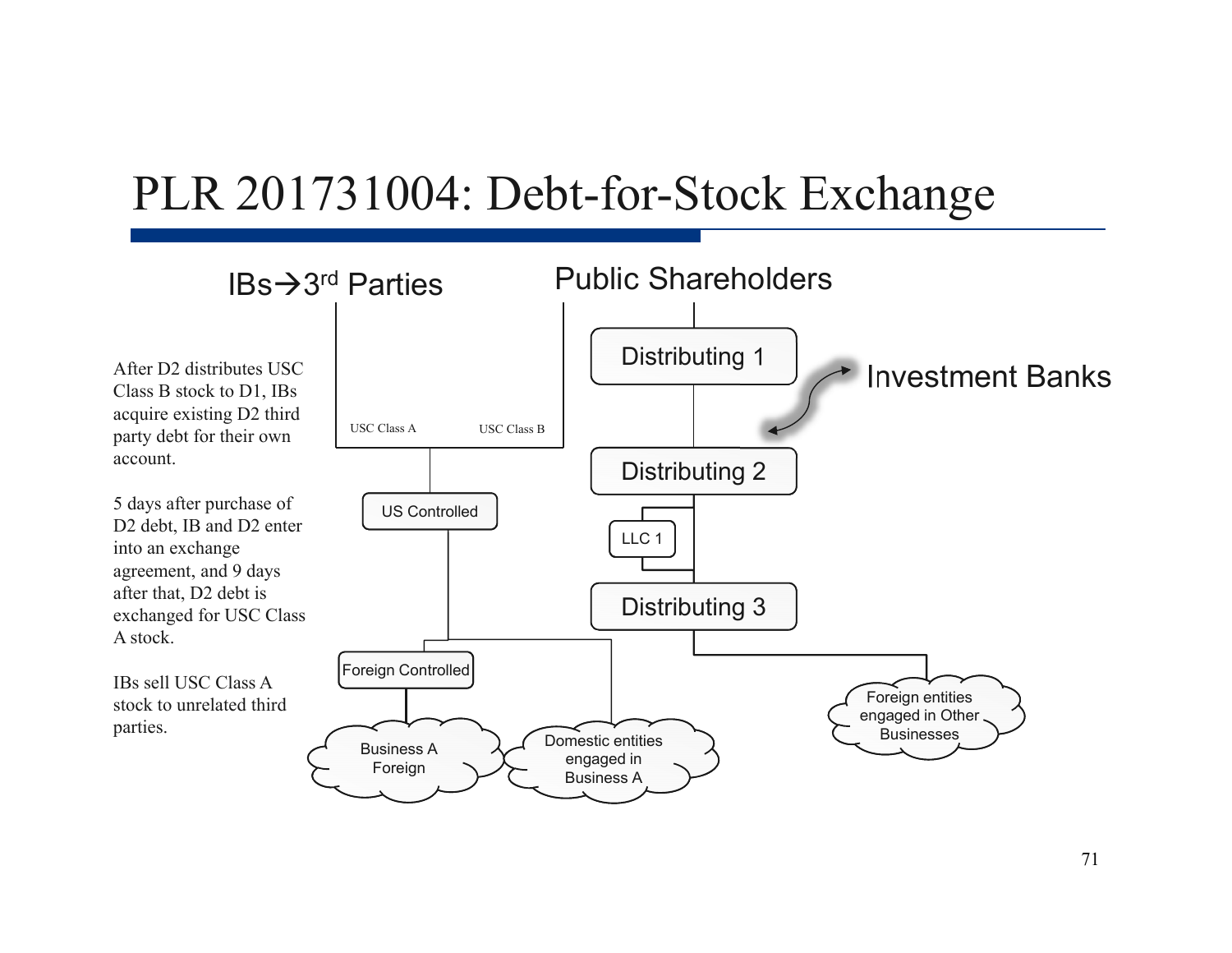# PLR 201731004: Significant Representations

- $\bullet$ D2's plan to retain the USC Class A stock is motivated by the business purpose to use the retained stock to repay a portion of its existing third party debt, which is expected to (i) meaningfully reduce the debt load of the D1 group consistent with its publicly stated goals, (ii) avoid a potential credit downgrade following the proposed transaction, and (iii) reduce borrowing costs.
- $\bullet$  None of the D2 debt to be exchanged for retained stock pursuant to the debt exchanges was issued in anticipation of the proposed transaction.
- $\bullet$  5/14 representation, with facts specifically stating that Controlled stock for Distributing debt exchanges will occur at least 14 days after debt purchases and the exchange ratio will reflect arm's length terms based on FMV of stock and debt as of the date of the exchange. Could there be a signing date rule for purposes of Section 355?
- $\bullet$  All debt exchanges will occur within 12 months after the distribution of the USC Class B stock to D1 (the "Second Distribution"). If D2 continues to own any retained stock after the final debt exchange, D2 will dispose of all remaining retained stock as soon as such dispositions are warranted, consistent with the business purpose for the retention, but in no event later than 5 years after the Second Distribution.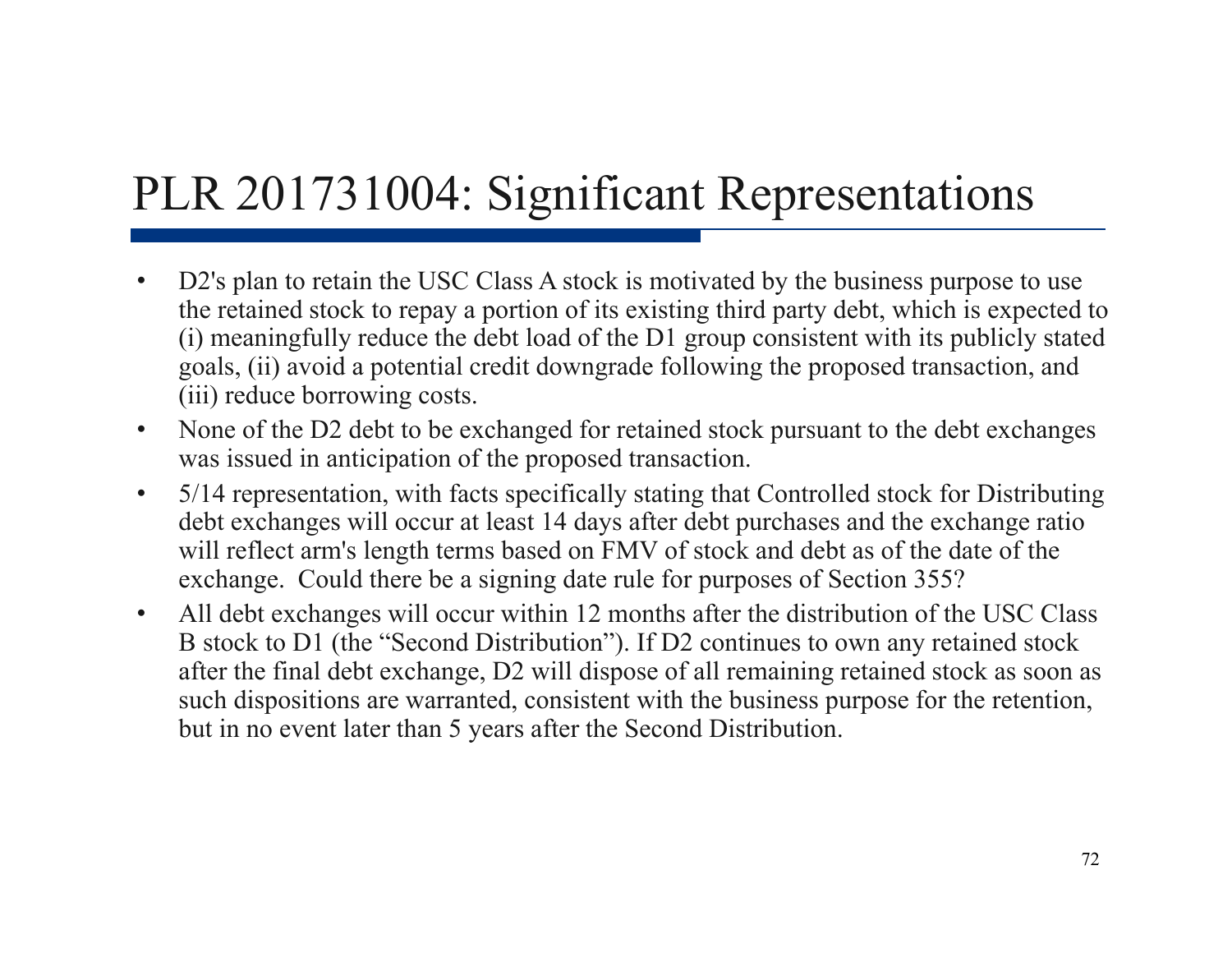## PLR 201731004: Significant Representations

- • No action will be taken (including the adoption of any plan or policy), at any time before the earlier of (i) the date of the final debt exchange ("Date X"), or (ii) the date that is 12 months after the date of the Second Distribution ("Date Y"), by USC's board of directors, its management, or any of its controlling shareholders that would (if implemented) actually or effectively result in an unwind of the dual class structure. D2 may continue to hold retained stock after Date X.
- $\bullet$  USC will not engage in a transaction with one or more persons (for example, a merger of USC with another corporation) that results in an unwind of the dual class structure within 24 months after the earlier of Date X or Date Y, unless: (1) there is no agreement, understanding, arrangement, or substantial negotiations or discussions concerning the transaction or a similar transaction, at any time during the 24-month period ending on the earlier of Date X or Date Y; and (2) no more than 20% of the interest in the other party, in vote or value, is owned by the same persons that own more than 20% in vote or value of the stock of USC, applying attribution rules and, for public companies, limited to controlling shareholders and 10% shareholders. Other than with respect to a transaction with one or more persons described in clauses (1) and (2) of this representation, no action will be taken (including the adoption of any plan or policy), at any time prior to 24 months after the earlier of Date X or Date Y, by USC's board of directors, its management, or any of its controlling shareholders that would (if implemented) actually or effectively result in an unwind of the dual class structure.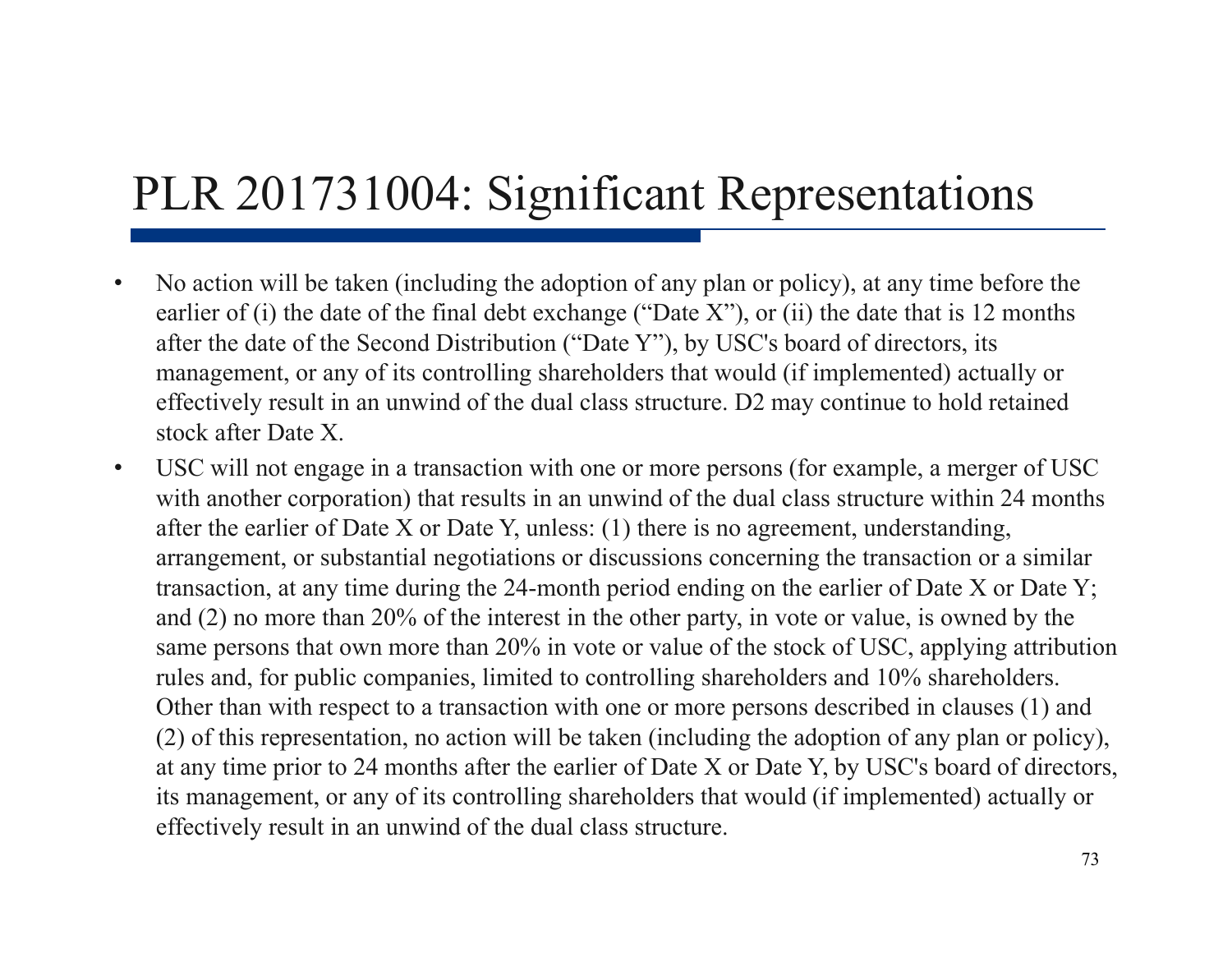## PLR 201731004: Significant Representations

- • Reps track Rev. Proc. 2016-40. What is the import of staged timing of reps? Does it relate to the fact that the facts indicate that market conditions and sound business judgment may prevent Distribution from disposing of any or all of the retained stock, in which case it will be disposed of as soon as warranted but in no event later than 5 years after the Second Distribution. Distributing was looking for an outside date after which it could unwind?
- $\bullet$ Rev. Proc. 2016-40 was released July 15, 2016.
- •PLR is dated February 16, 2017, and was signed by Robert H. Wellen.